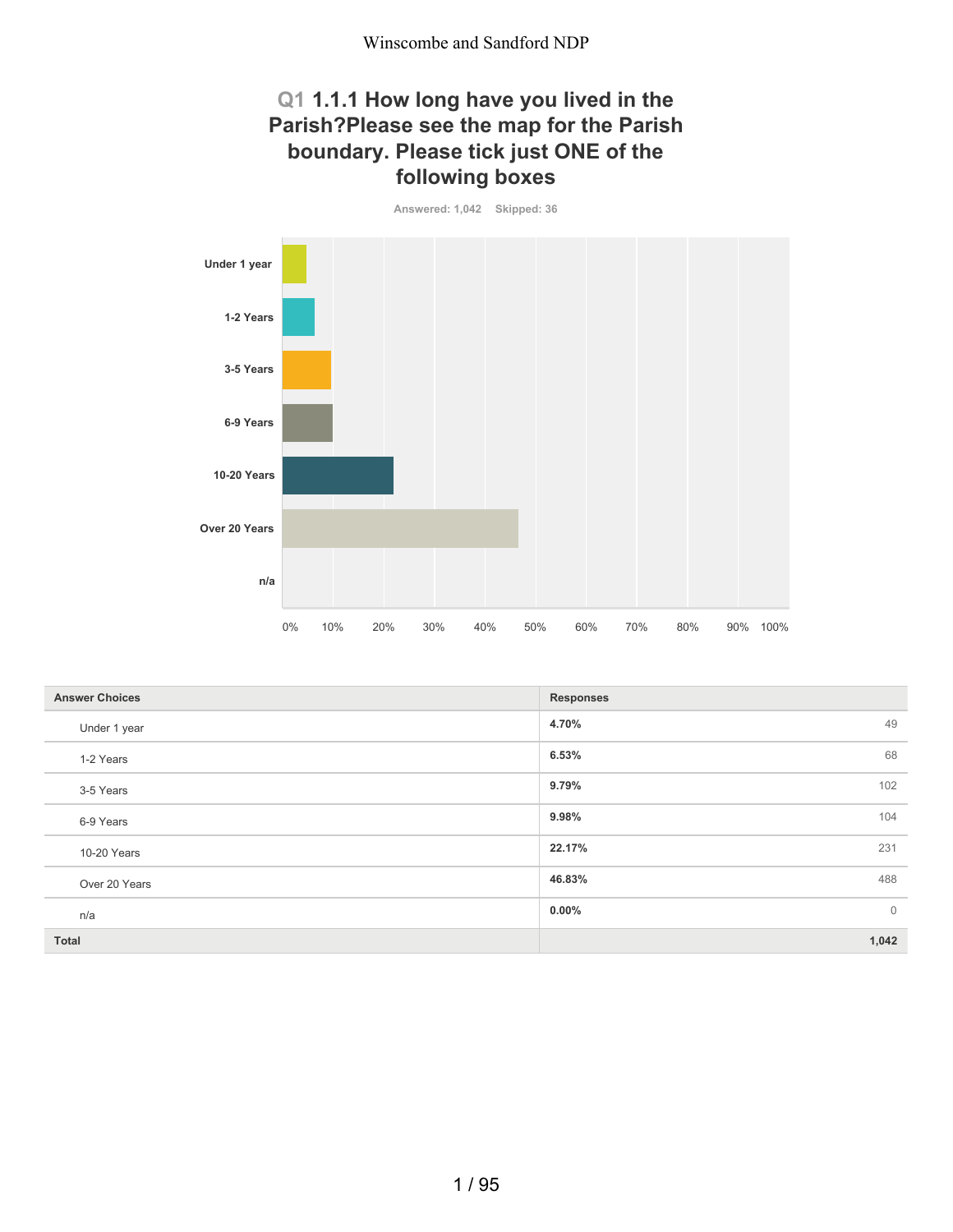#### **Q2 1.1.2 Which of the following attracted you to live in the Parish, or most want to make you stay here?Please see the map for the Parish boundary. Please tick up to THREE of the following boxes**



| <b>Answer Choices</b>                                                  | <b>Responses</b> |     |
|------------------------------------------------------------------------|------------------|-----|
| Acceptable cost and availability of suitable housing                   | 21.90%           | 226 |
| Good environment to bring up a family                                  | 40.60%           | 419 |
| Good range of community facilities, including schools and sports clubs | 34.98%           | 361 |
| Good road access to Bristol, Weston and other centres                  | 36.82%           | 380 |
| Good sense of community                                                | 28.97%           | 299 |
| Low level of crime                                                     | 20.35%           | 210 |
| Peaceful/quiet rural character, close to the countryside               | 76.16%           | 786 |
| <b>Total Respondents: 1,032</b>                                        |                  |     |

**Answered: 1,032 Skipped: 46**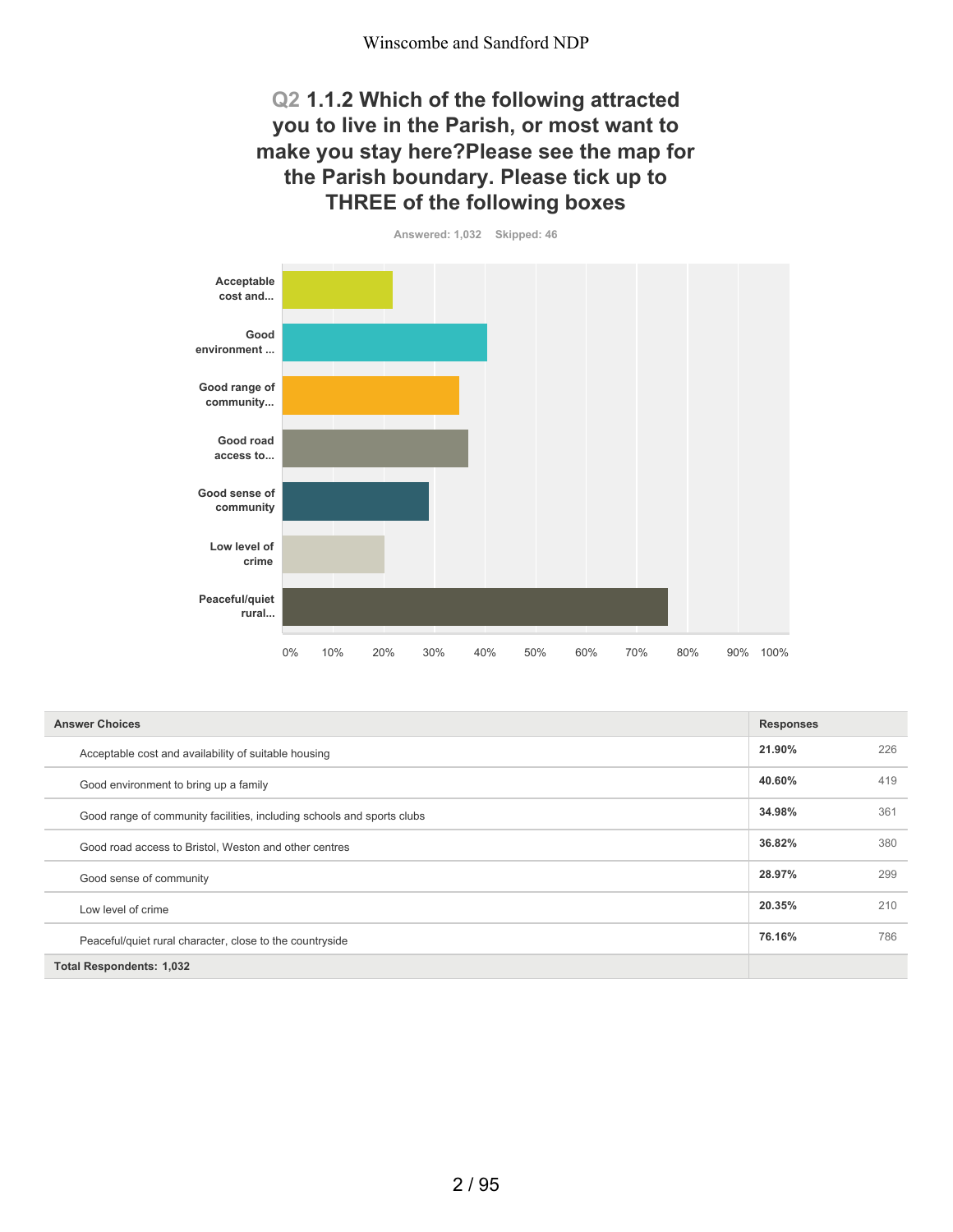## **Q3 1.2.1 What kind of home are you living in at the moment?Please tick just ONE of the following boxes**



| <b>Answer Choices</b>  | <b>Responses</b> |
|------------------------|------------------|
| A terraced house       | 18<br>1.70%      |
| A semi-detached house  | 145<br>13.71%    |
| A detached house       | 475<br>44.90%    |
| A flat/maisonette      | 65<br>6.14%      |
| A bungalow             | 31.10%<br>329    |
| Other (please specify) | 26<br>2.46%      |
| <b>Total</b>           | 1,058            |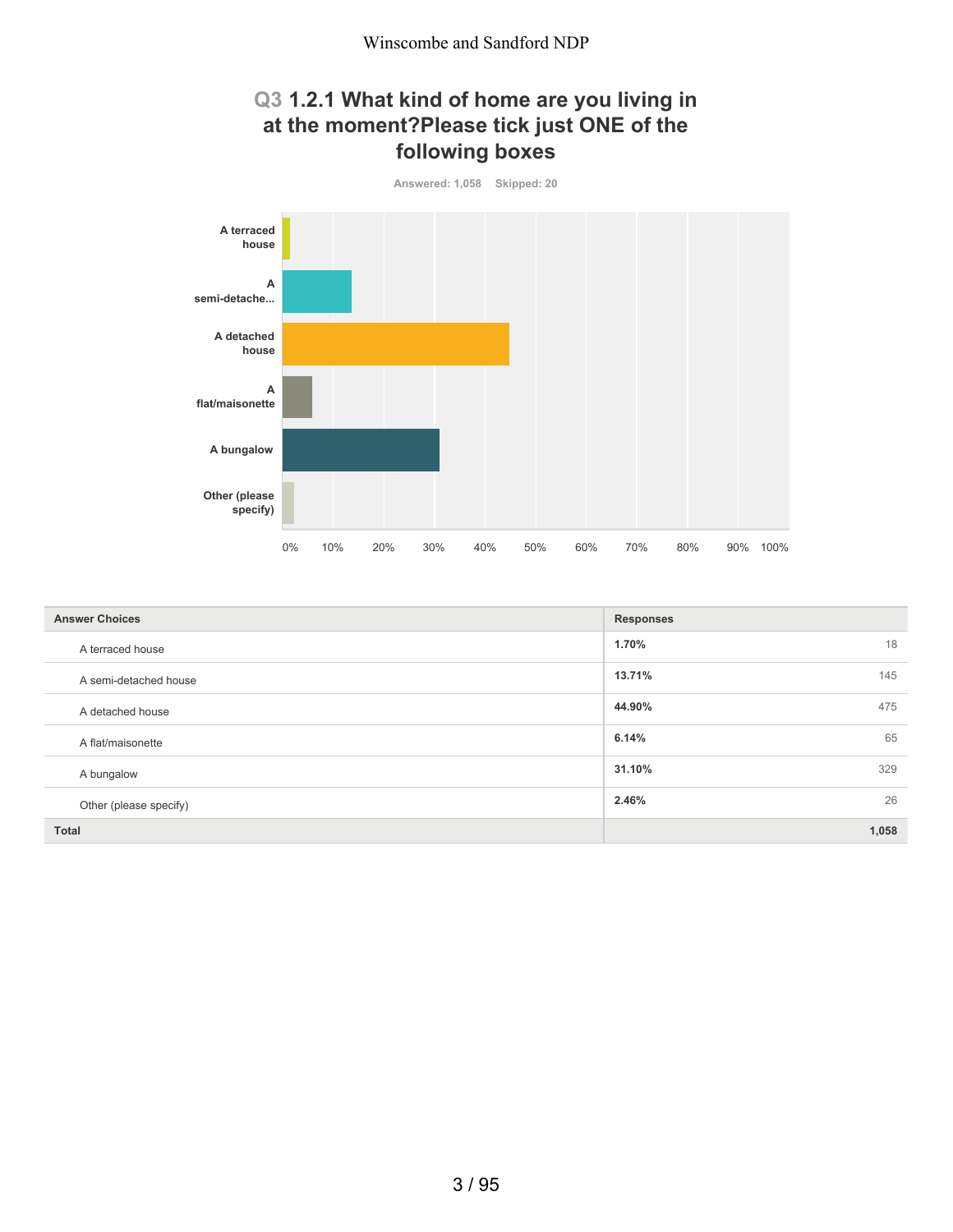## **Q4 1.2.2 Is your home....Please tick just ONE of the following boxes**



| <b>Answer Choices</b>                             | <b>Responses</b> |  |
|---------------------------------------------------|------------------|--|
| Owner occupied                                    | 92.29%<br>969    |  |
| Rented from a social landlord (including Council) | 2.00%<br>21      |  |
| Private rented                                    | 4.48%<br>47      |  |
| Other (please specify)                            | 1.24%<br>13      |  |
| <b>Total</b>                                      | 1,050            |  |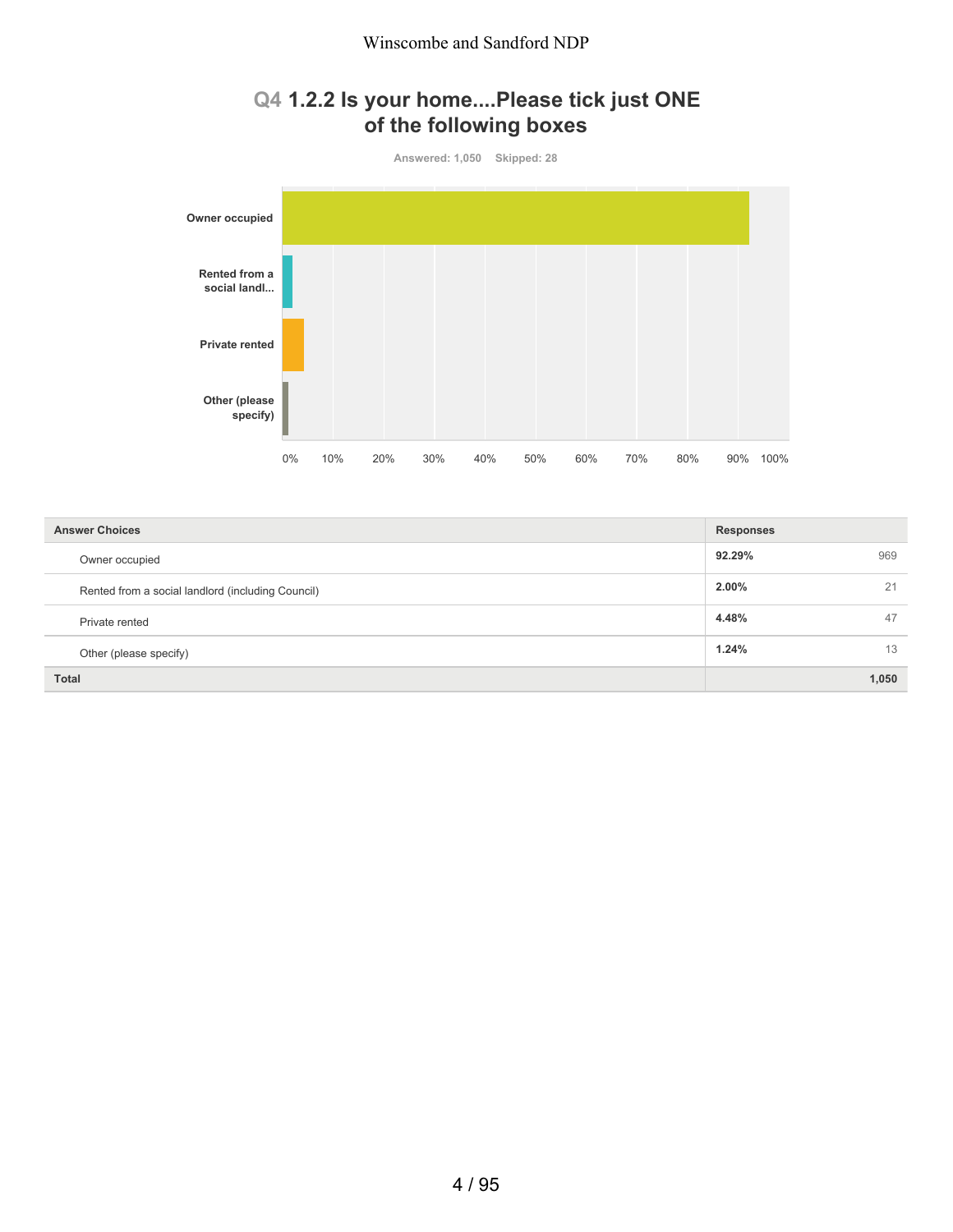## **Q5 1.2.3 Do you expect to move within the next 10 years?**

**Answered: 993 Skipped: 85 Yes No** 0% 10% 20% 30% 40% 50% 60% 70% 80% 90% 100%

| <b>Answer Choices</b> | <b>Responses</b> |     |
|-----------------------|------------------|-----|
| Yes                   | 25.68%           | 255 |
| No                    | 74.32%           | 738 |
| <b>Total</b>          |                  | 993 |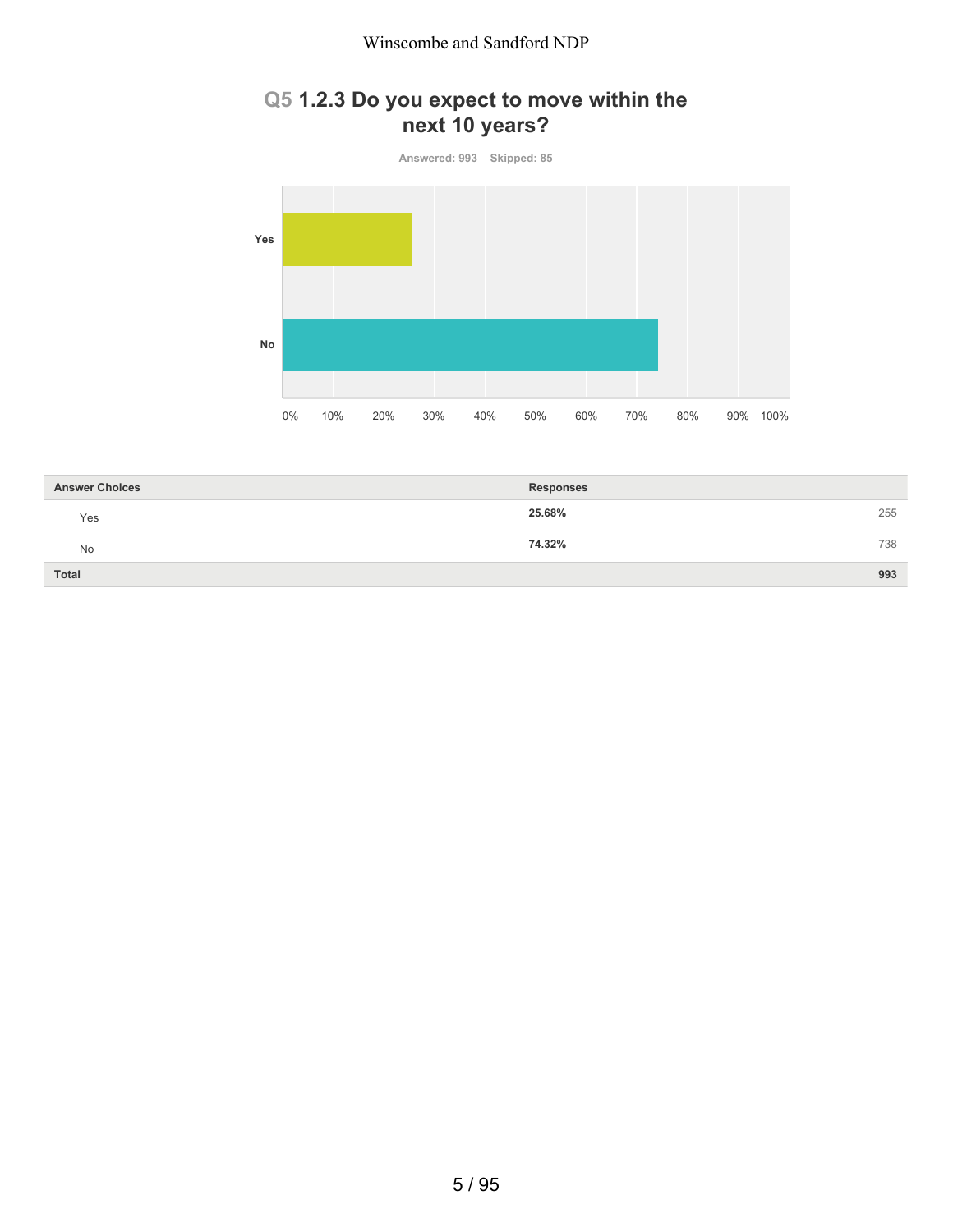#### **Q6 1.2.4 Looking ahead to your next home, would you wish it to be...Please tick just ONE of the following boxes**



| <b>Answer Choices</b>                                               | <b>Responses</b> |     |
|---------------------------------------------------------------------|------------------|-----|
| A house with 3 or more bedrooms                                     | 34.21%           | 169 |
| A house with 2 bedrooms                                             | 11.54%           | 57  |
| A bungalow                                                          | 28.54%           | 141 |
| A flat/apartment                                                    | 8.10%            | 40  |
| Sheltered housing (that is with care and support available on site) | 17.61%           | 87  |
| <b>Total</b>                                                        |                  | 494 |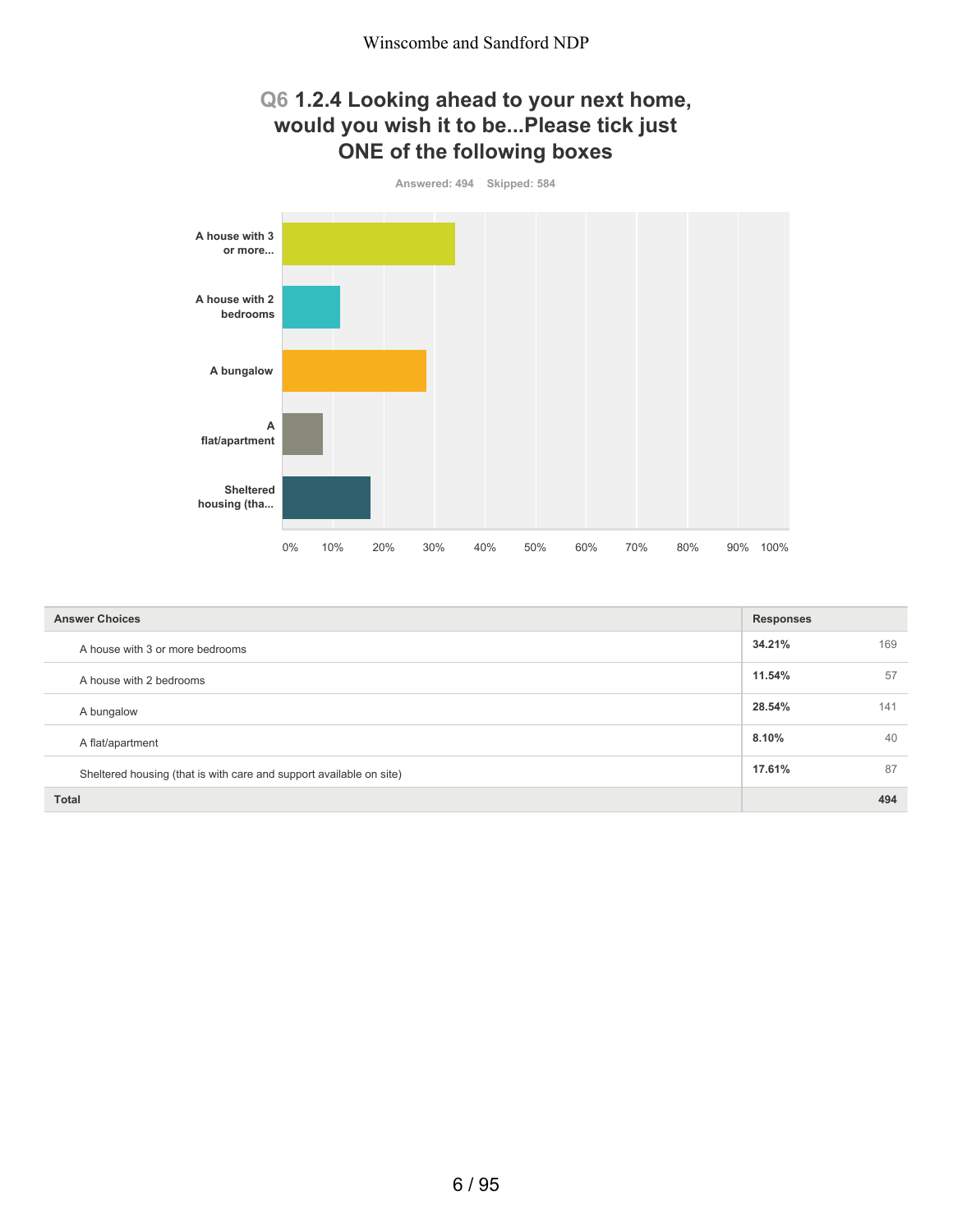

# **Q7 1.2.5 Looking ahead to your next home,**

|                           | <b>Yes</b>    | <b>No</b>   | Don't know / No opinion | <b>Total</b> |
|---------------------------|---------------|-------------|-------------------------|--------------|
| A garden                  | 92.68%<br>405 | 4.12%<br>18 | 3.20%<br>14             | 437          |
| Access to a shared garden | 38.60%        | 53.51%      | 7.89%                   |              |
|                           | 88            | 122         | 18                      | 228          |

**No** Don't know / No opinion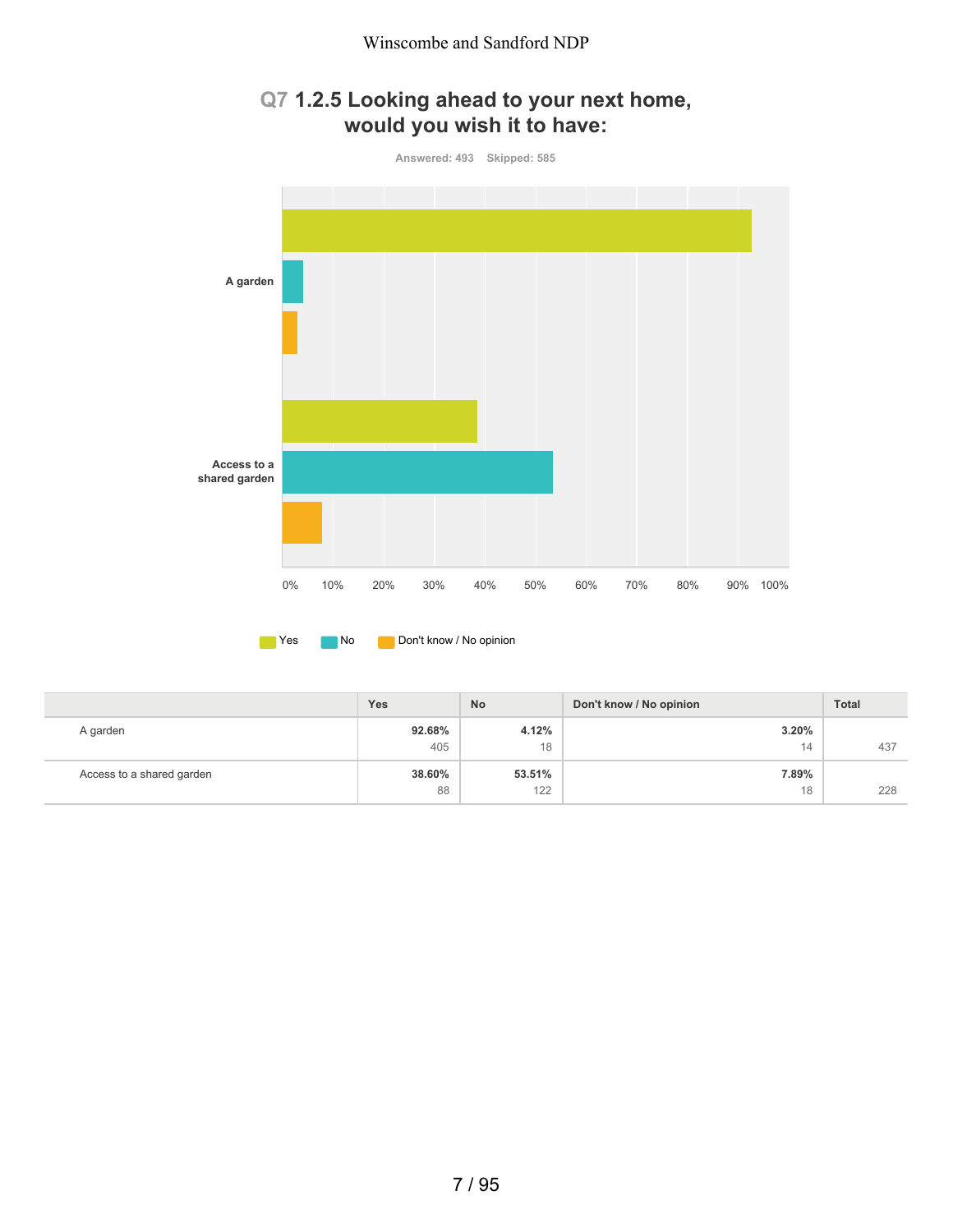## **Q8 1.2.6 Looking ahead to your next home, do you hope to find a suitable home within the Parish?**



| <b>Answer Choices</b> | <b>Responses</b> |
|-----------------------|------------------|
| Yes                   | 74.43%<br>326    |
| No                    | 25.57%<br>112    |
| Total                 | 438              |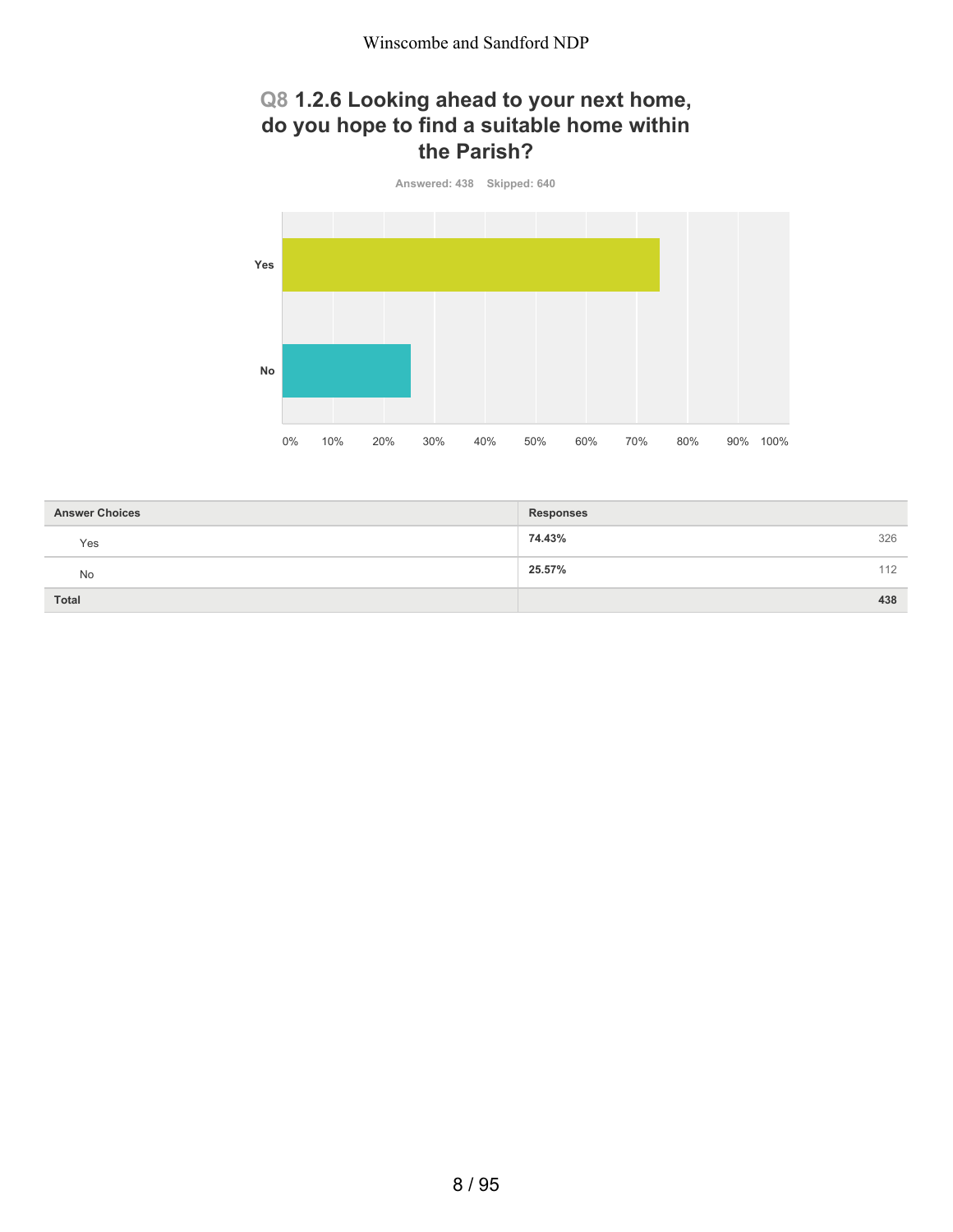

**Answered: 130 Skipped: 948**



| <b>Answer Choices</b>                         | <b>Responses</b>        |
|-----------------------------------------------|-------------------------|
| Nothing big enough                            | $0.00\%$<br>$\mathbf 0$ |
| Nothing small enough                          | $0.00\%$<br>$\Omega$    |
| Nothing I can afford to buy                   | 14<br>10.77%            |
| Nothing suitable to rent                      | 0.77%                   |
| Nothing of the right type                     | 11<br>8.46%             |
| I intend to find somewhere outside the parish | 66<br>50.77%            |
| Other, please specify                         | 24<br>18.46%            |
| Other (please specify)                        | 18<br>13.85%            |
| <b>Total Respondents: 130</b>                 |                         |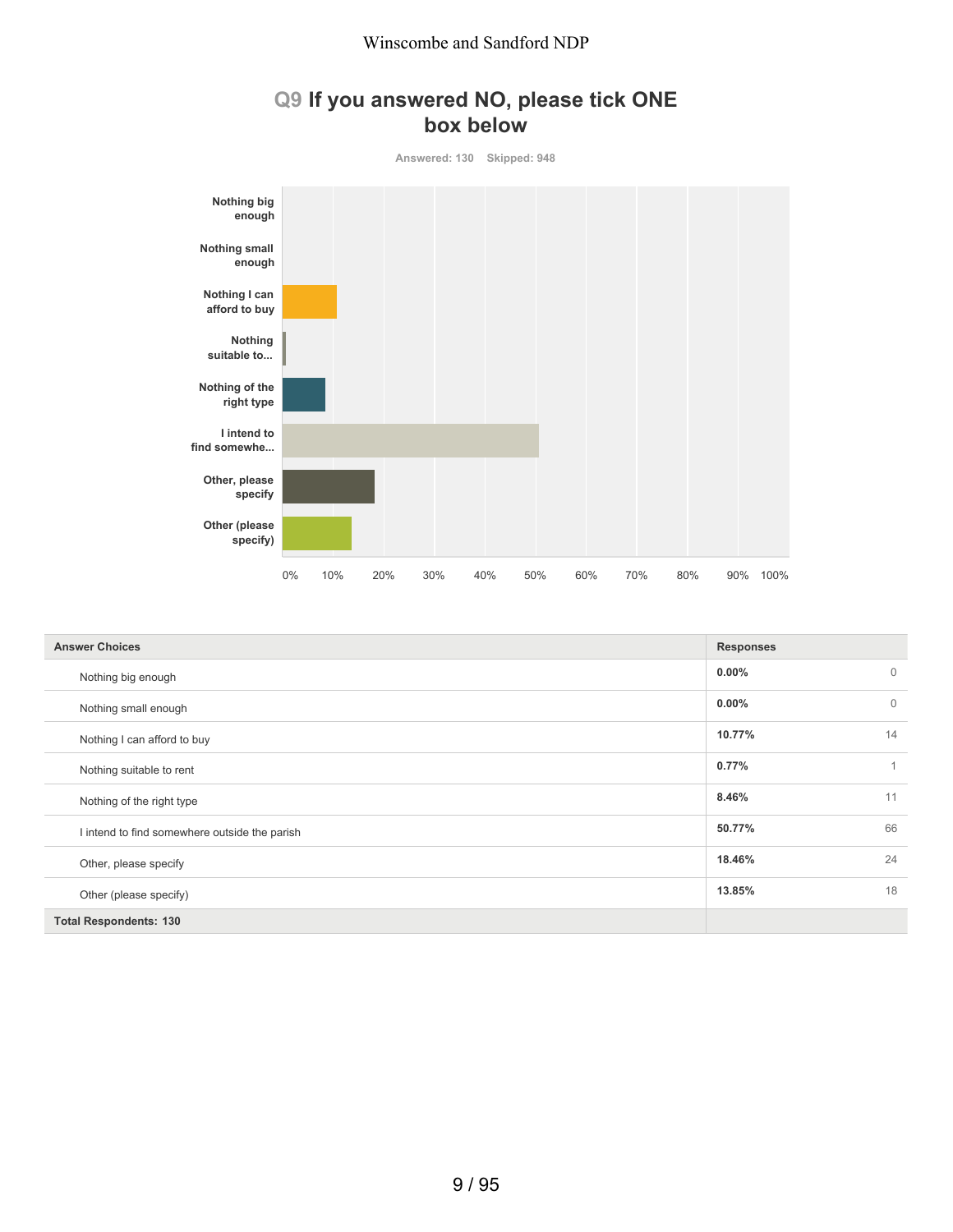## **Q10 1.2.7 Is anyone in your household currently, or in the near future, in need of alternative accommodation in the Parish?**



| <b>Answer Choices</b> | <b>Responses</b> |
|-----------------------|------------------|
| Yes                   | 7.76%<br>77      |
| No                    | 915<br>92.24%    |
| Total                 | 992              |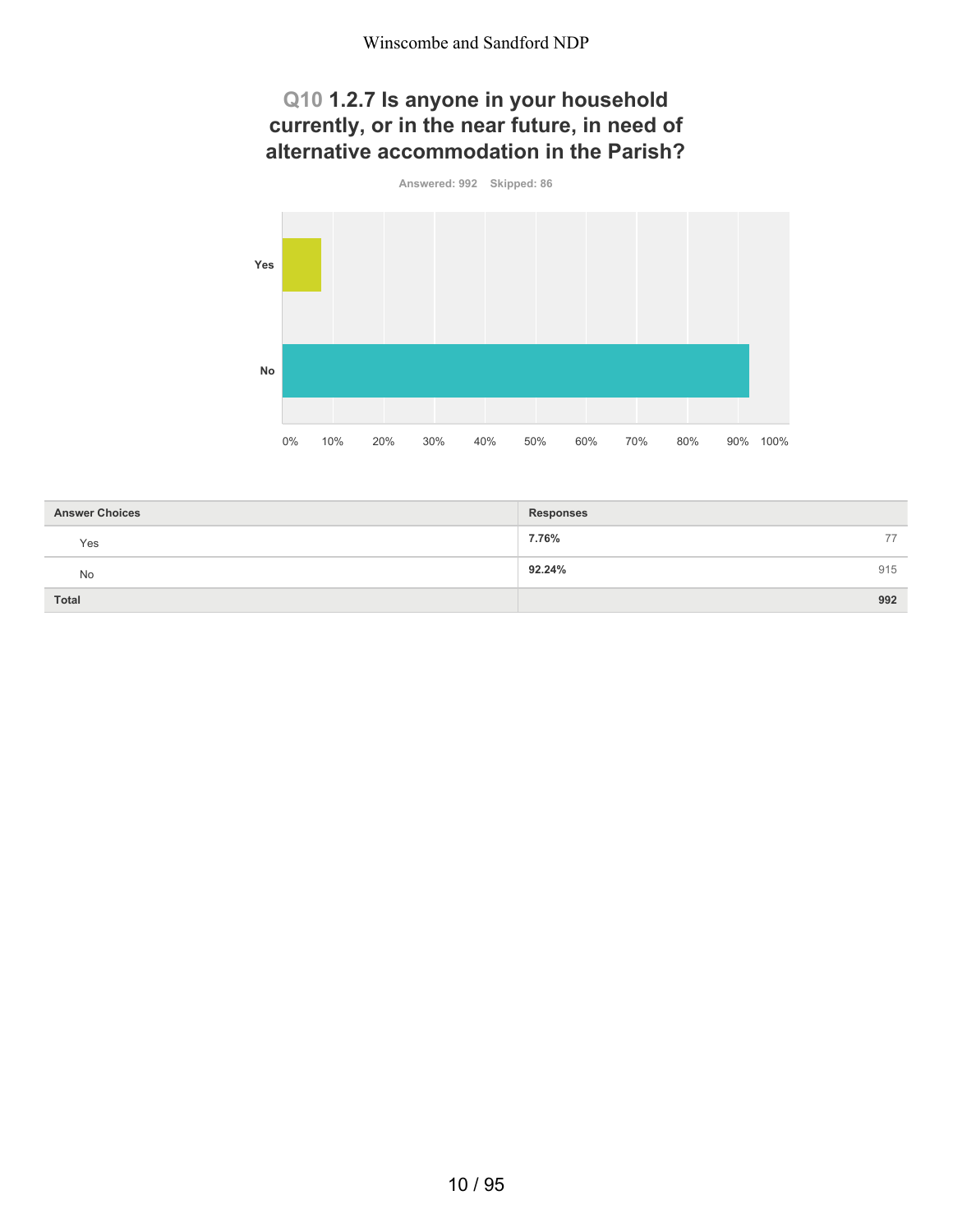#### **Q11 1.2.8 If you answered Yes, what type of accommodation do they need?Please tick just one of the following boxes**



| <b>Answer Choices</b>        | <b>Responses</b> |    |
|------------------------------|------------------|----|
| House, 2 or 3 bedrooms       | 52.50%           | 42 |
| House, 4 or more bedrooms    | 3.75%            | 3  |
| Bungalow, 2 or 3 bedrooms    | 8.75%            |    |
| Bungalow, 4 or more bedrooms | 1.25%            |    |
| Flat/apartment, 1 bedroom    | 17.50%           | 14 |
| Flat/apartment 2 bedrooms    | 16.25%           | 13 |
| <b>Total</b>                 |                  | 80 |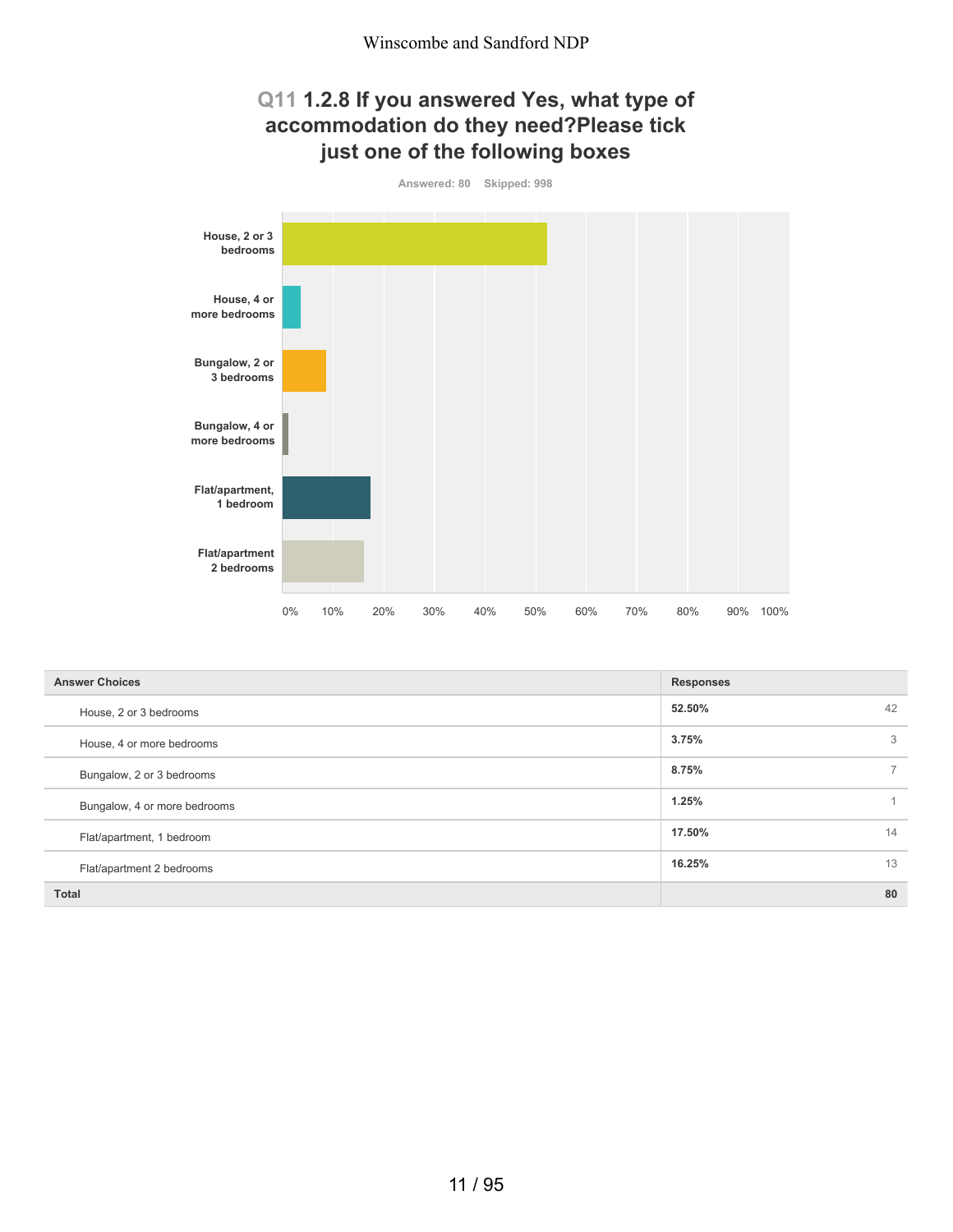#### **Q12 1.2.9 Do you have an elderly, disabled, or dependant relative, who is not living with you at the moment,that you wish could live near to you in the parish?**



| <b>Answer Choices</b> | <b>Responses</b> |
|-----------------------|------------------|
| Yes                   | 98<br>10.01%     |
| No                    | 89.99%<br>881    |
| <b>Total</b>          | 979              |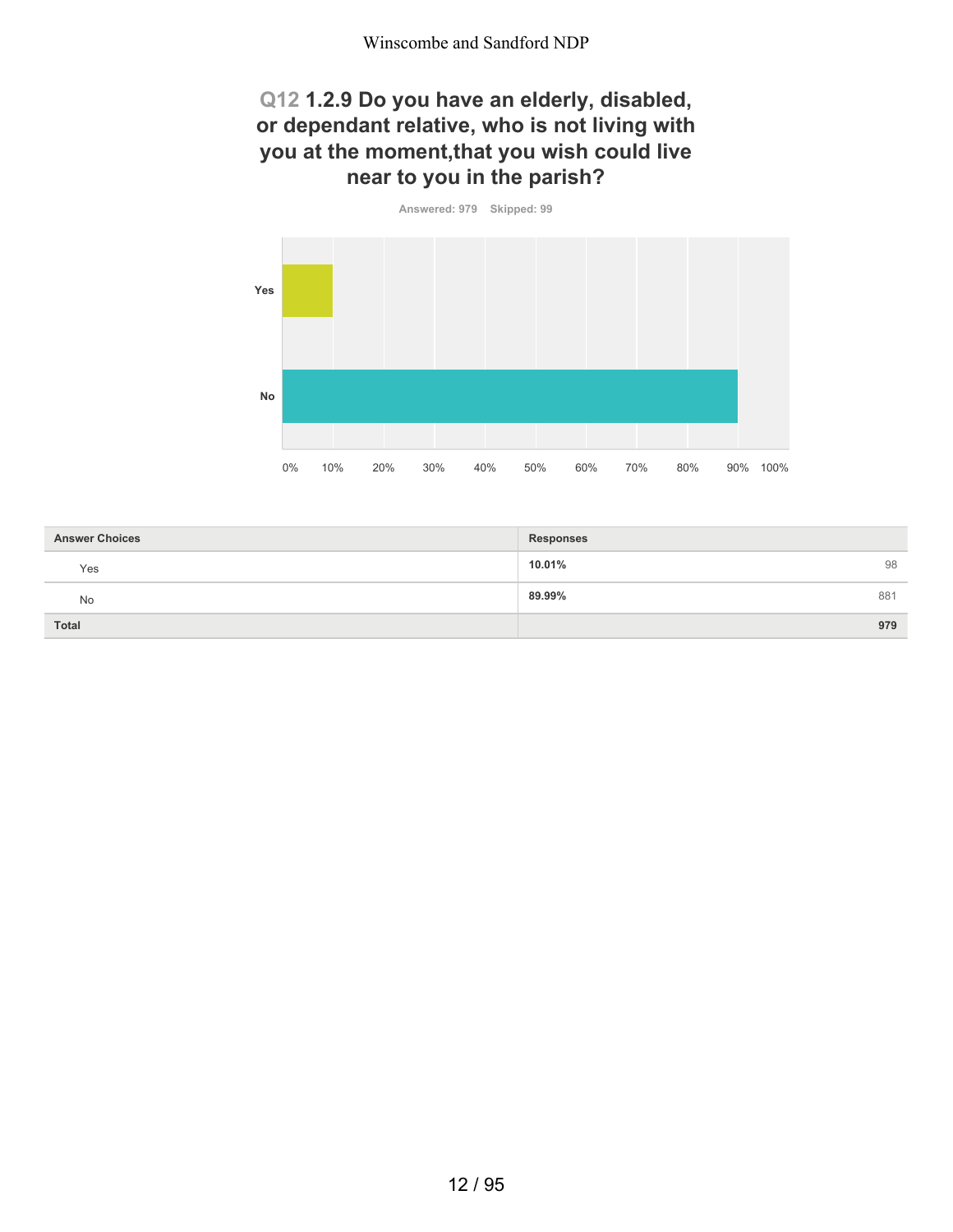#### **Q13 1.2.10 If you answered Yes to the previous question, what type of accommodation would thatperson(s) prefer?Please tick just one of the following boxes**



| <b>Answer Choices</b>                                | <b>Responses</b> |
|------------------------------------------------------|------------------|
| House                                                | 9.01%<br>10      |
| Bungalow                                             | 35<br>31.53%     |
| Flat or apartment                                    | 5<br>4.50%       |
| Sheltered housing                                    | 31<br>27.93%     |
| Care home                                            | 16<br>14.41%     |
| Annexe or extension to your home                     | 7.21%<br>8       |
| Can be accomodated in my home without any alteration | 5.41%<br>6       |
| <b>Total</b>                                         | 111              |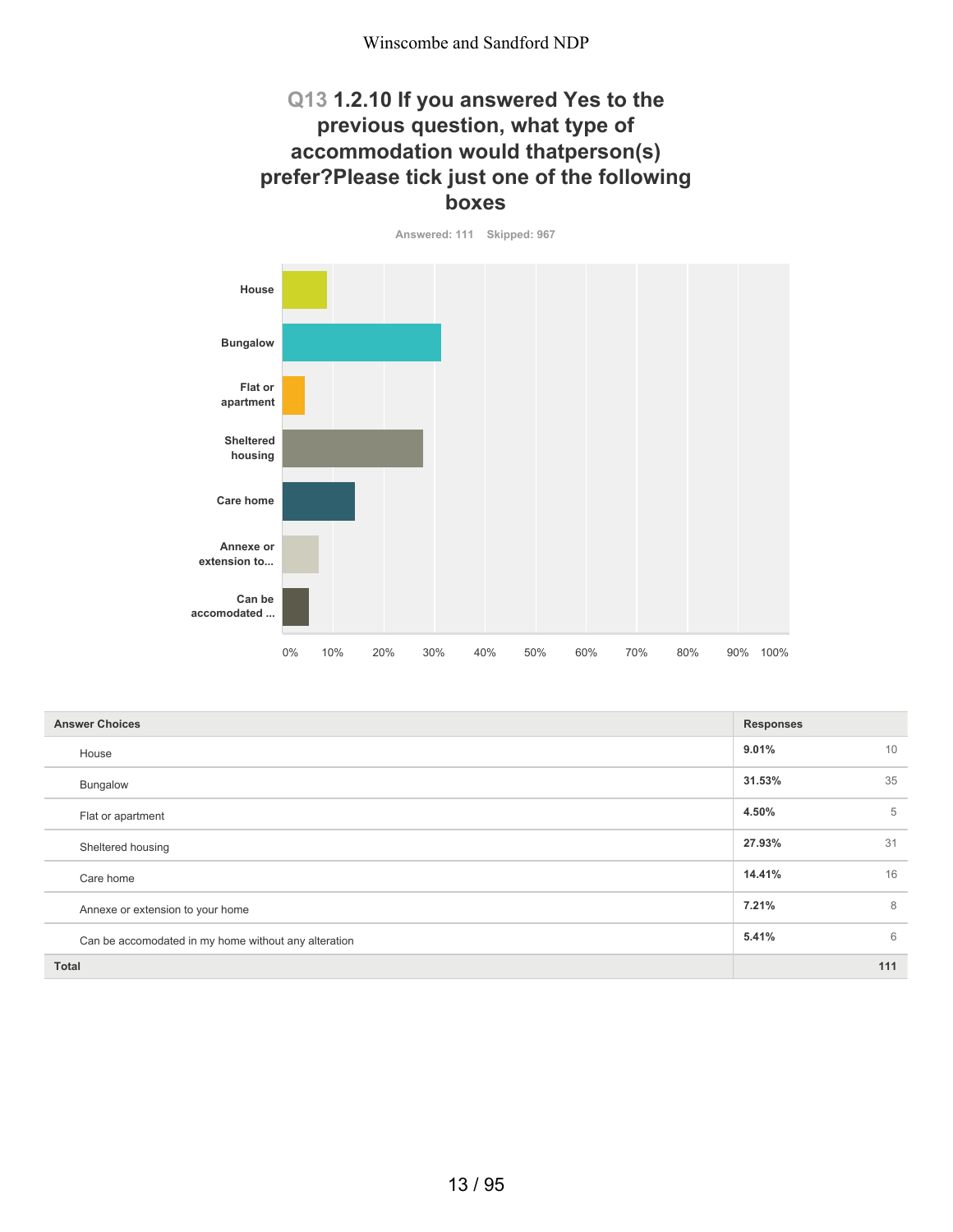## **Q14 1.3.1 How would you like to see the Parish develop in the future?Please tick one box in each row.**

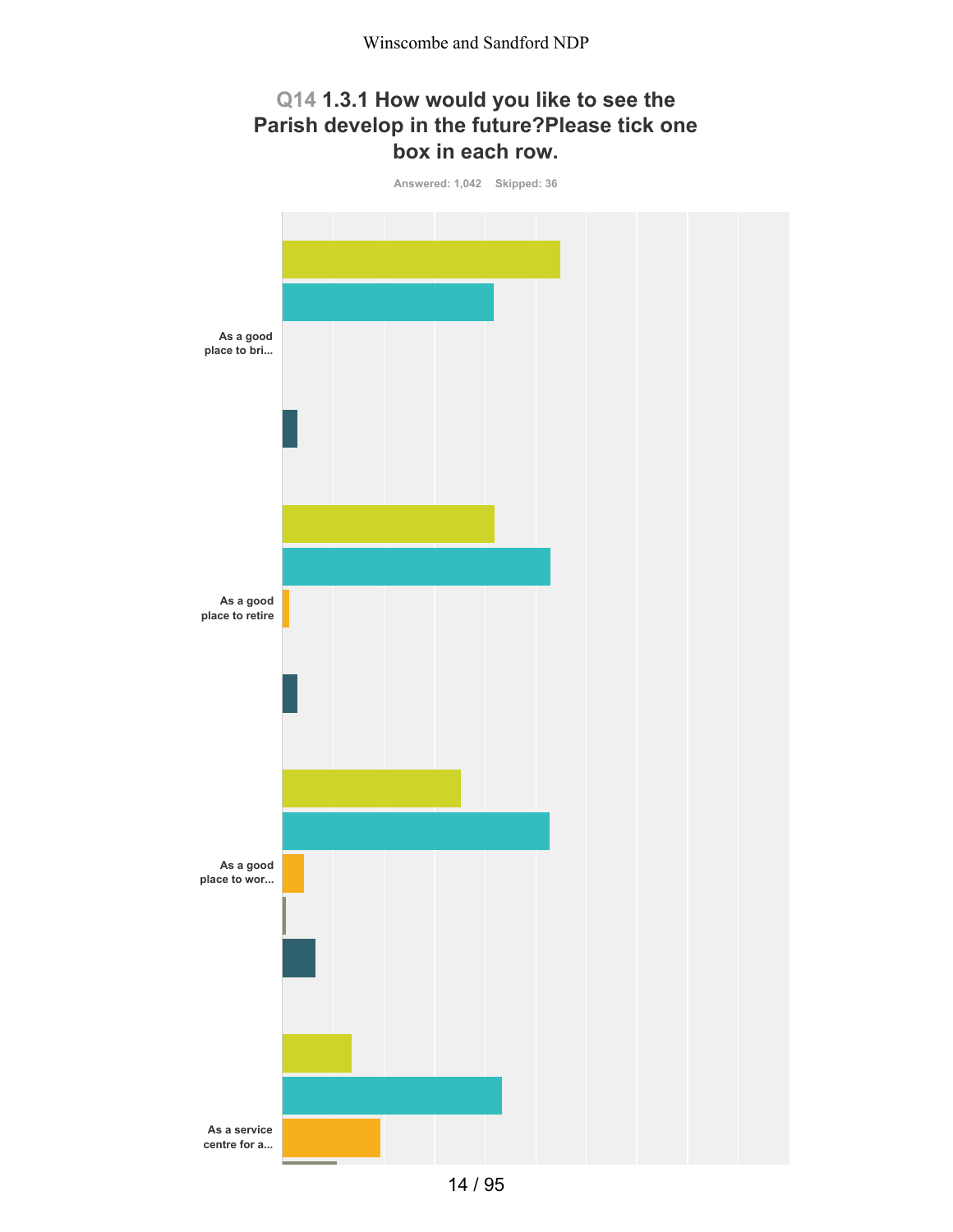#### Winscombe and Sandford NDP



Don't know / No opinion

|                                                                                      | <b>Strongly</b><br>Agree | Agree         | <b>Disagree</b> | <b>Strongly</b><br><b>Disagree</b> | Don't know / No<br>opinion | Total | Weighted<br>Average |
|--------------------------------------------------------------------------------------|--------------------------|---------------|-----------------|------------------------------------|----------------------------|-------|---------------------|
| As a good place to bring up a family                                                 | 54.92%<br>502            | 41.79%<br>382 | 0.11%           | 0.11%                              | 3.06%<br>28                | 914   | 1.55                |
| As a good place to retire                                                            | 42.06%<br>405            | 52.96%<br>510 | 1.56%<br>15     | 0.31%<br>3                         | 3.12%<br>30                | 963   | 1.69                |
| As a good place to work and live                                                     | 35.21%<br>307            | 52.75%<br>460 | 4.47%<br>39     | 0.80%<br>$\overline{\phantom{0}}$  | 6.77%<br>59                | 872   | 1.91                |
| As a service centre for a wider group of villages in the area                        | 13.70%<br>113            | 43.52%<br>359 | 19.52%<br>161   | 10.91%<br>90                       | 12.36%<br>102              | 825   | 2.65                |
| As somewhere which provides a good range of low cost<br>housing to buy               | 11.08%<br>90             | 33.37%<br>271 | 27.09%<br>220   | 15.89%<br>129                      | 12.56%<br>102              | 812   | 2.85                |
| As somewhere which provides a good range of social and<br>affordable housing to rent | 7.90%<br>64              | 27.78%<br>225 | 28.89%<br>234   | 17.78%<br>144                      | 17.65%<br>143              | 810   | 3.10                |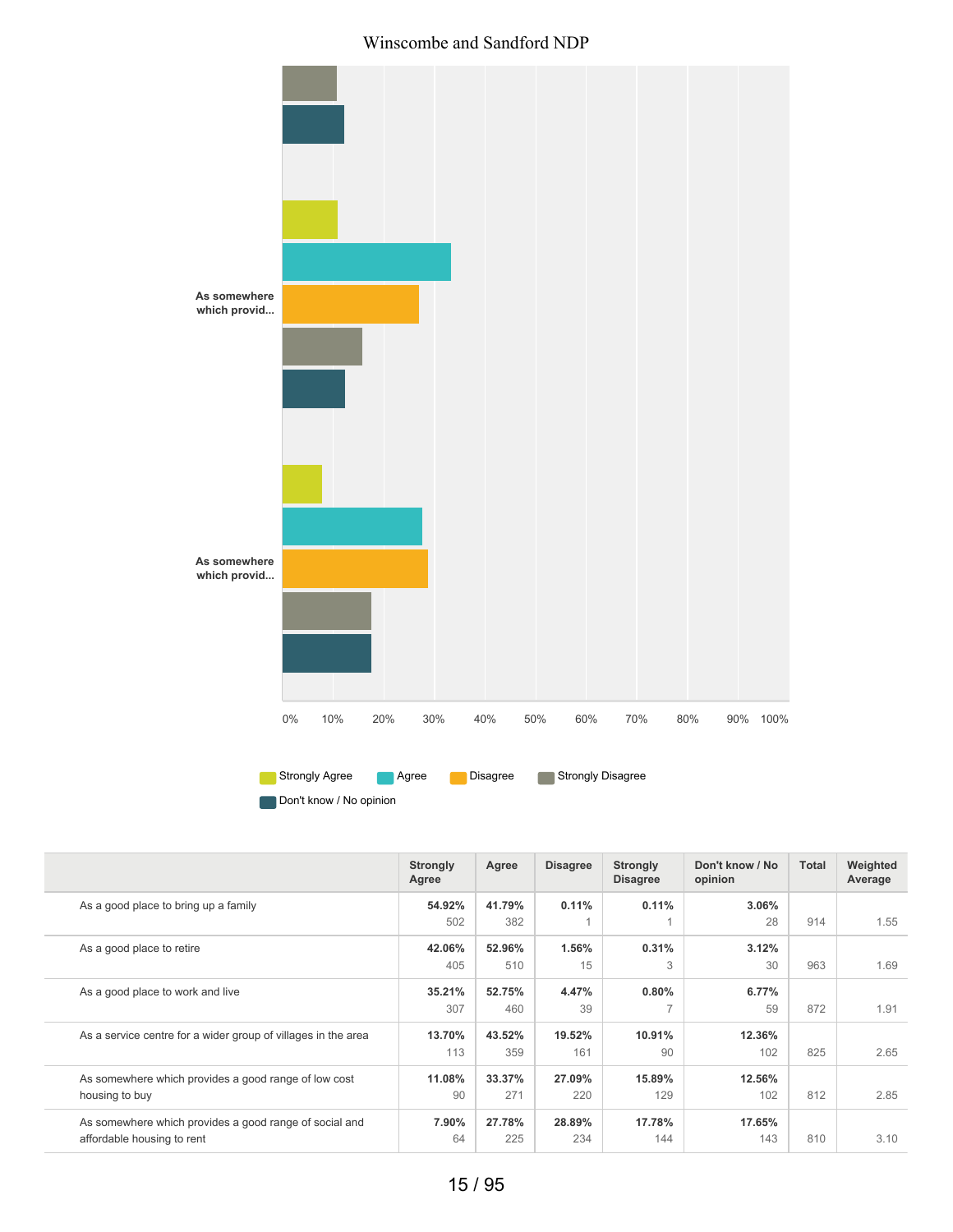#### **Q15 2.1.1 New developments should have a high energy performance, that is using a low amount of energy, with low carbon dioxide emissions.**



| <b>Answer Choices</b>   | <b>Responses</b> |
|-------------------------|------------------|
| Yes                     | 90.36%<br>928    |
| <b>No</b>               | 2.82%<br>29      |
| Don't know / No opinion | 6.82%<br>70      |
| <b>Total</b>            | 1,027            |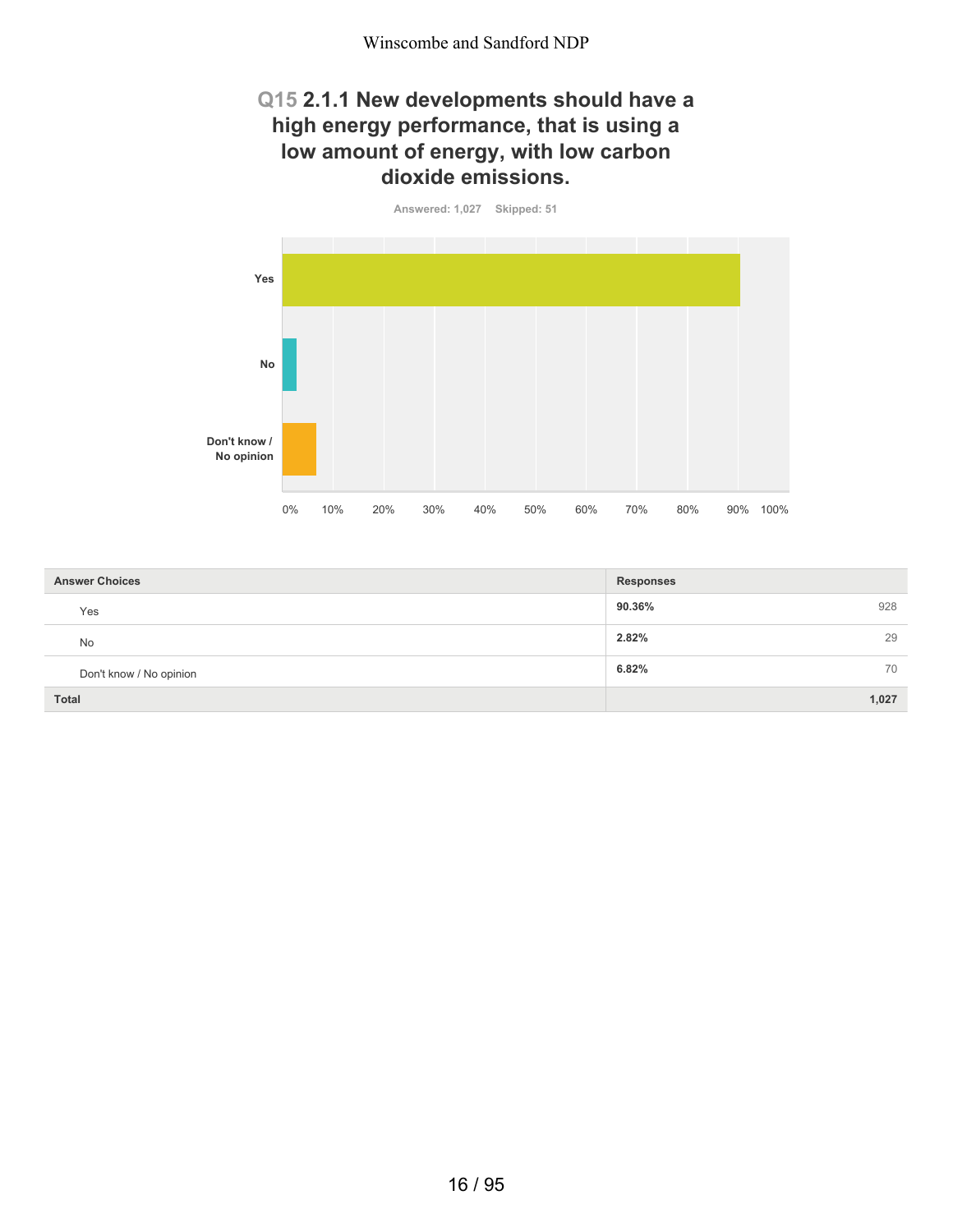## **Q16 2.1.2 Developments should be designed to include landscaping and storage for rainwater, to reduce mains water demand and surfacing flooding.**



| <b>Answer Choices</b>   | <b>Responses</b> |
|-------------------------|------------------|
| Yes                     | 95.14%<br>979    |
| No                      | 1.55%<br>16      |
| Don't know / No opinion | 3.30%<br>34      |
| <b>Total</b>            | 1,029            |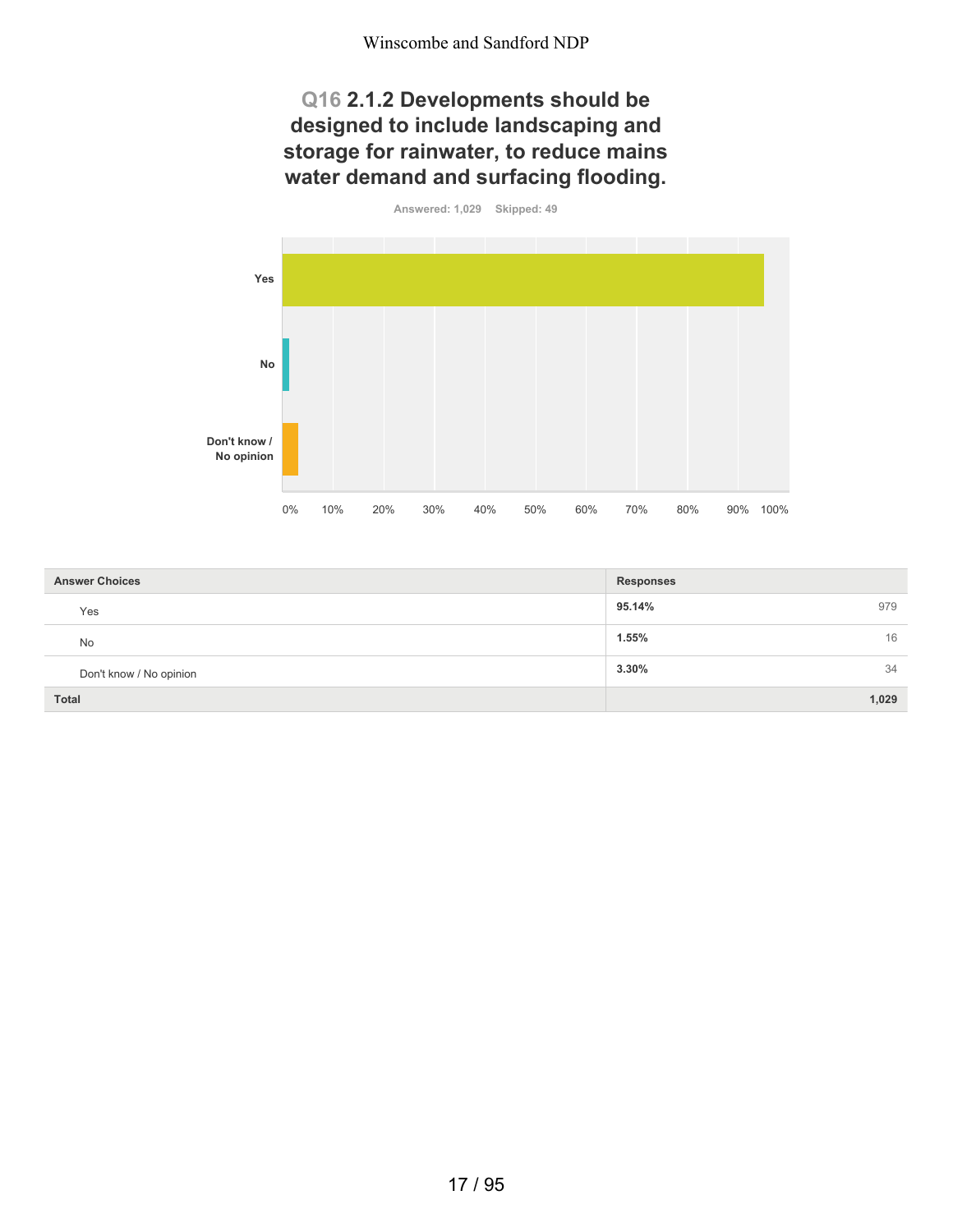#### **Q17 2.1.3 Developments should include soakaways and where possible natural approaches to managing drainage, to reduce water runoff and flooding, and also benefit wildlife.**



| <b>Answer Choices</b>   | <b>Responses</b> |
|-------------------------|------------------|
| Yes                     | 95.84%<br>991    |
| <b>No</b>               | 1.45%<br>15      |
| Don't know / No opinion | 28<br>2.71%      |
| <b>Total</b>            | 1,034            |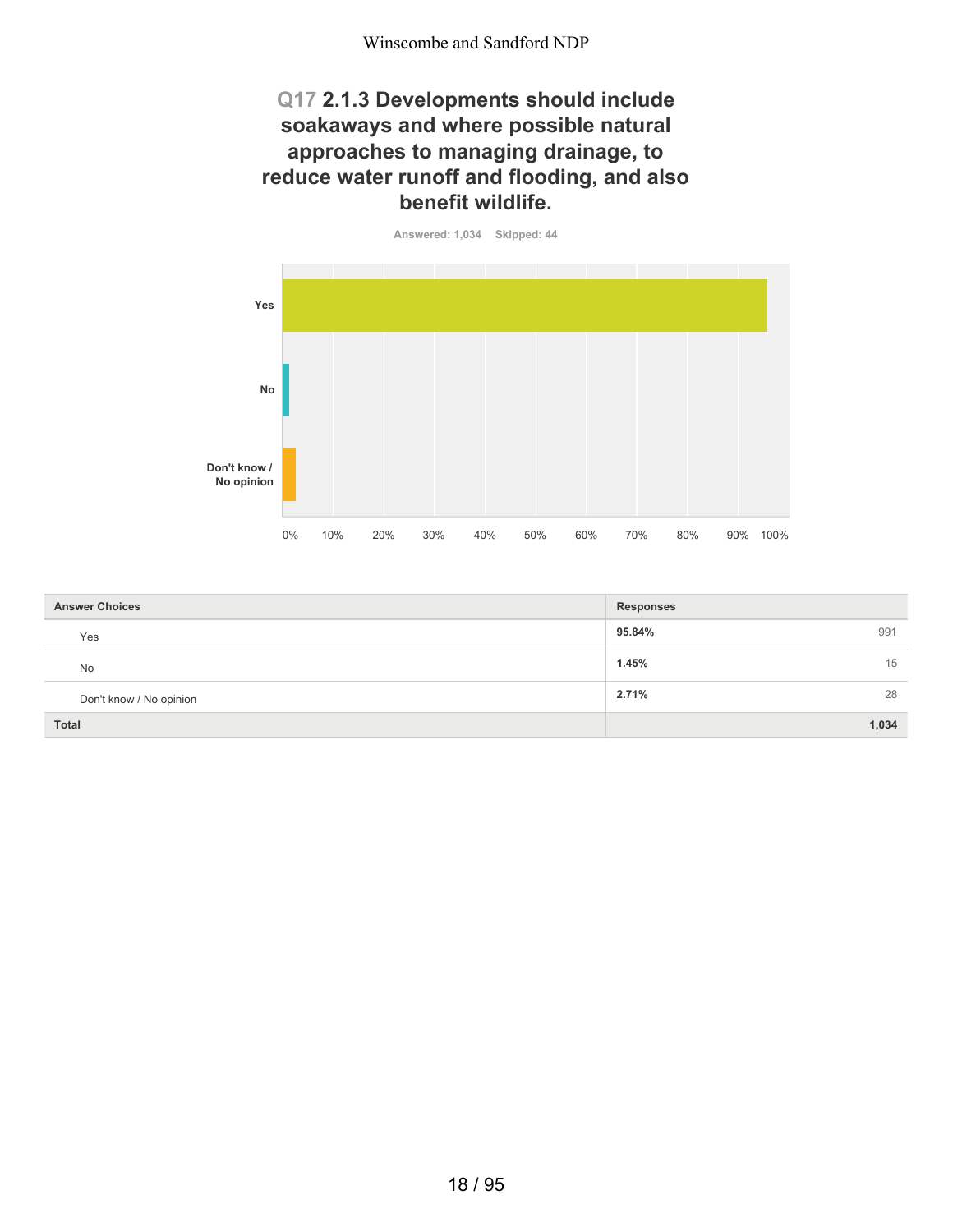#### **Q18 2.2.1 What types of homes should be provided in Winscombe and Sandford? Please tick up to three boxes.**



| <b>Answer Choices</b>                     | <b>Responses</b> |     |
|-------------------------------------------|------------------|-----|
| Caravan/mobile home                       | 1.84%            | 19  |
| In commercial building (e.g. over a shop) | 14.17%           | 146 |
| Converted or Shared House                 | 10.39%           | 107 |
| Flat, Maisonette or Apartment             | 29.81%           | 307 |
| Purpose-built Block of Flats              | 9.71%            | 100 |
| Terraced (inc. end of Terrace)            | 38.16%           | 393 |
| Semi-Detached                             | 70.68%           | 728 |
| Detached                                  | 62.43%           | 643 |
| No opinion / Don't know                   | 11.17%           | 115 |
| <b>Total Respondents: 1,030</b>           |                  |     |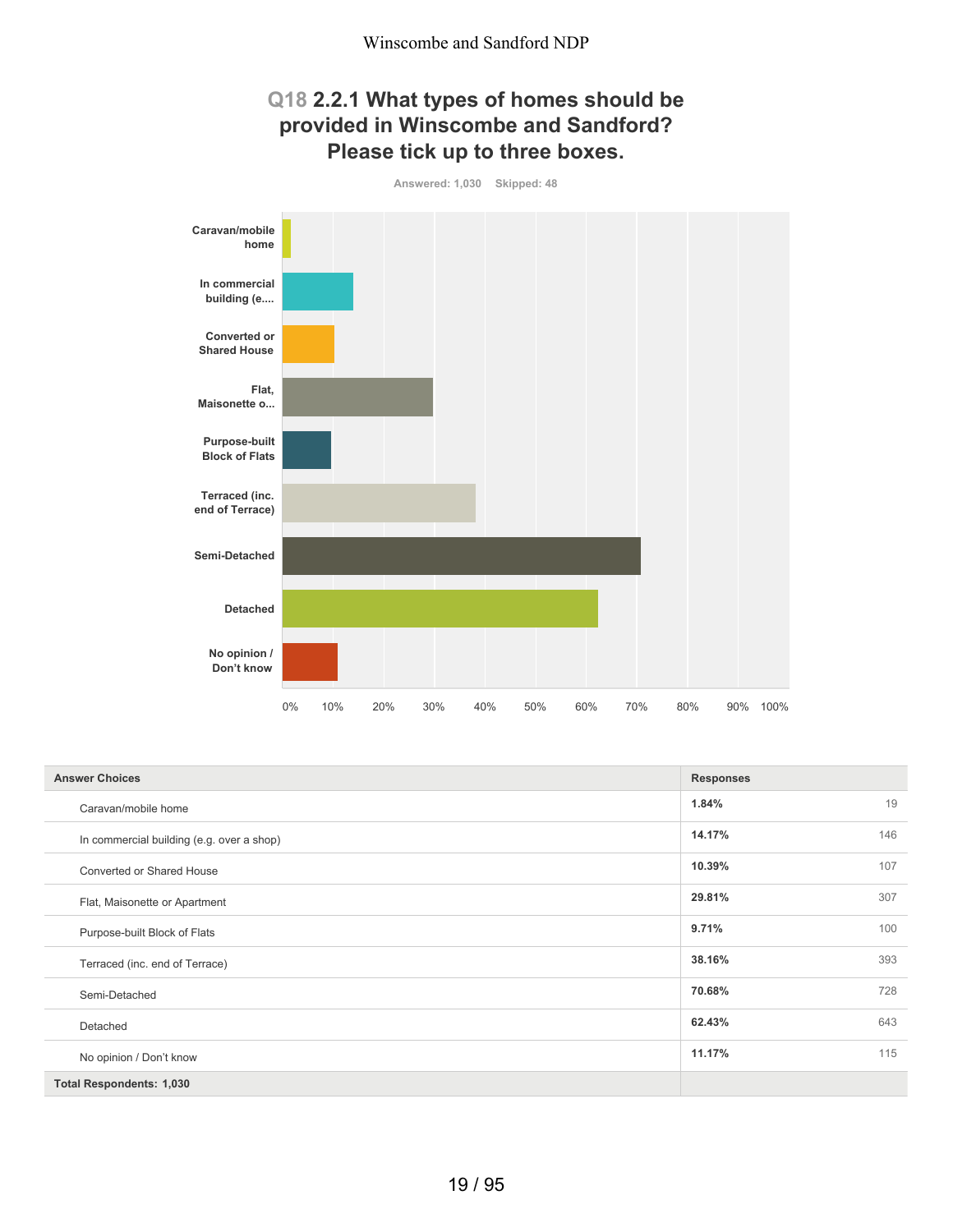#### **Q19 2.2.2 What would you like to see more of in the Parish?Please tick up to three boxes.**



| <b>Answer Choices</b>                              | <b>Responses</b> |     |
|----------------------------------------------------|------------------|-----|
| Social Rented (Local Authority)                    | 20.72%           | 212 |
| Social Rented (Other e.g. housing associations)    | 27.17%           | 278 |
| Private Rented: Private landlord or letting agency | 20.14%           | 206 |
| Shared Ownership                                   | 36.66%           | 375 |
| Owner Occupied                                     | 72.34%           | 740 |
| No opinion / Don't know                            | 12.81%           | 131 |
| <b>Total Respondents: 1,023</b>                    |                  |     |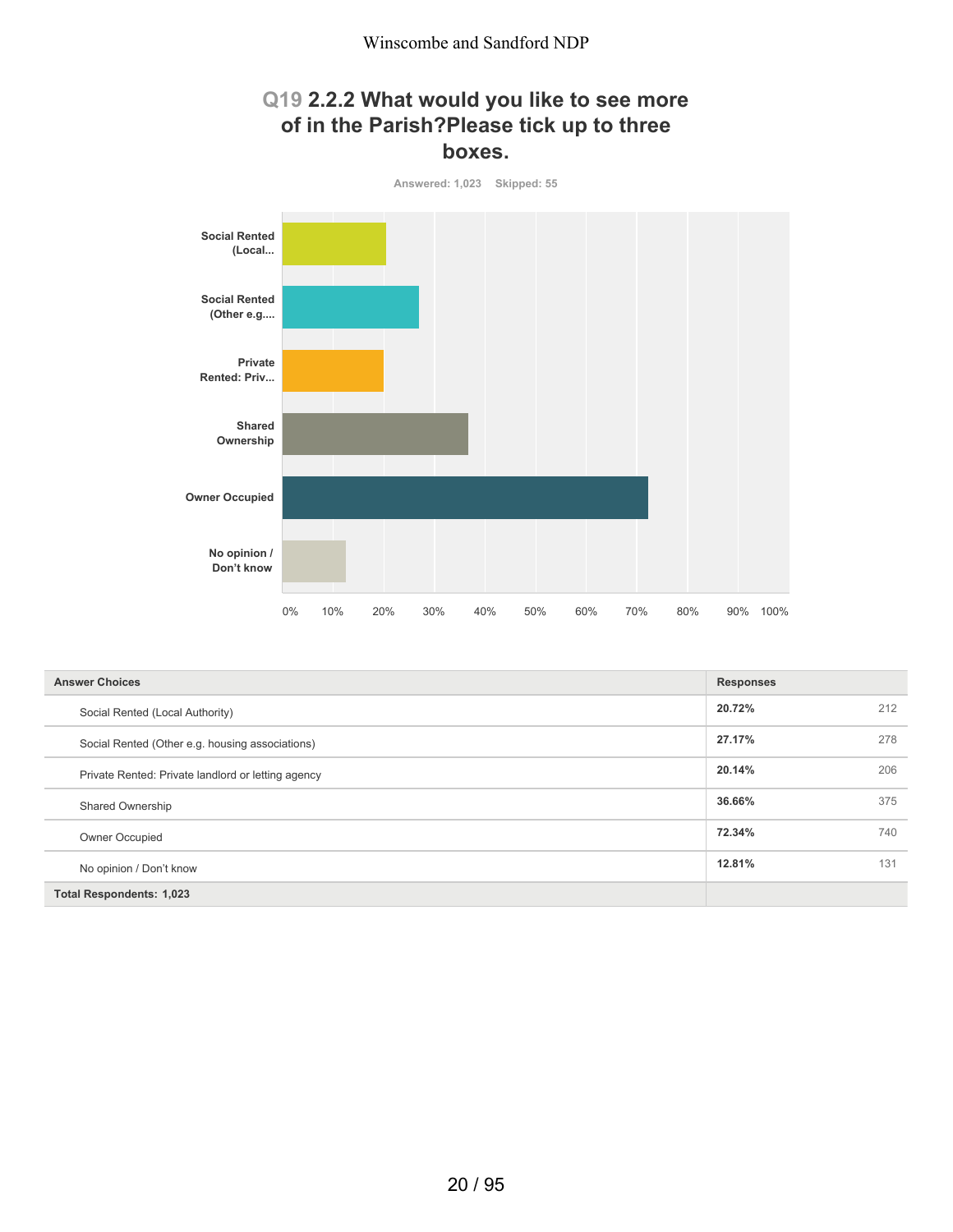#### **Q20 2.2.3 Do you support the principle of Community Right to Build and regulated schemes providing homes for local people?**



| <b>Answer Choices</b> | <b>Responses</b> |
|-----------------------|------------------|
| Yes                   | 67.90%<br>681    |
| No                    | 9.87%<br>99      |
| No opinion            | 22.23%<br>223    |
| <b>Total</b>          | 1,003            |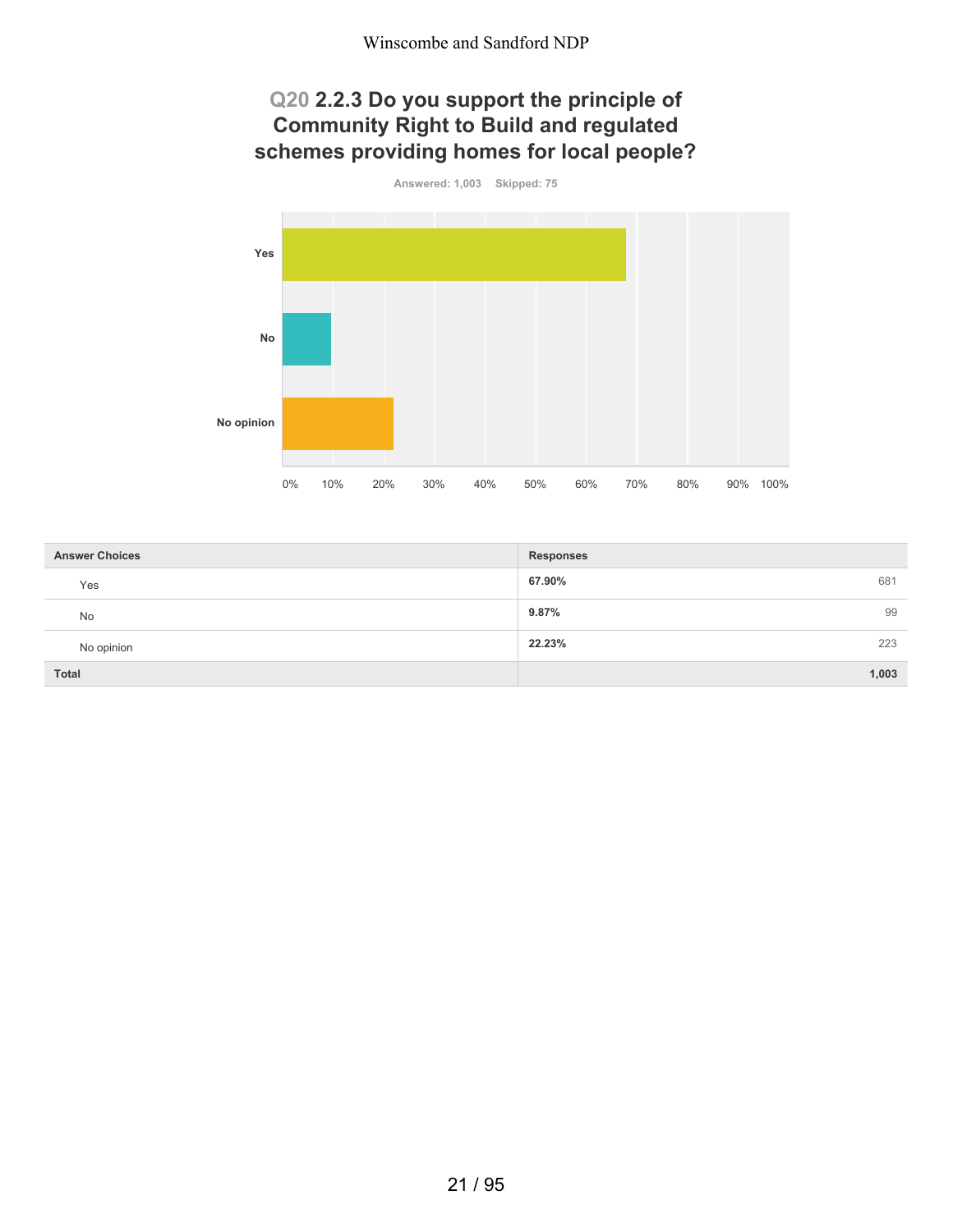## **Q21 2.3.1 What sizes of new housing development do you think there should be in Winscombe?Please tick only one box.**



| <b>Answer Choices</b> | <b>Responses</b> |
|-----------------------|------------------|
| More than 50 houses   | 14.37%<br>147    |
| Fewer than 50 houses  | 47.12%<br>482    |
| Fewer than 10 houses  | 24.24%<br>248    |
| Individual homes only | 146<br>14.27%    |
| <b>Total</b>          | 1,023            |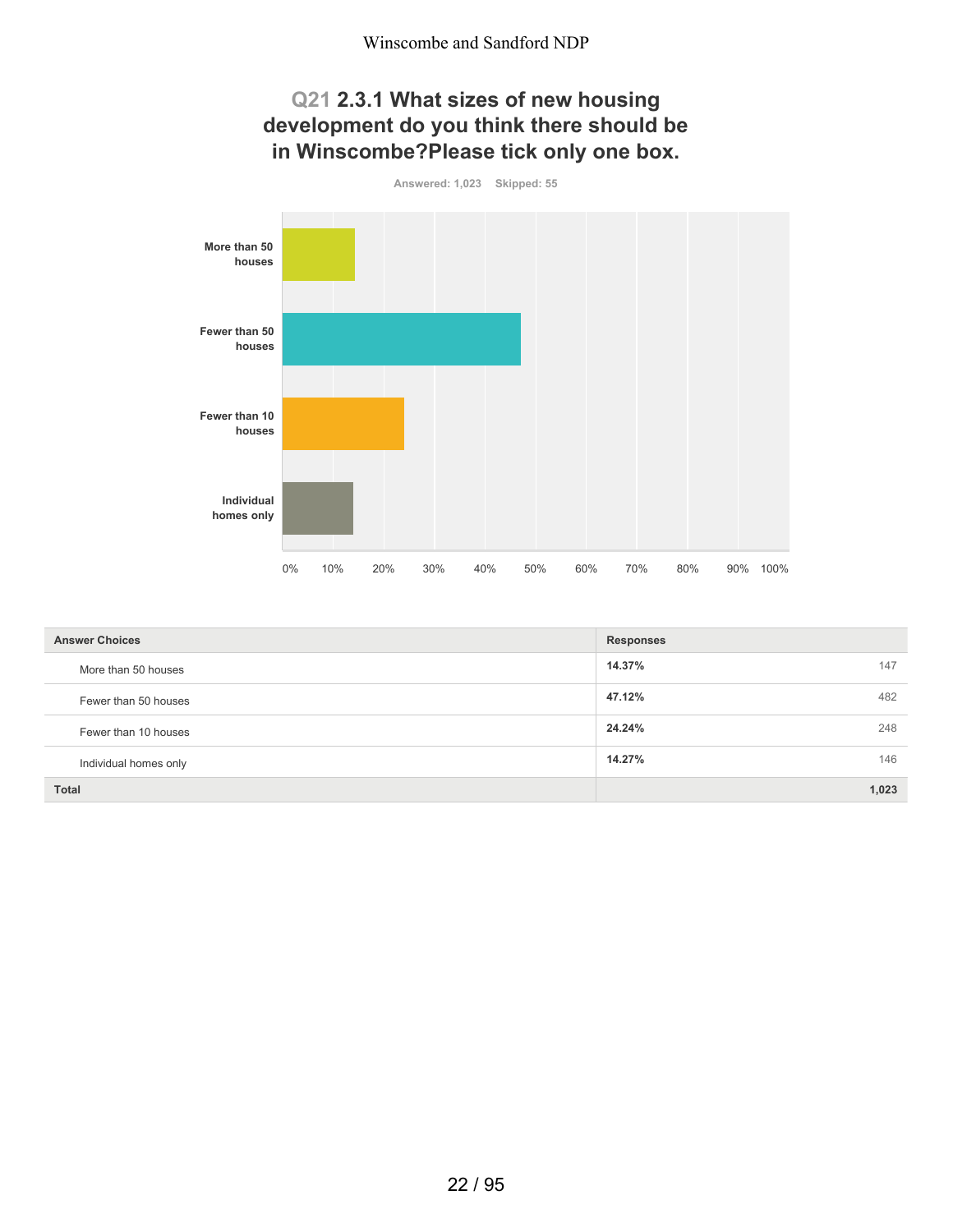## **Q22 2.3.2 What sizes of new housing development do you think there should be in Sandford?Please tick only one box.**



| <b>Answer Choices</b> | <b>Responses</b> |  |
|-----------------------|------------------|--|
| More than 50 houses   | 11.98%<br>116    |  |
| Fewer than 50 houses  | 414<br>42.77%    |  |
| Fewer than 10 houses  | 27.89%<br>270    |  |
| Individual homes only | 17.36%<br>168    |  |
| <b>Total</b>          | 968              |  |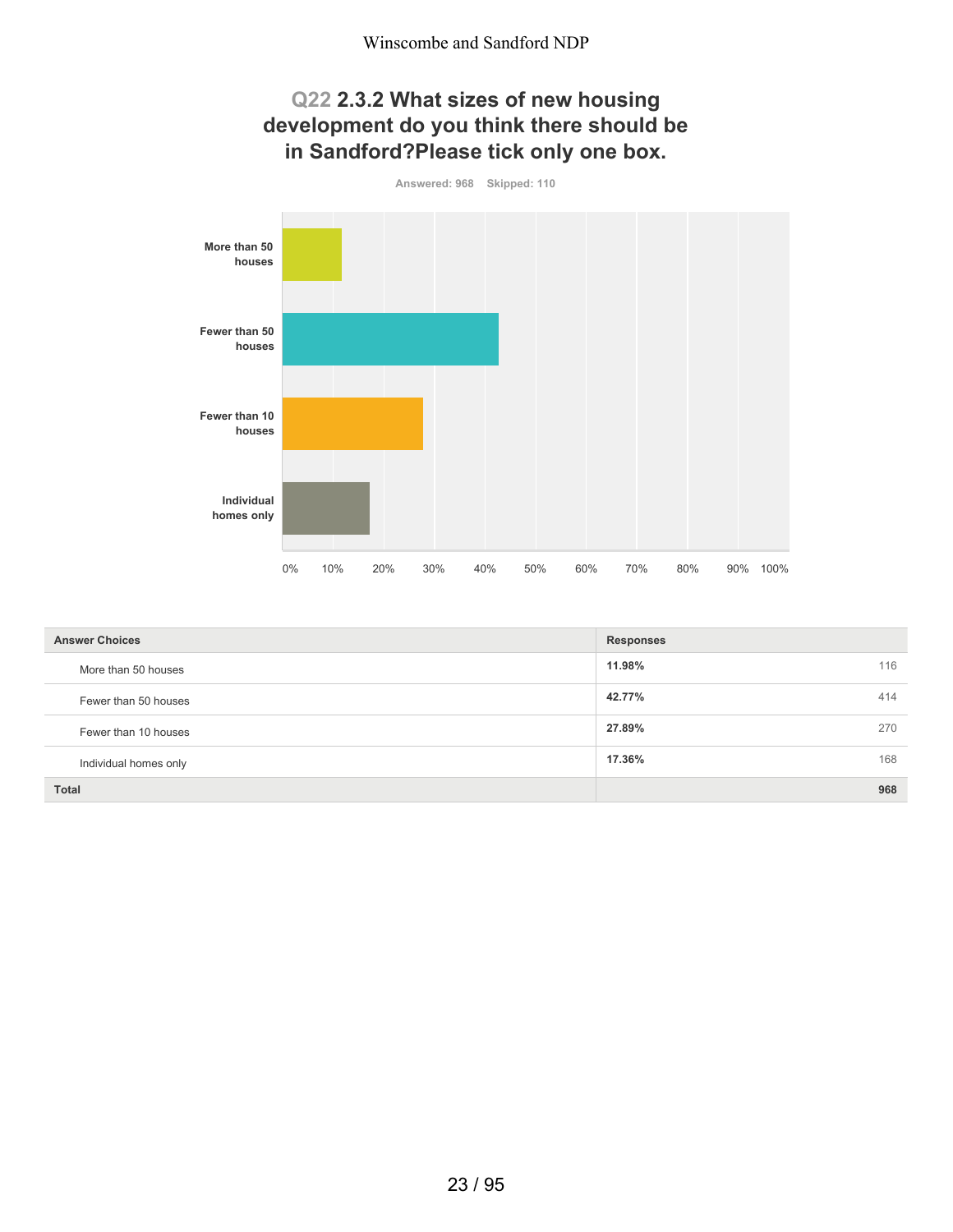**Q23 2.3.3 Recognising that there will be more housing development in the Parish, do you want to see the NDP allocate specific sites for housing development in the Parish?(There would be another public consultation about this first, naming possible sites. Most of the possible sites would have to be outside the existing settlement boundaries).**



**70.39%** 706 **16.65%** 16.52% **12.96%** 130 **Total 1,003 Answer Choices Responses** Yes No Don't know / No opinion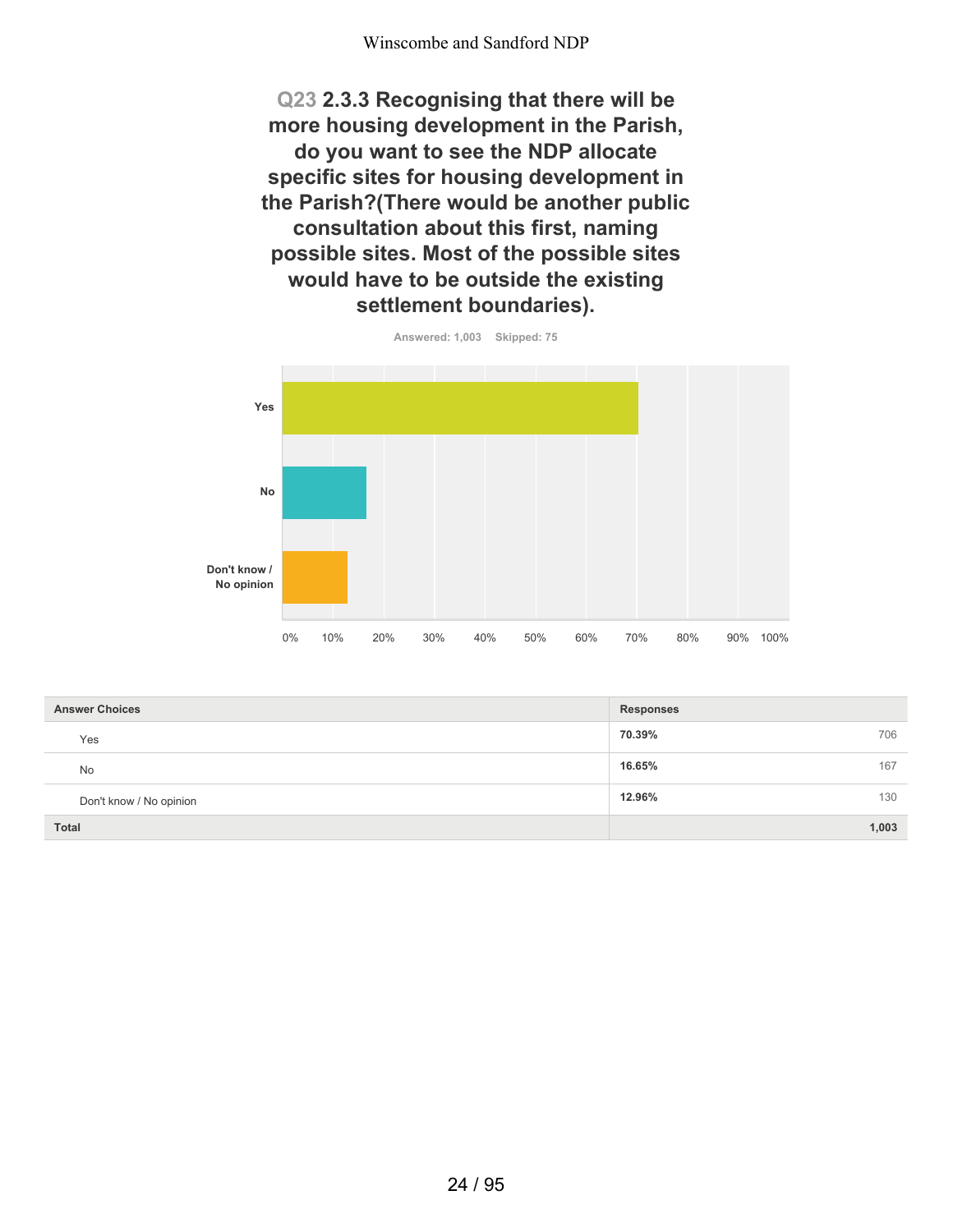## **Q24 3.1.1 Do you think there is a need for new sites for employment within the Parish (including mixed use sites)?A mixed use site is a mixture of housing and commercial / industrial buildings.Please tick one box.**

**Answered: 1,003 Skipped: 75 Strongly Agree Agree Disagree Strongly Disagree Don't Know / No opinion** 0% 10% 20% 30% 40% 50% 60% 70% 80% 90% 100%

| <b>Answer Choices</b>    | <b>Responses</b> |
|--------------------------|------------------|
| <b>Strongly Agree</b>    | 8.87%<br>89      |
| Agree                    | 39.78%<br>399    |
| Disagree                 | 28.81%<br>289    |
| <b>Strongly Disagree</b> | 11.17%<br>112    |
| Don't Know / No opinion  | 11.37%<br>114    |
| <b>Total</b>             | 1,003            |

25 / 95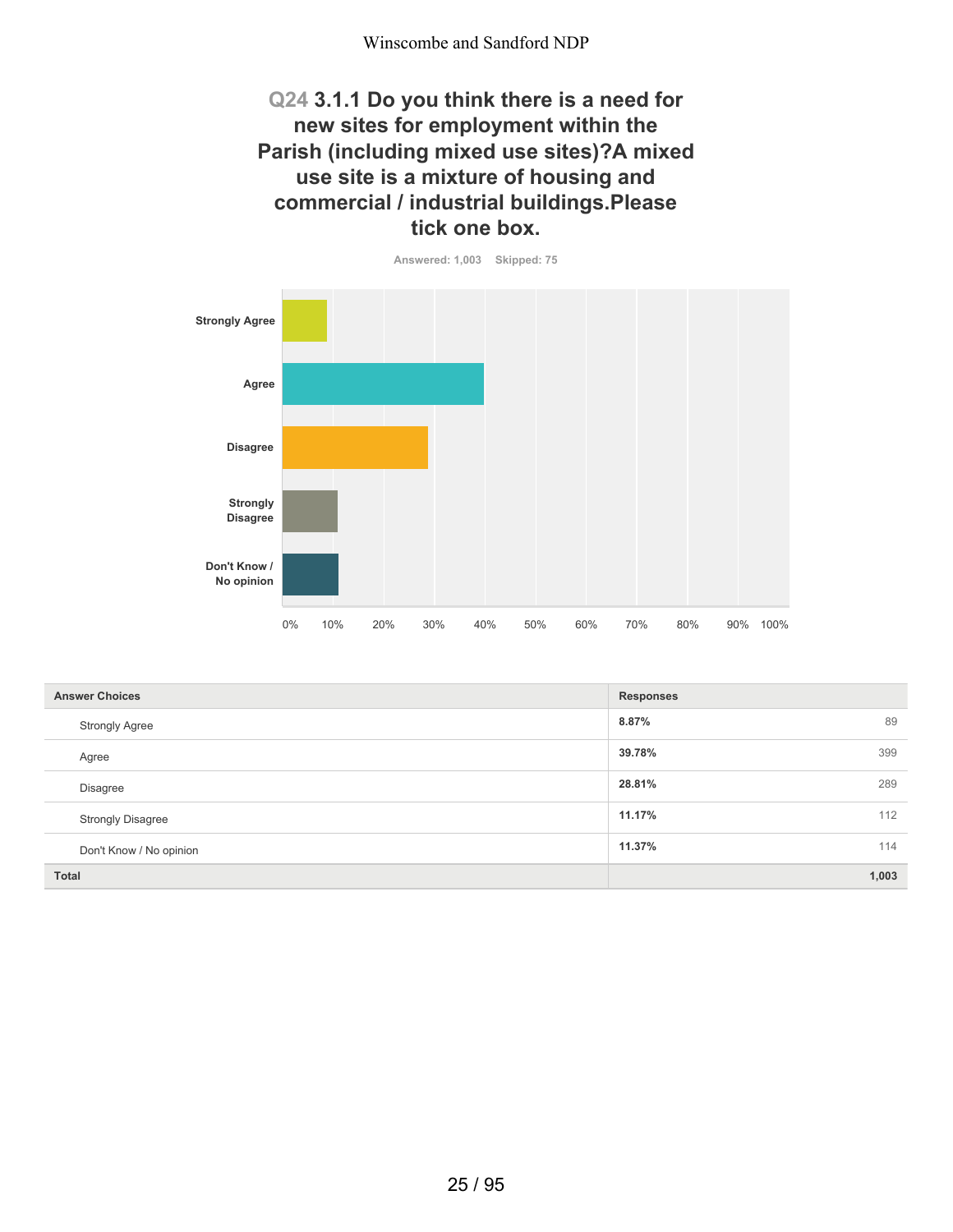**Q25 3.1.2 If there is new employment development in the Parish, what type do you think would be suitable?(Small premises have less than 10 workers, large premises have 10 or more workers)Please tick up to three boxes.**



| <b>Answer Choices</b>                  | <b>Responses</b> |
|----------------------------------------|------------------|
| Food processing/catering units         | 7.93%<br>77      |
| Light industrial units                 | 311<br>32.03%    |
| Office premises (large)                | 48<br>4.94%      |
| Office premises (small)                | 619<br>63.75%    |
| Shops                                  | 547<br>56.33%    |
| Tourism businesses (B&B, camping etc.) | 332<br>34.19%    |
| Transport yard                         | 14<br>1.44%      |
| Workshops (for 1 or 2 people)          | 523<br>53.86%    |
| <b>Total Respondents: 971</b>          |                  |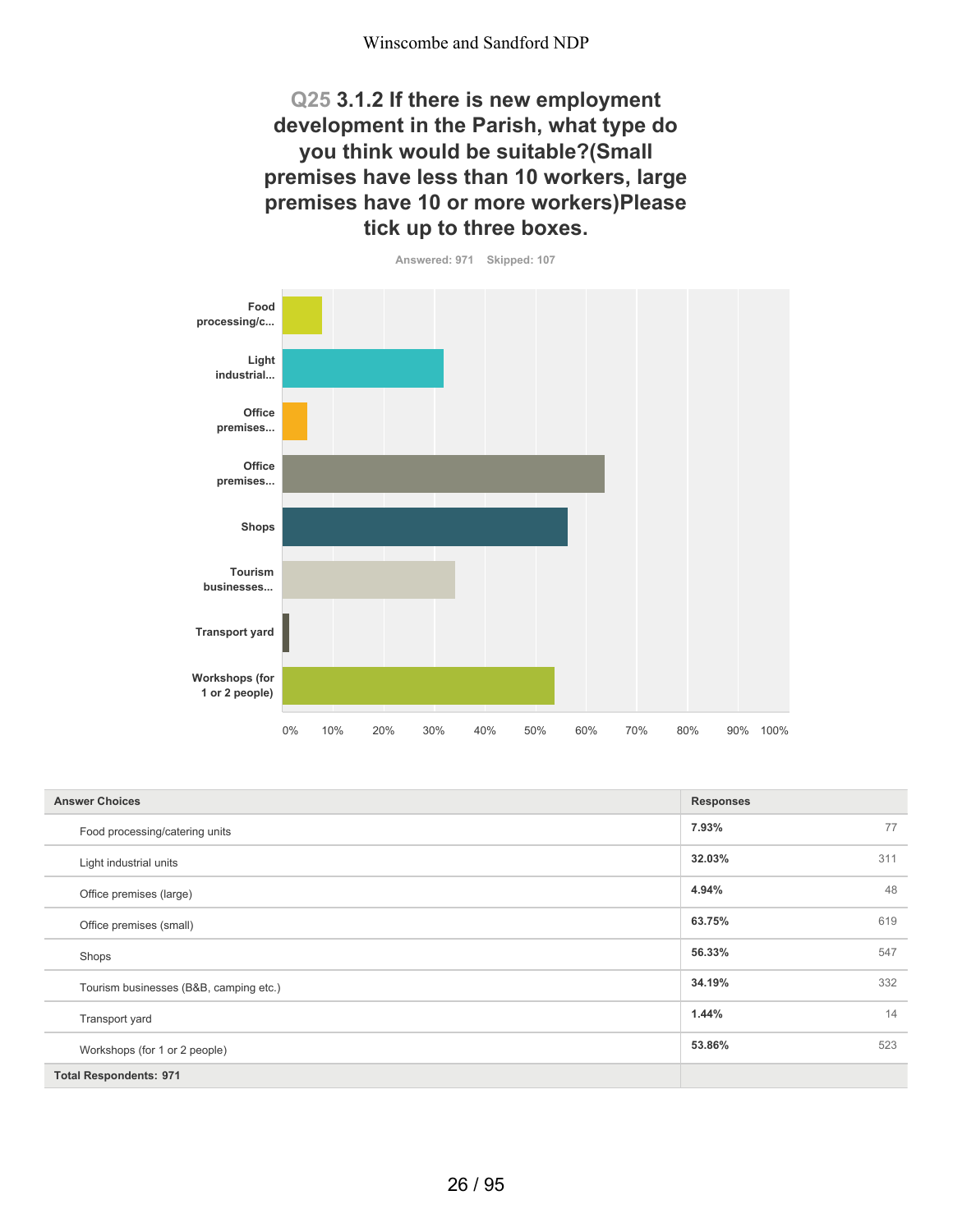#### **Q26 3.1.3 Where should any employment developments be located? (Brownfield means land previously developed)Please tick up to two boxes.**



| <b>Answer Choices</b>                                                                       | <b>Responses</b> |     |
|---------------------------------------------------------------------------------------------|------------------|-----|
| Existing brownfield sites within the Parish                                                 | 73.63%           | 737 |
| A separate designated area within the Parish                                                | 13.79%           | 138 |
| A designated area within new housing development                                            | 12.99%           | 130 |
| Alongside existing employment sites                                                         | 41.66%           | 417 |
| I don't think there should be any further employment development in Winscombe and Sandford. | 16.58%           | 166 |
| <b>Total Respondents: 1,001</b>                                                             |                  |     |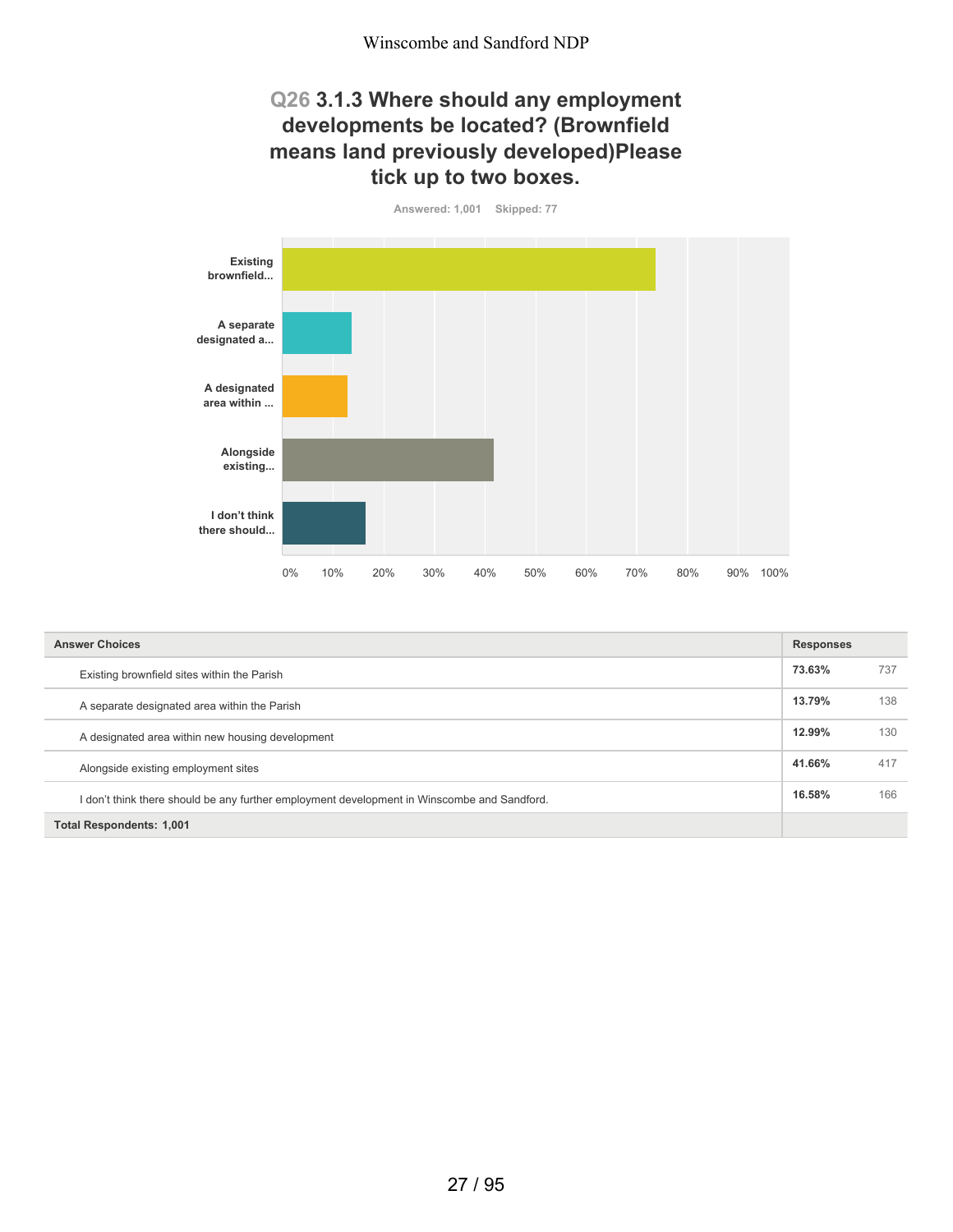#### **Q27 3.1.4 Do you think our Parish needs a business centre providing flexible workspaces, meeting rooms and managed services for local start-ups, small enterprises, freelancers and home workers?**

**Answered: 1,016 Skipped: 62**



| <b>Answer Choices</b>   | <b>Responses</b> |
|-------------------------|------------------|
| Yes                     | 41.54%<br>422    |
| <b>No</b>               | 41.73%<br>424    |
| Don't know / No opinion | 16.73%<br>170    |
| Total                   | 1,016            |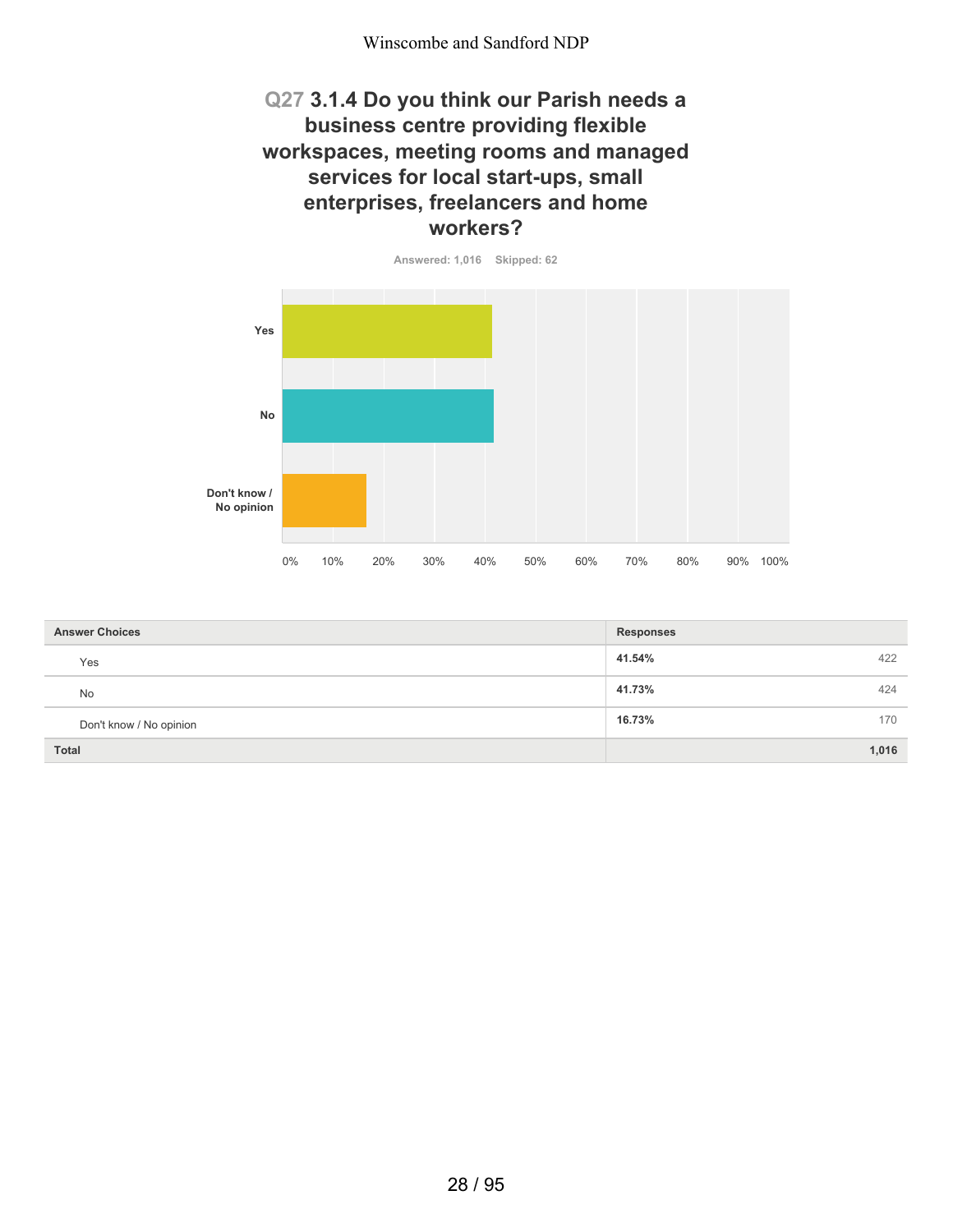## **Q28 3.1.5 Would you be interested in using such a business centre yourself?**



| <b>Answer Choices</b>   | <b>Responses</b> |
|-------------------------|------------------|
| Yes                     | 6.90%<br>69      |
| <b>No</b>               | 85.50%<br>855    |
| Don't know / No opinion | 76<br>7.60%      |
| <b>Total</b>            | 1,000            |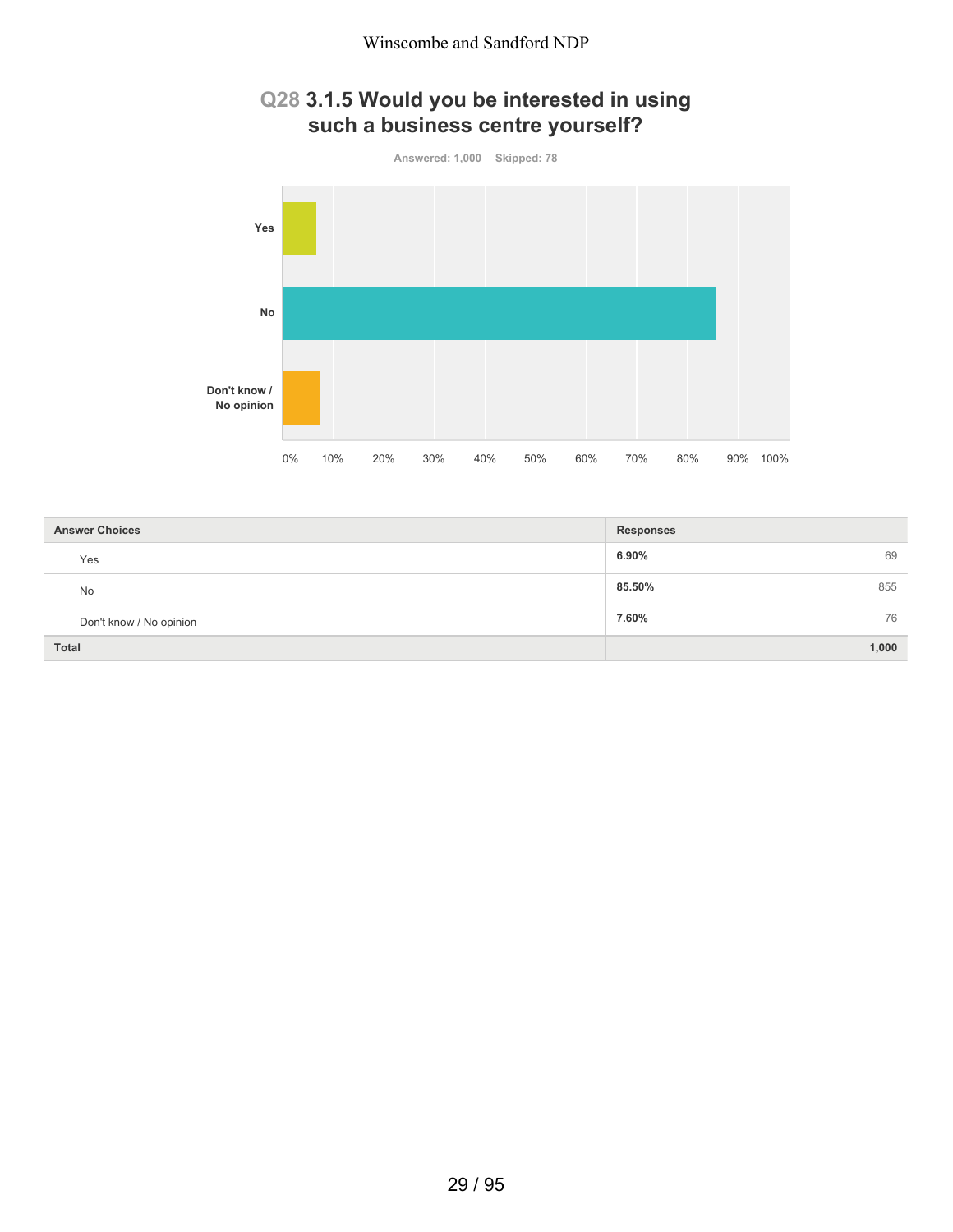#### **Q29 3.2.1 Employment Status: Which of these activities best describes what you are doing at present?Please tick only one box.**

**Answered: 1,008 Skipped: 70 Employed full time Employed part time Full time student Long-term sick or disabled Looking after home or family Retired Self-employed Unemployed** 0% 10% 20% 30% 40% 50% 60% 70% 80% 90% 100%

| <b>Answer Choices</b>        | <b>Responses</b>        |
|------------------------------|-------------------------|
| Employed full time           | 20.73%<br>209           |
| Employed part time           | 96<br>9.52%             |
| Full time student            | 0.40%<br>$\overline{4}$ |
| Long-term sick or disabled   | 6<br>0.60%              |
| Looking after home or family | 30<br>2.98%             |
| Retired                      | 534<br>52.98%           |
| Self-employed                | 120<br>11.90%           |
| Unemployed                   | $\overline{9}$<br>0.89% |
| <b>Total</b>                 | 1,008                   |

30 / 95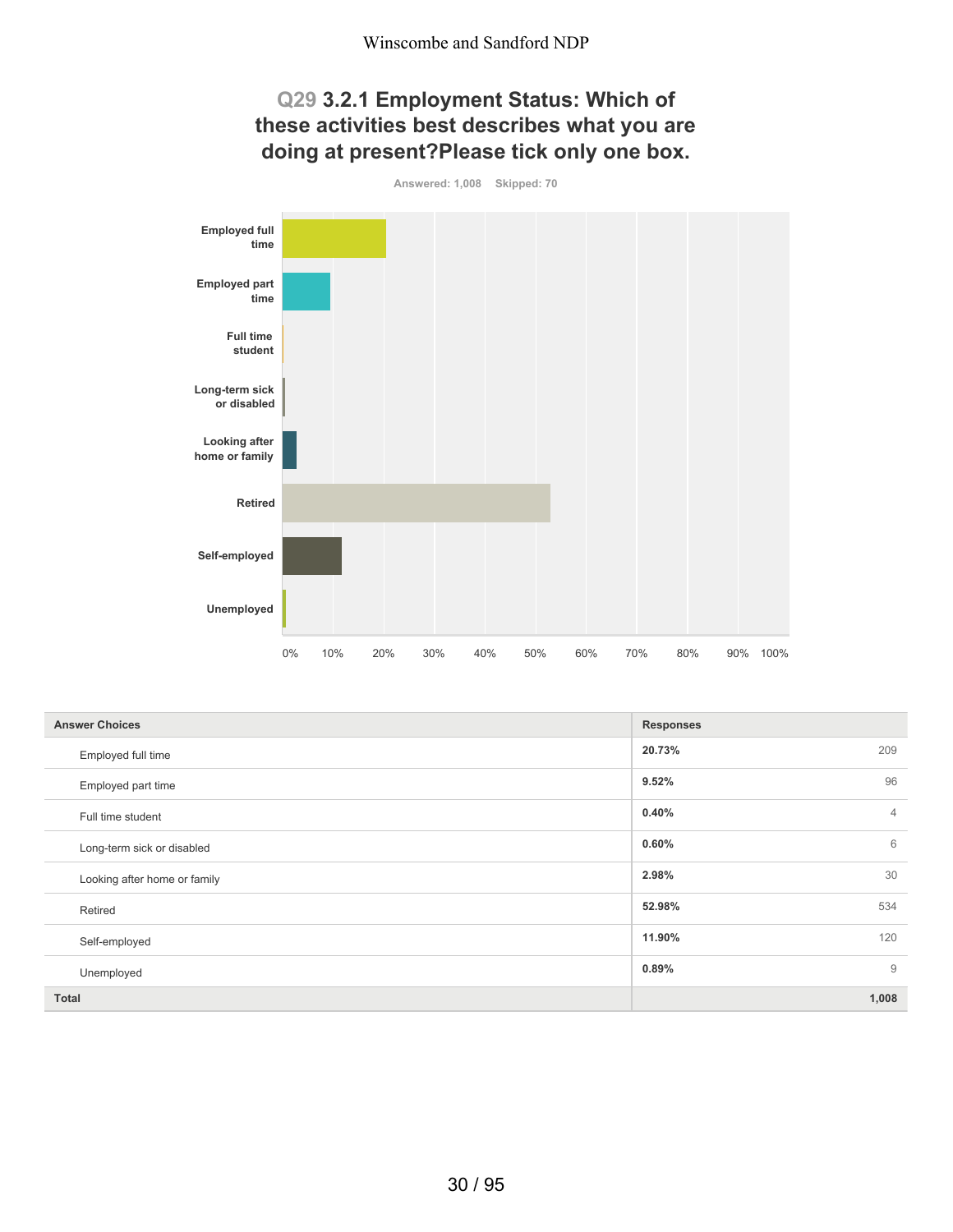# **Q30 3.2.2 Are you currently seeking employment or a change of employment?**





| <b>Answer Choices</b> | <b>Responses</b> |
|-----------------------|------------------|
| Yes                   | 4.17%<br>40      |
| <b>No</b>             | 919<br>95.83%    |
| <b>Total</b>          | 959              |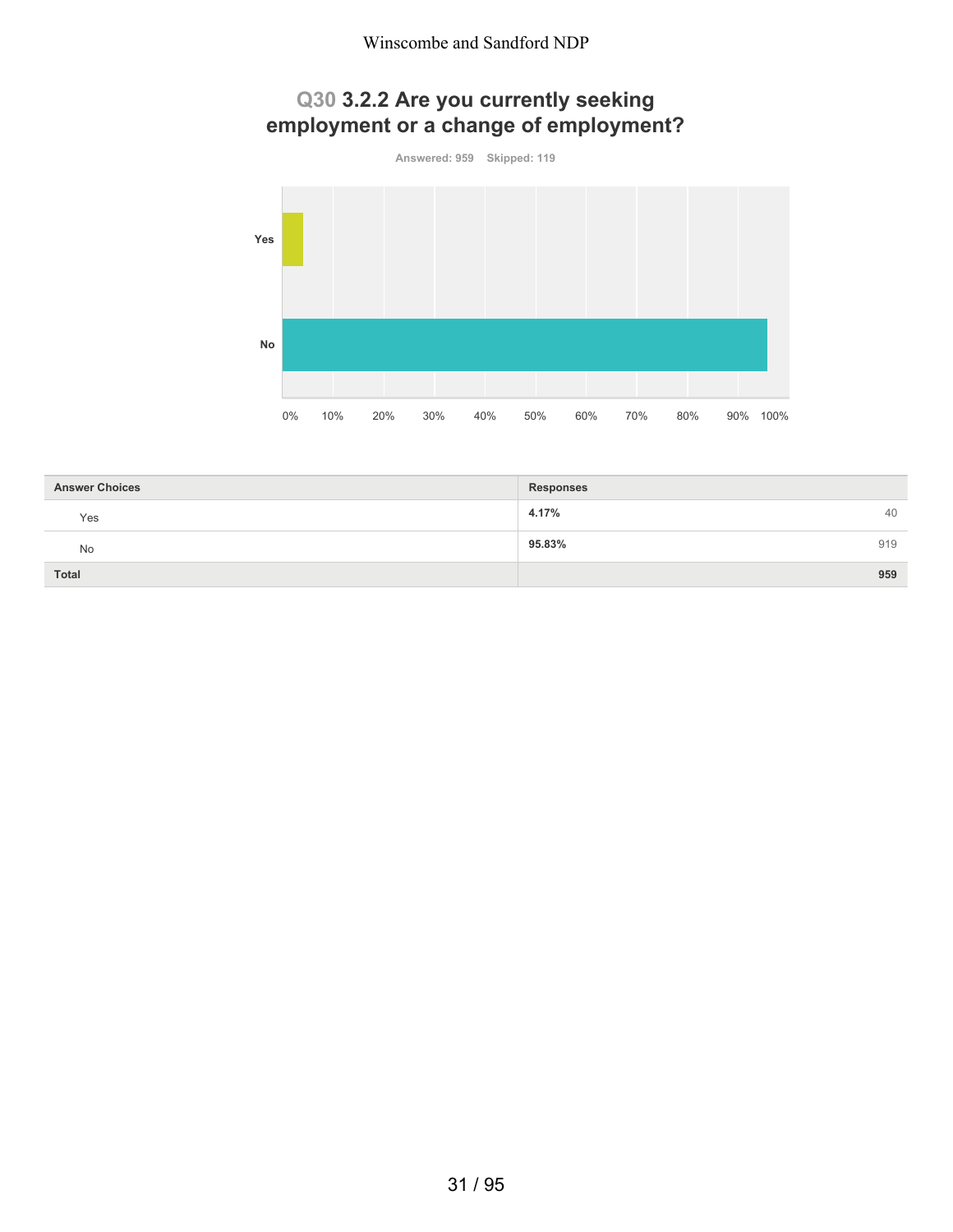## **Q31 3.2.3 If your work is based outside the Parish, would you like to find employment within the Parish?**



| <b>Answer Choices</b>   | <b>Responses</b> |
|-------------------------|------------------|
| Yes                     | 18.79%<br>65     |
| No                      | 67.05%<br>232    |
| Don't know / No Opinion | 14.16%<br>49     |
| <b>Total</b>            | 346              |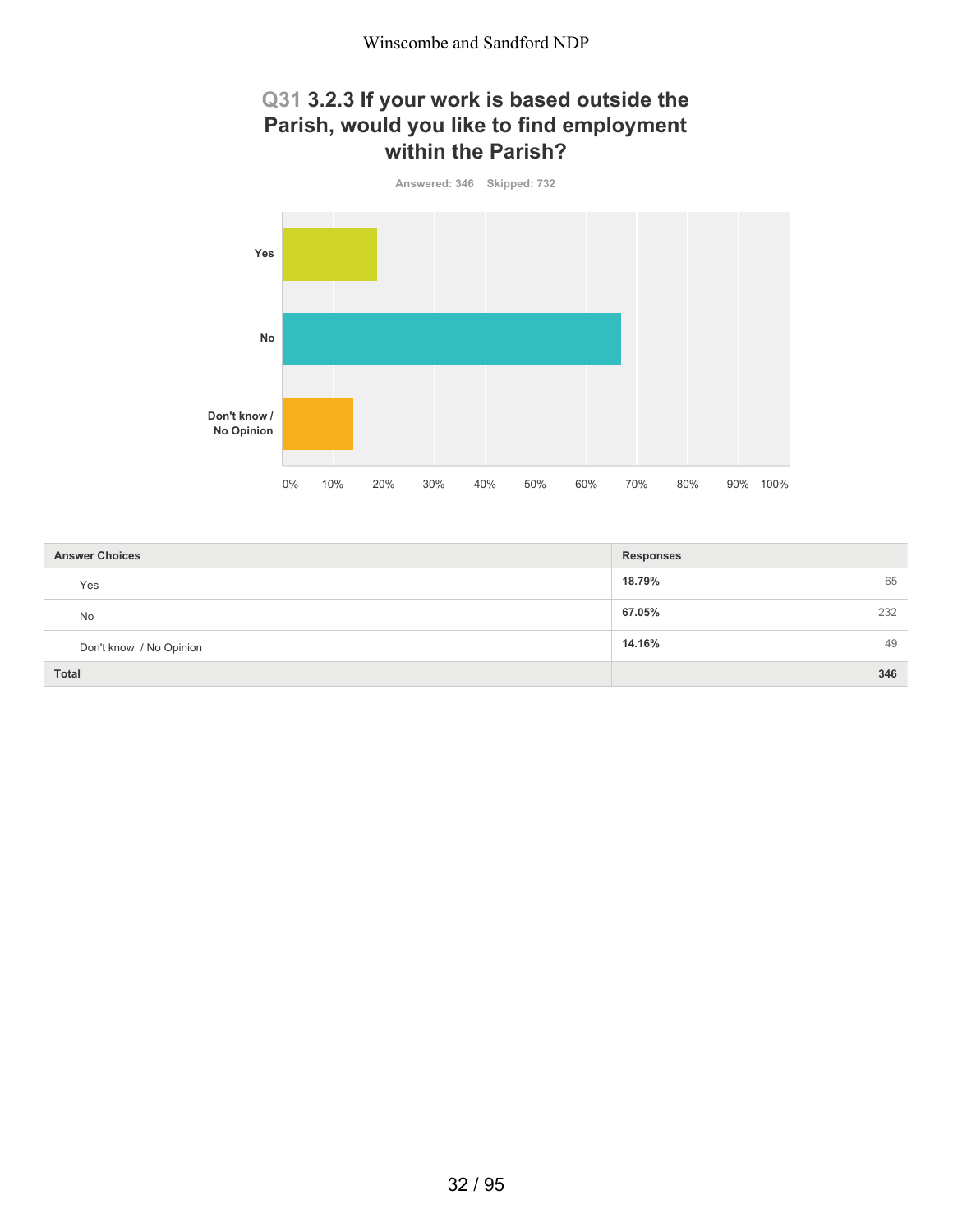# **Q32 3.2.4 Would you prefer work that was....Please Tick only one box.**



| <b>Answer Choices</b>                 | <b>Responses</b> |     |
|---------------------------------------|------------------|-----|
| Full time                             | 40.15%           | 53  |
| Part time (less than 35 hours a week) | 46.97%           | 62  |
| Voluntary                             | 12.88%           | 17  |
| <b>Total</b>                          |                  | 132 |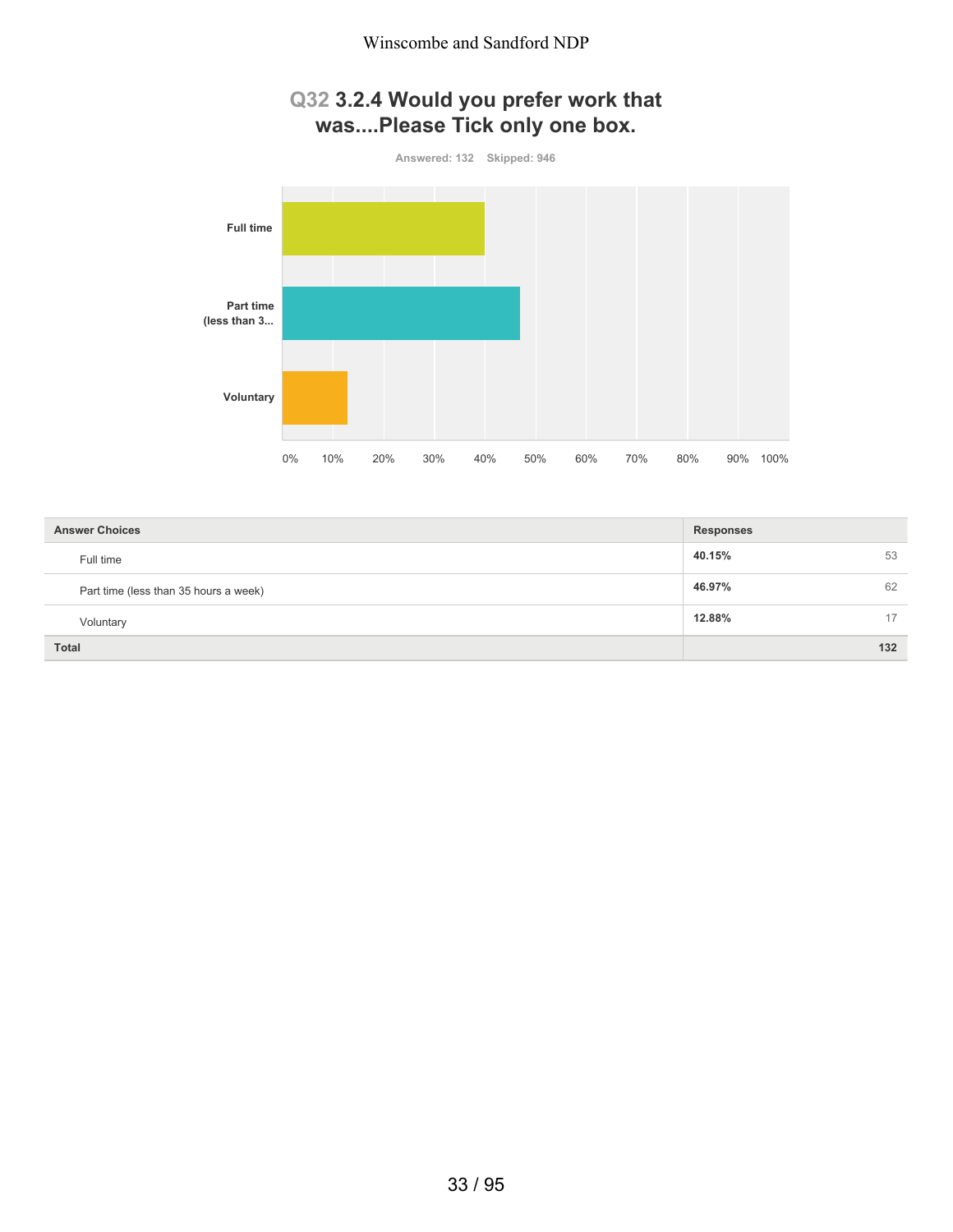## **Q33 3.2.5 What type of work would you prefer?Please tick only one box.**



| <b>Answer Choices</b>                            | <b>Responses</b> |              |
|--------------------------------------------------|------------------|--------------|
| Administrative and support (including education) | 47.06%           | 56           |
| Agriculture / horticulture                       | 6.72%            | 8            |
| Construction /manufacturing                      | 10.08%           | 12           |
| Design, Technical Services (including ITC)       | 13.45%           | 16           |
| Food processing                                  | 0.00%            | $\mathbf{0}$ |
| Medical and carer services                       | 8.40%            | 10           |
| Motor vehicle repair /light industry             | 4.20%            | 5            |
| Wholesale/retail trade                           | 10.08%           | 12           |
| <b>Total</b>                                     |                  | 119          |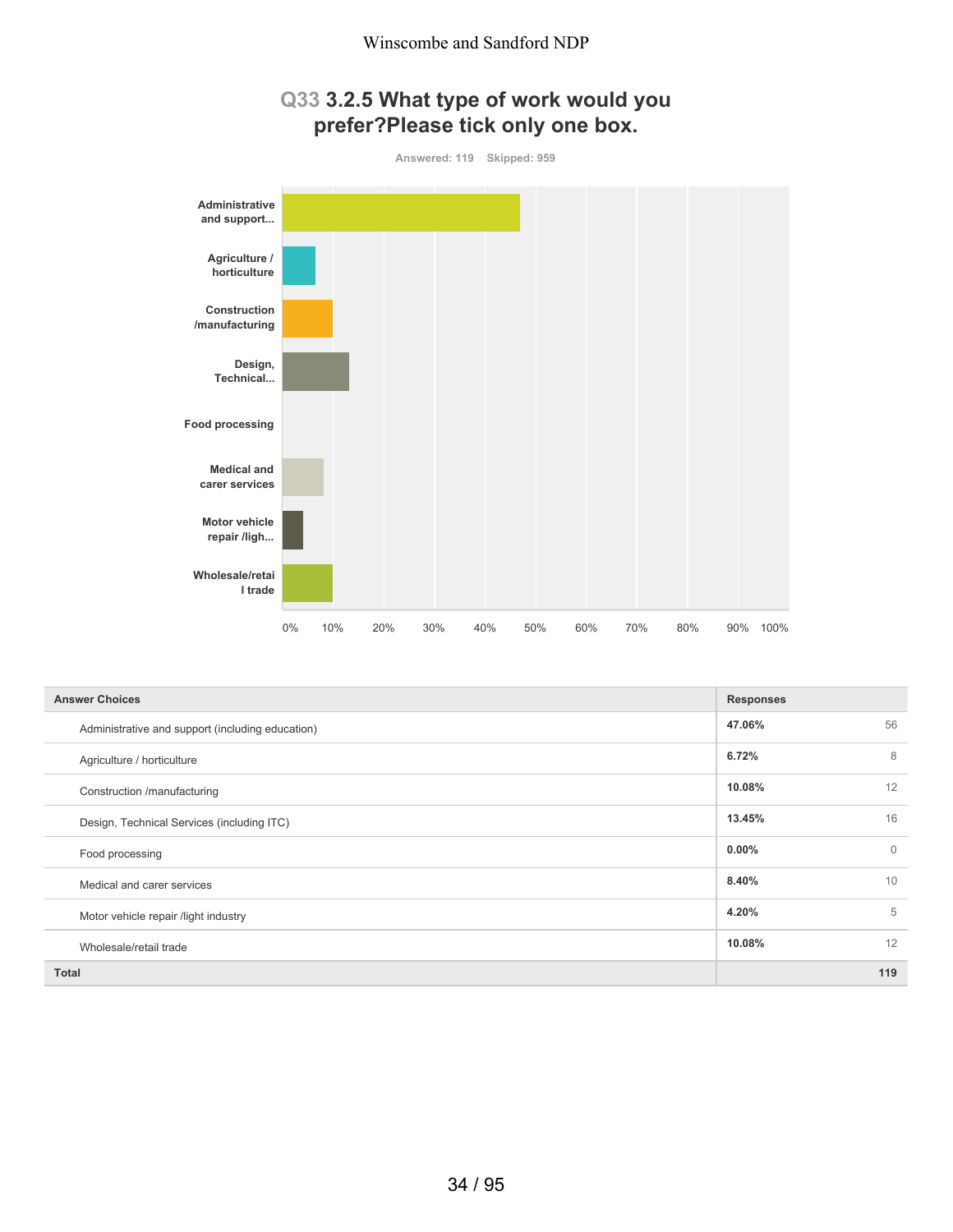## **Q34 3.2.6 Are you considering starting your own business in the near future?**



| <b>Answer Choices</b> | <b>Responses</b> |     |
|-----------------------|------------------|-----|
| Yes                   | 6.23%            | 16  |
| No                    | 93.77%           | 241 |
| <b>Total</b>          |                  | 257 |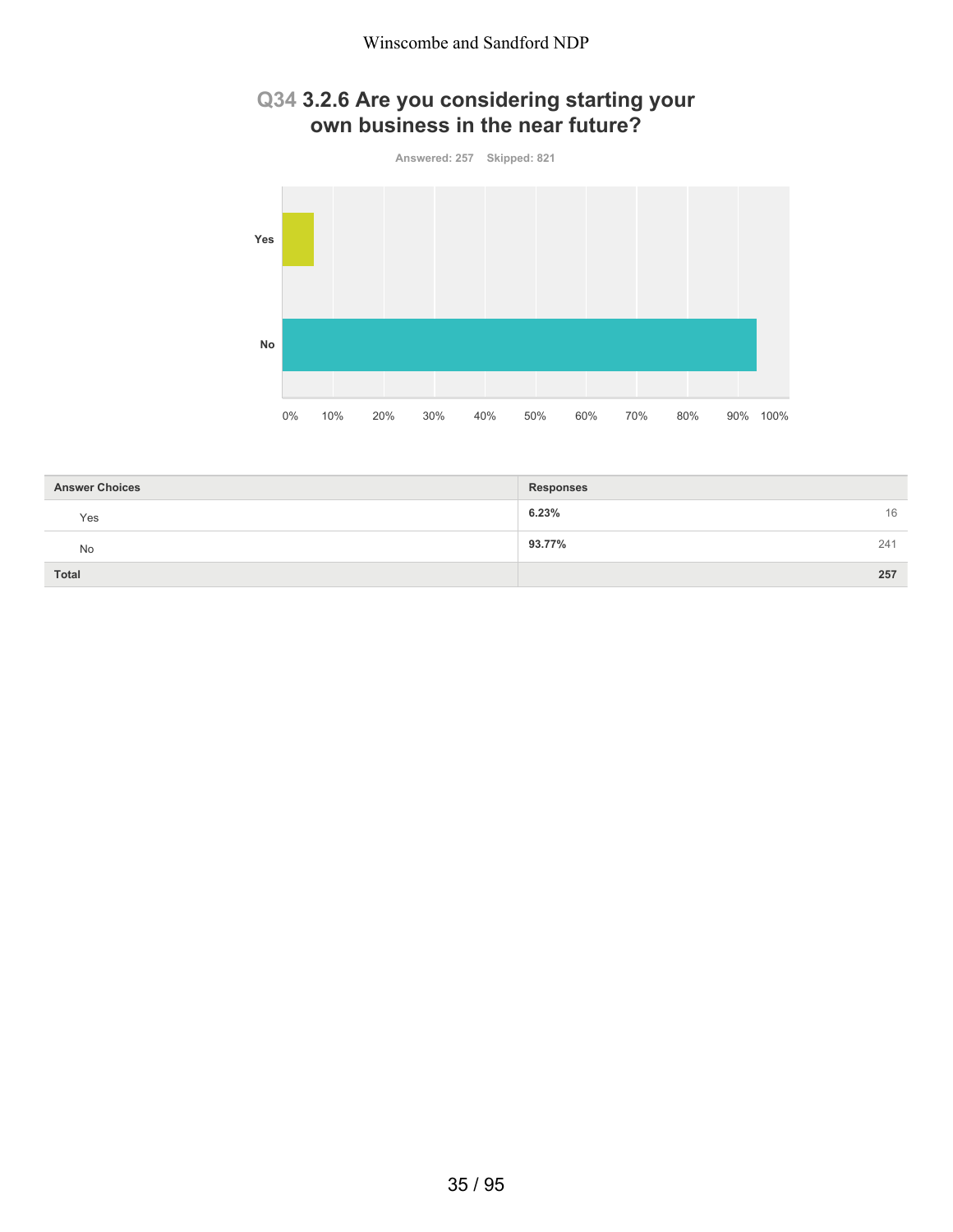#### Winscombe and Sandford NDP

## **Q35 3.3.1 Are you self-employed in your own business?**

**Answered: 827 Skipped: 251 Yes No** 0% 10% 20% 30% 40% 50% 60% 70% 80% 90% 100%

| <b>Answer Choices</b> | <b>Responses</b> |     |
|-----------------------|------------------|-----|
| Yes                   | 18.62%           | 154 |
| No                    | 81.38%           | 673 |
| <b>Total</b>          |                  | 827 |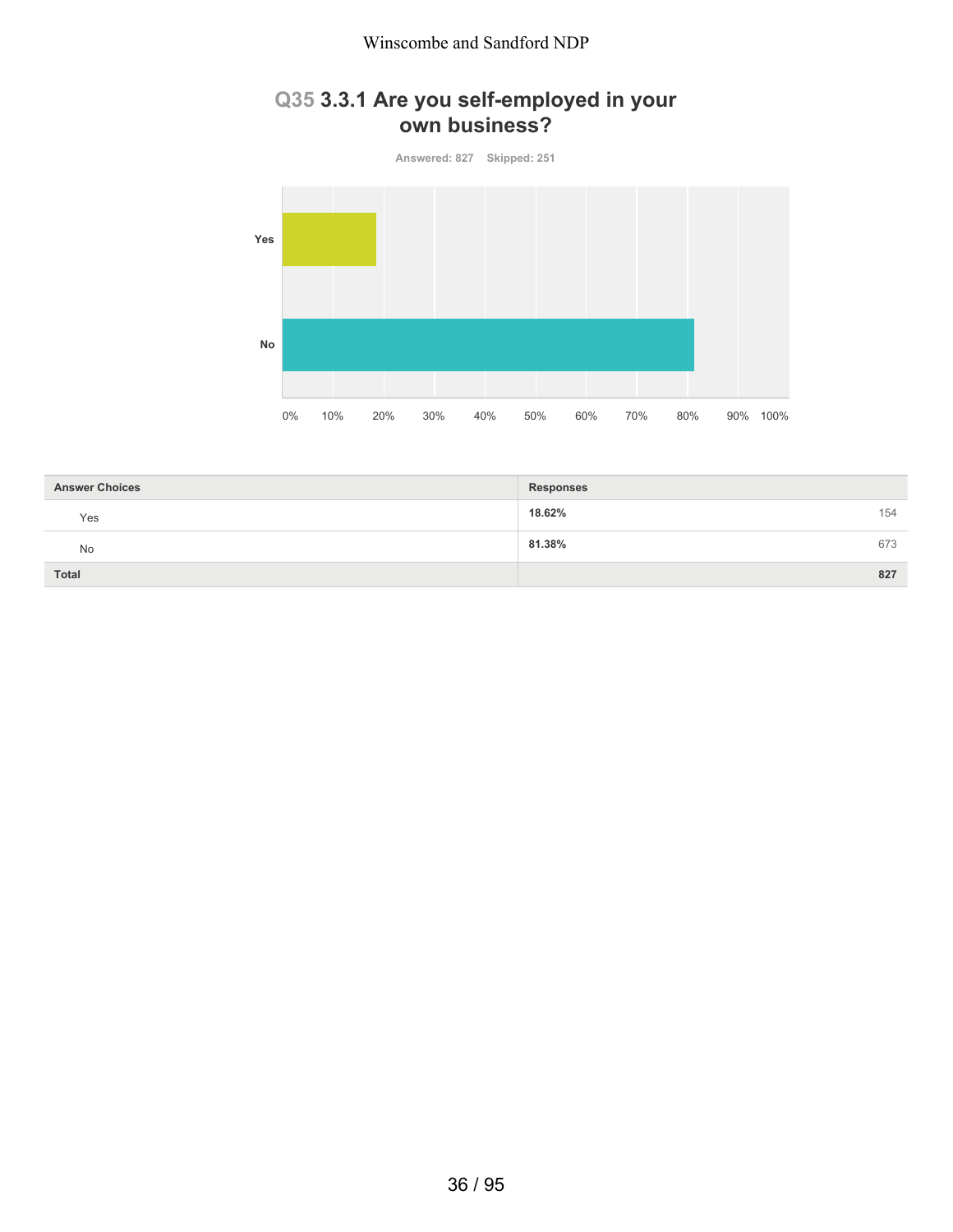#### Winscombe and Sandford NDP

## **Q36 3.3.2 If yes to 3.3.1 are you currently based in the Parish?**



| <b>Answer Choices</b> | <b>Responses</b> |
|-----------------------|------------------|
| Yes                   | 120<br>66.30%    |
| No                    | 33.70%<br>61     |
| <b>Total</b>          | 181              |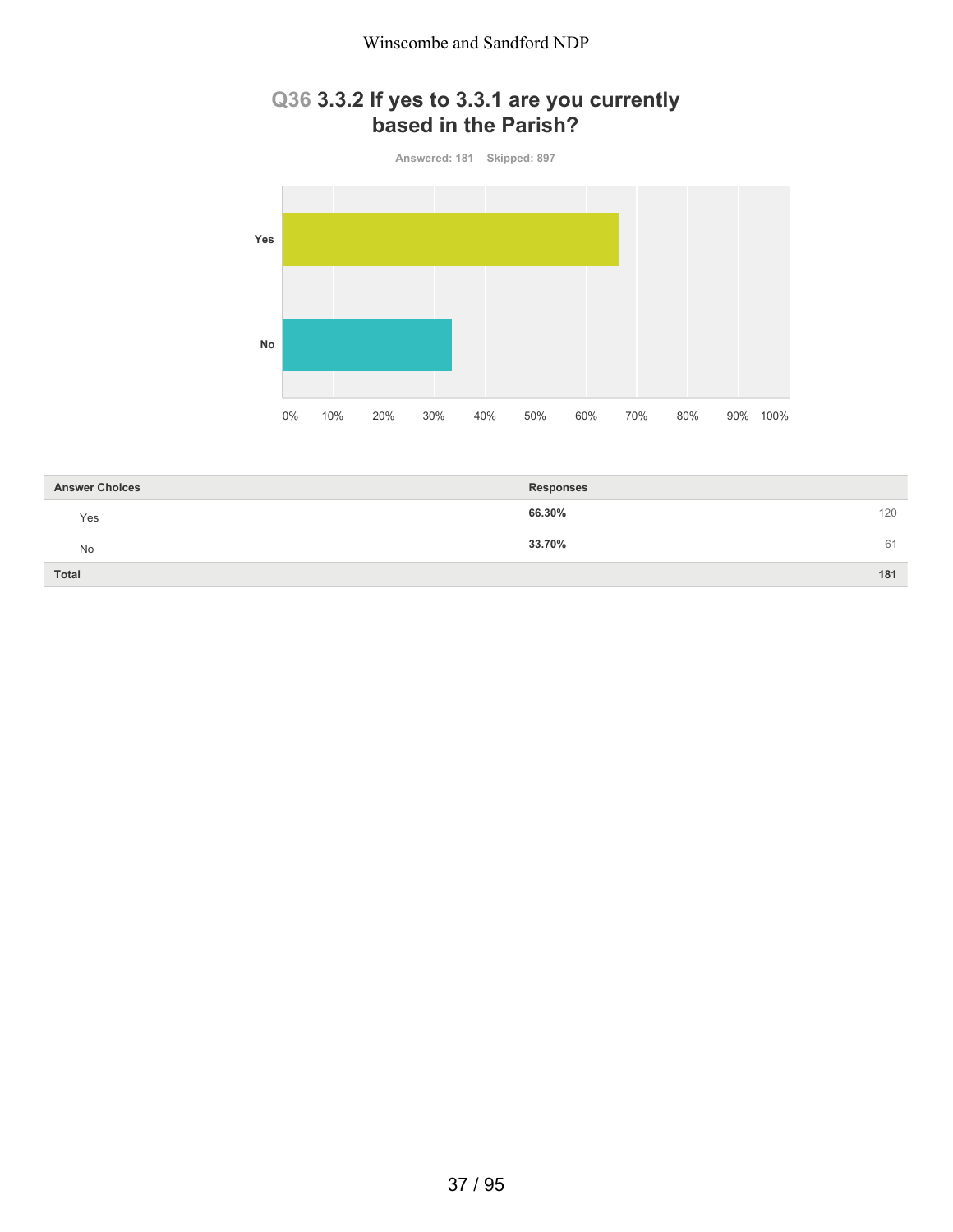



| <b>Answer Choices</b>   | <b>Responses</b> |
|-------------------------|------------------|
| Yes                     | 9.64%<br>19      |
| <b>No</b>               | 79.19%<br>156    |
| Don't Know / No opinion | 11.17%<br>22     |
| <b>Total</b>            | 197              |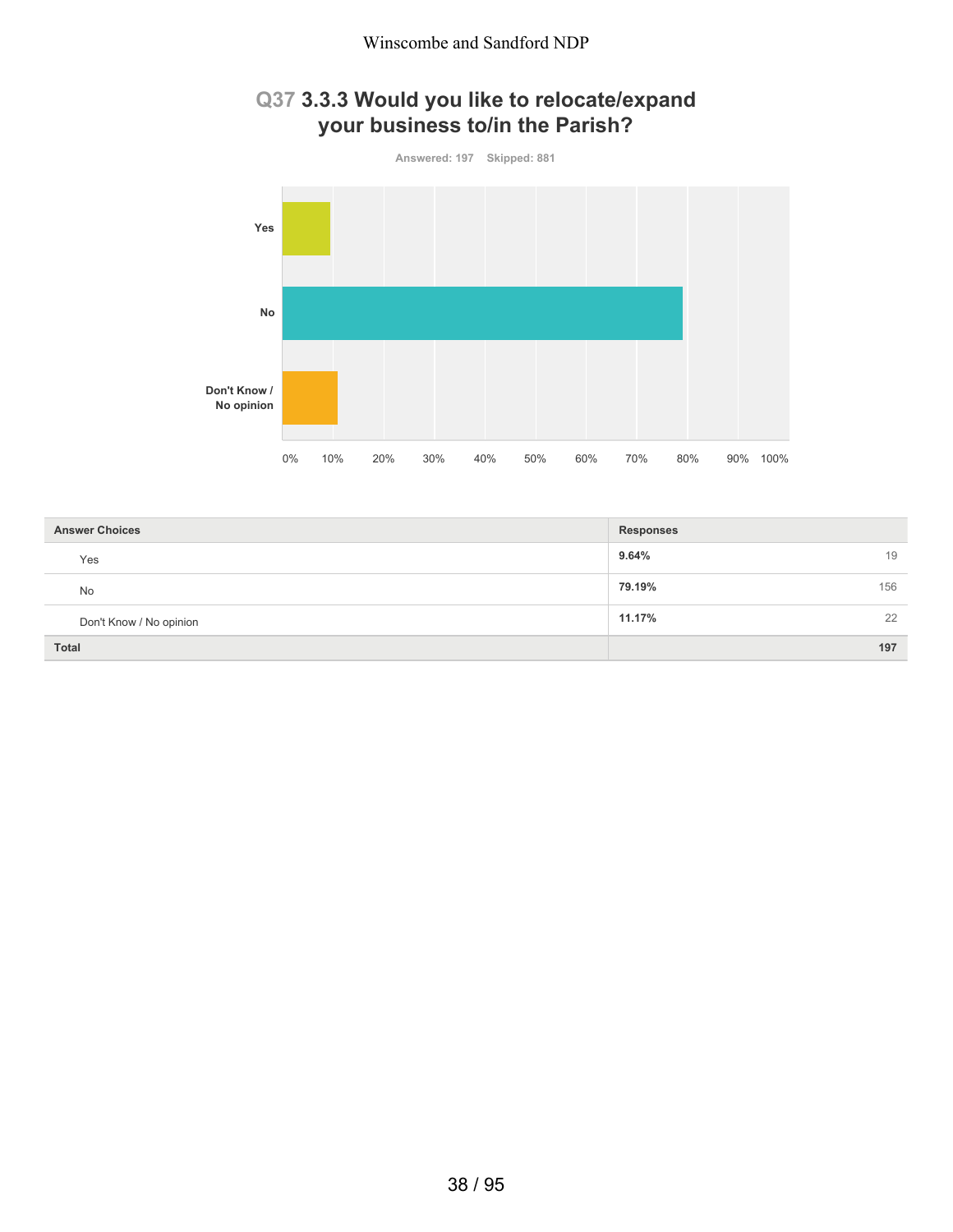

## **Q38 3.3.4 What type of premises would you require?Please tick only one box.**

| <b>Answer Choices</b>           | <b>Responses</b> |              |
|---------------------------------|------------------|--------------|
| Food processing / catering unit | 2.94%            | 1            |
| Light industrial units          | 14.71%           | 5            |
| Managed business centre         | 2.94%            | $\mathbf{1}$ |
| Office premises (large)         | 2.94%            | 1            |
| Office premises (small)         | 50.00%           | 17           |
| Shops                           | 8.82%            | 3            |
| Transport yard                  | 5.88%            | 2            |
| Workshops                       | 26.47%           | 9            |
| <b>Total Respondents: 34</b>    |                  |              |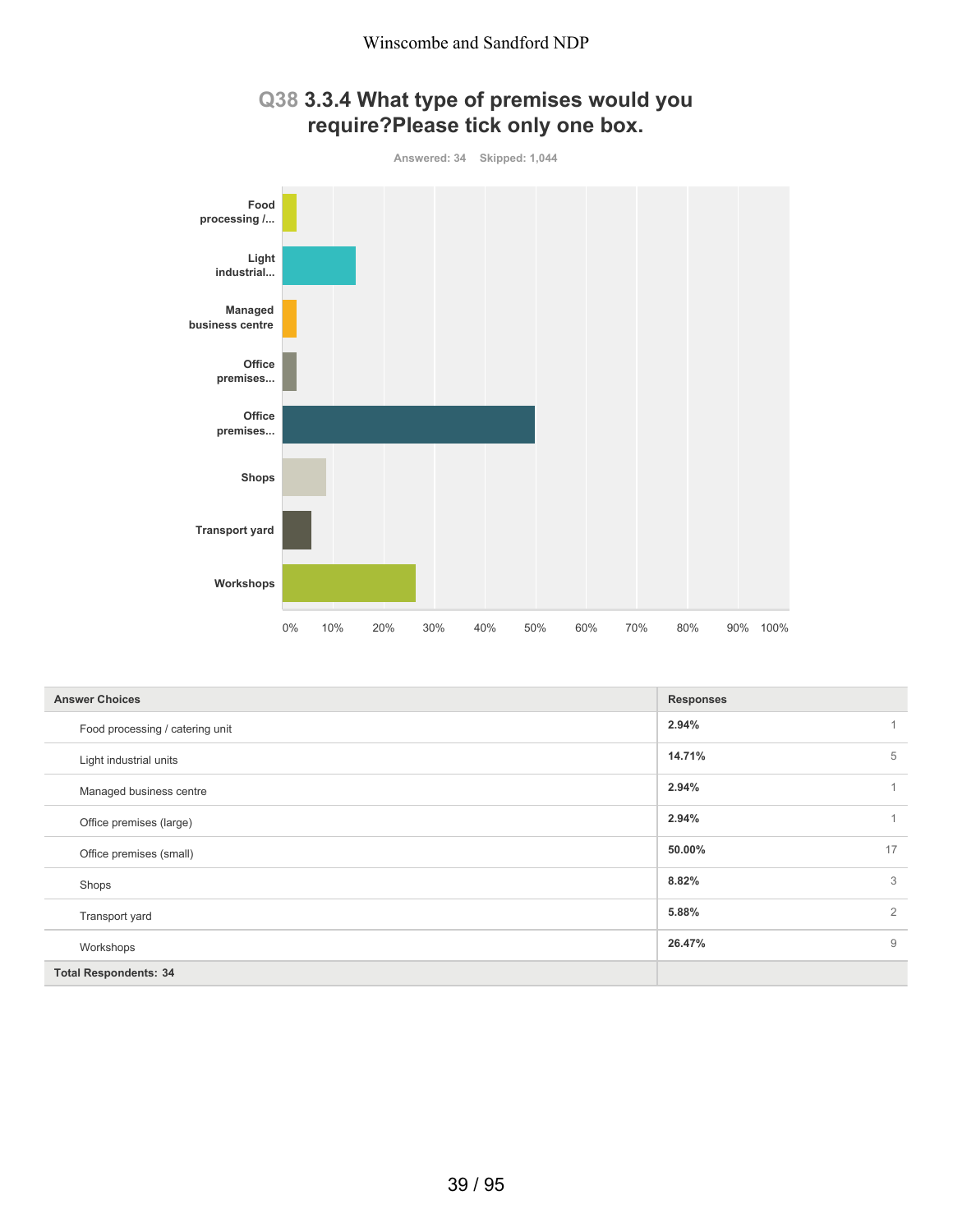# **Q39 3.3.5 Are any of the following factors a barrier to relocating or expanding your business within the parish?**



40 / 95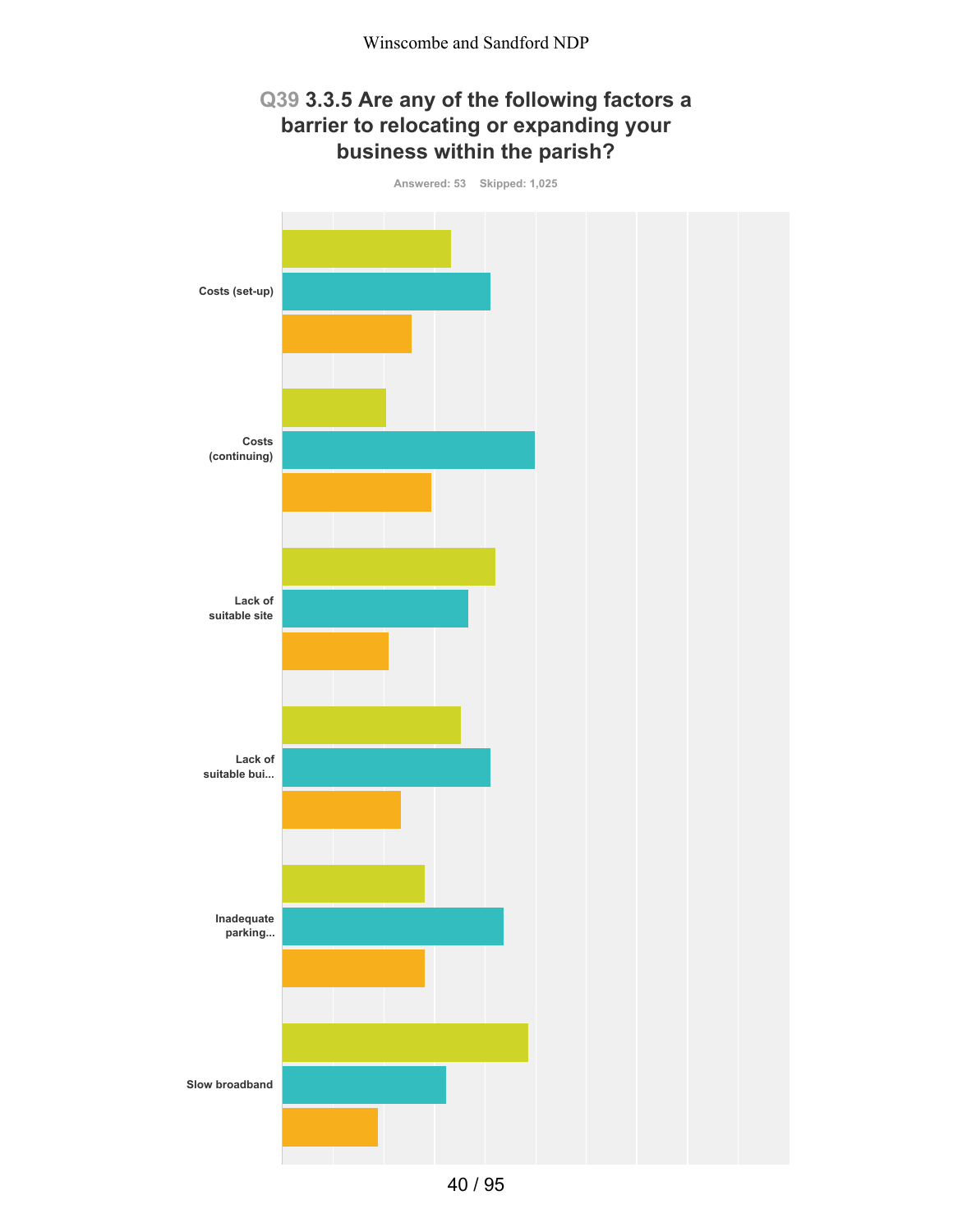#### Winscombe and Sandford NDP





|                                       | Yes    | <b>No</b> | Don't know / No opinion  | <b>Total</b> |
|---------------------------------------|--------|-----------|--------------------------|--------------|
| Costs (set-up)                        | 33.33% | 41.03%    | 25.64%                   |              |
|                                       | 13     | 16        | 10                       | 39           |
| Costs (continuing)                    | 20.59% | 50.00%    | 29.41%                   |              |
|                                       | 7      | 17        | 10                       | 34           |
| Lack of suitable site                 | 42.11% | 36.84%    | 21.05%                   |              |
|                                       | 16     | 14        | 8                        | 38           |
| Lack of suitable built premises       | 35.29% | 41.18%    | 23.53%                   |              |
|                                       | 12     | 14        | 8                        | 34           |
| Inadequate parking facilities         | 28.13% | 43.75%    | 28.13%                   |              |
|                                       | 9      | 14        | 9                        | 32           |
| Slow broadband                        | 48.65% | 32.43%    | 18.92%                   |              |
|                                       | 18     | 12        | $\overline{\phantom{a}}$ | 37           |
| Poor transport / road system / access | 28.13% | 46.88%    | 25.00%                   |              |
|                                       | 9      | 15        | 8                        | 32           |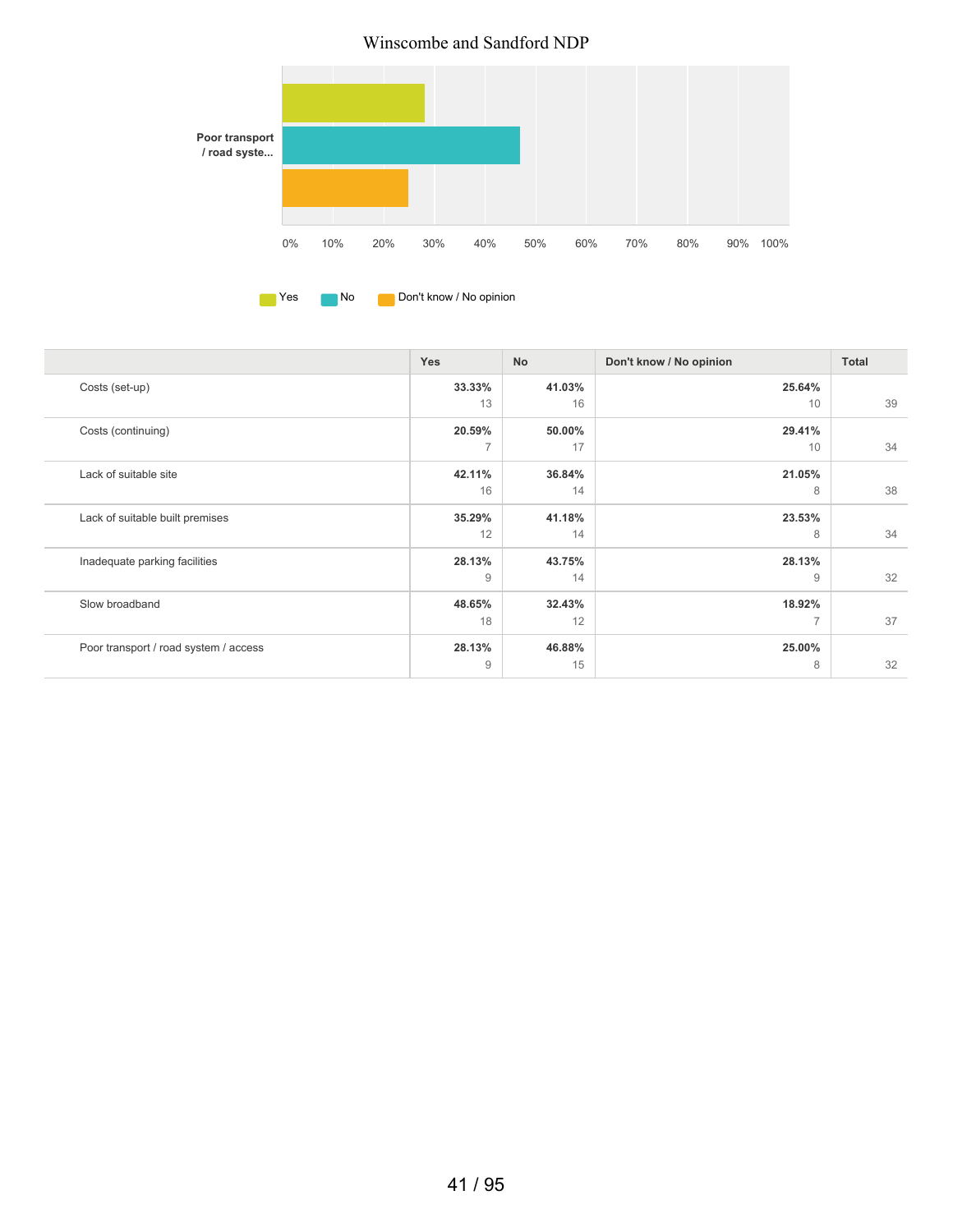#### **Q40 4.1.1 Do you think that any further new development would be sustainable unless the issue of traffic congestion is tackled first?**

**Answered: 908 Skipped: 170 Strongly Agree Agree Disagree Strongly Disagree Other (please specify)** 0% 10% 20% 30% 40% 50% 60% 70% 80% 90% 100%

| <b>Answer Choices</b>    | <b>Responses</b>           |
|--------------------------|----------------------------|
| <b>Strongly Agree</b>    | 349<br>38.44%              |
| Agree                    | 34.25%<br>311              |
| <b>Disagree</b>          | 178<br>19.60%              |
| <b>Strongly Disagree</b> | 70<br>7.71%                |
| Other (please specify)   | $0.00\%$<br>$\overline{0}$ |
| <b>Total</b>             | 908                        |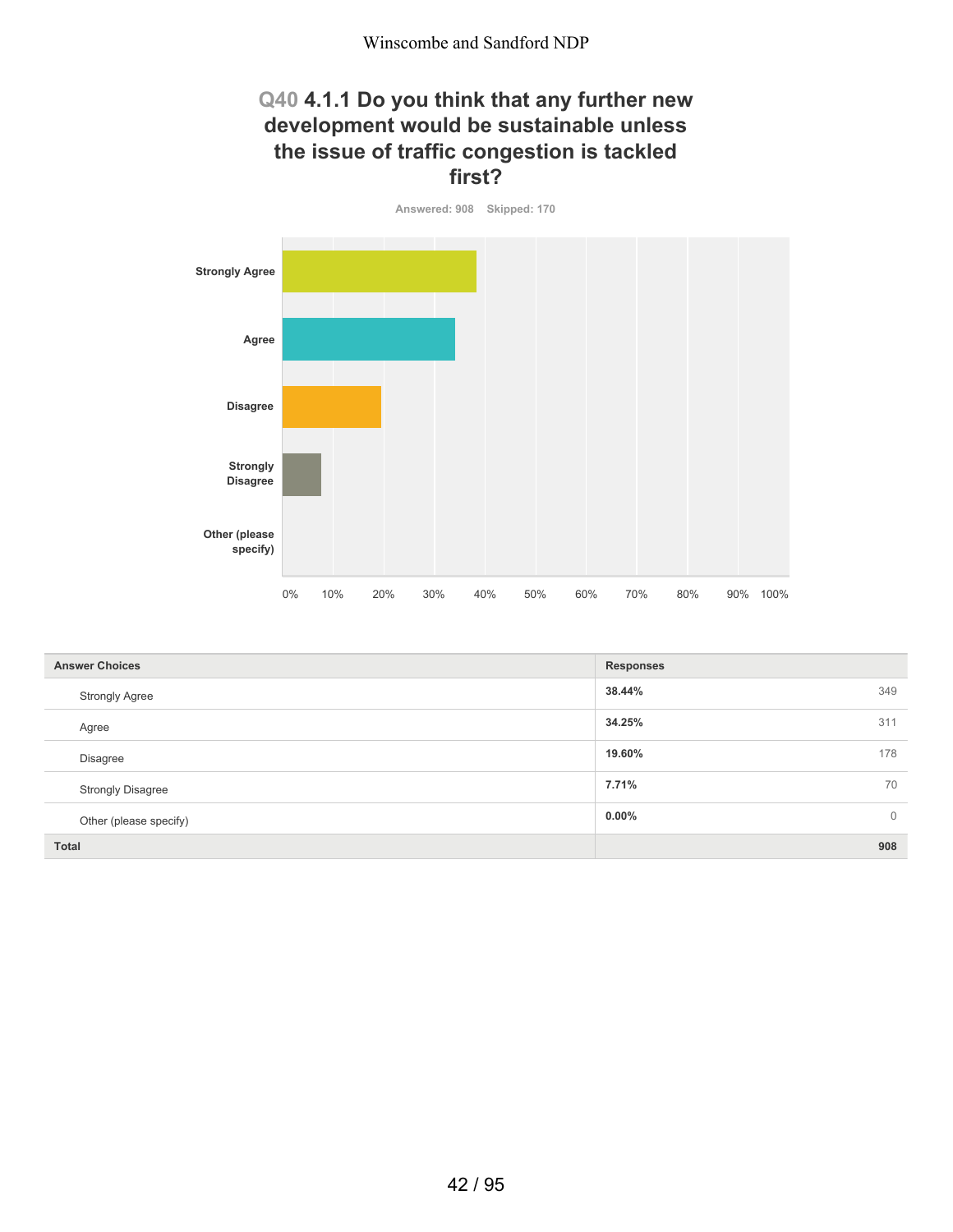Winscombe and Sandford NDP

# **Q41 4.1.1 Comments**

**Answered: 39 Skipped: 1,039**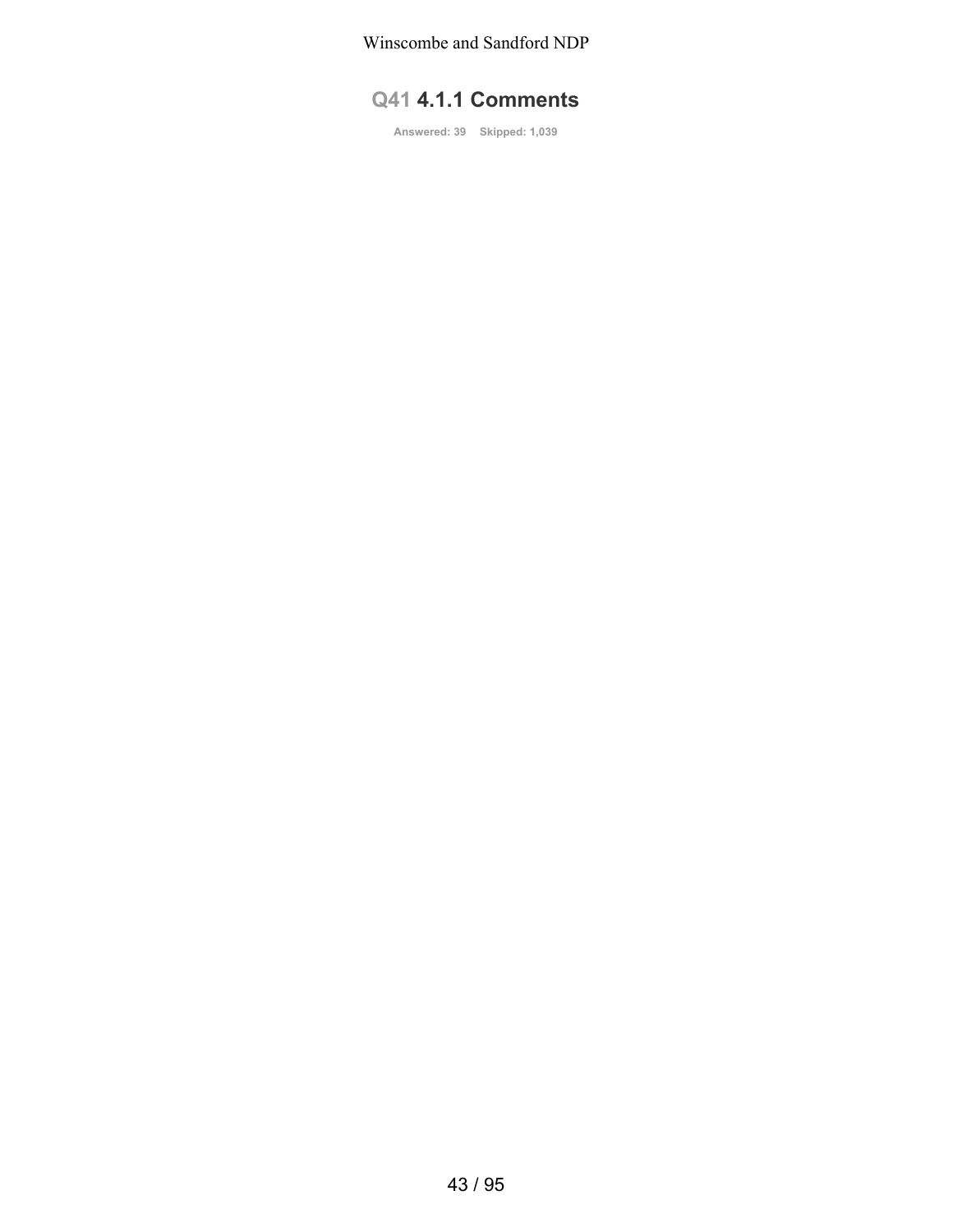# **Q42 4.1.2 Do you think there should be safer car-free walking and cycling routes within the parish, e.g. to Churchill School?**



| <b>Answer Choices</b>    | <b>Responses</b> |
|--------------------------|------------------|
| <b>Strongly Agree</b>    | 363<br>37.77%    |
| Agree                    | 492<br>51.20%    |
| <b>Disagree</b>          | 95<br>9.89%      |
| <b>Strongly Disagree</b> | 1.14%<br>11      |
| <b>Total</b>             | 961              |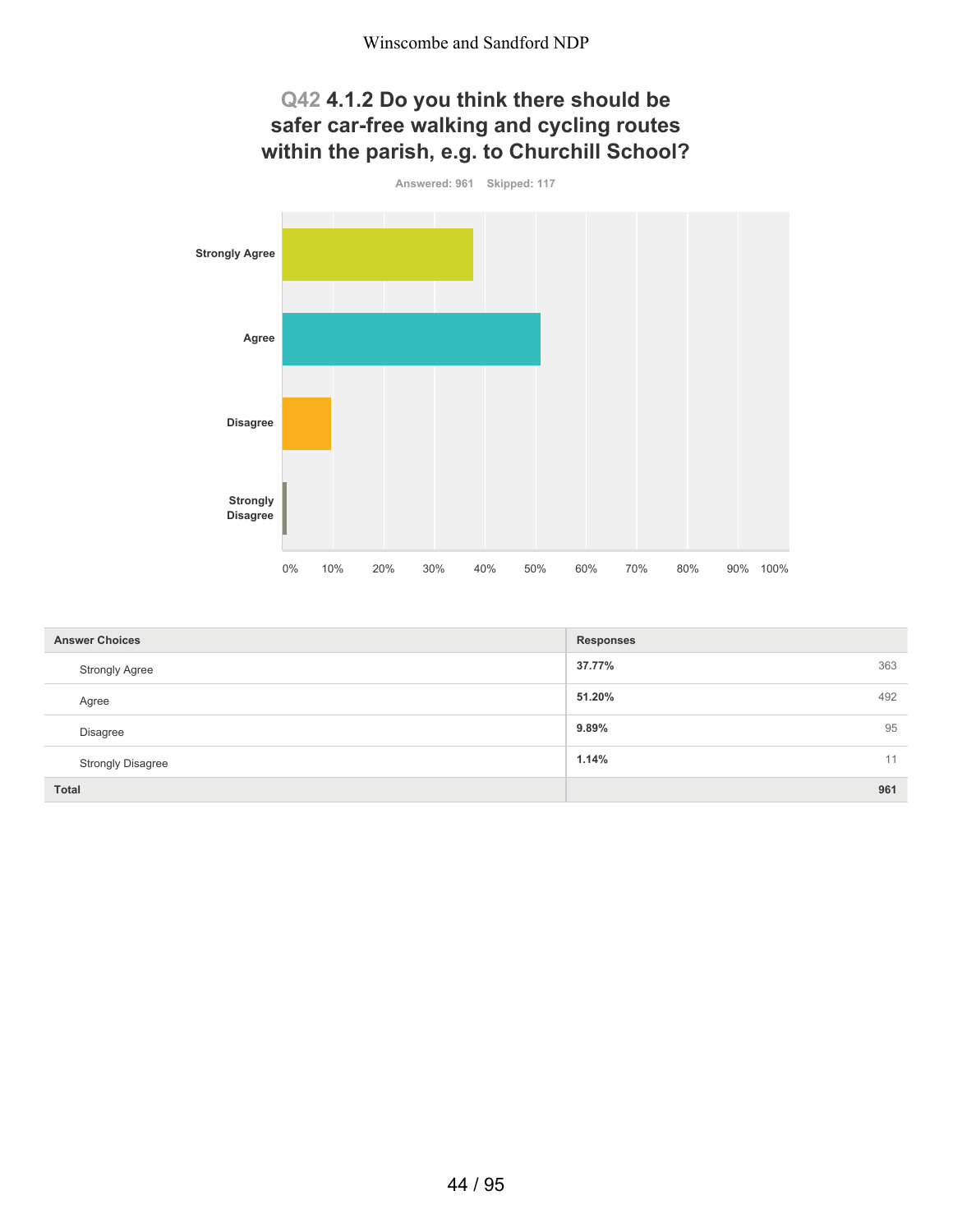# **Q43 4.1.3 What form of transport do you use most (including as a passenger)?Please tick only one box.**



| <b>Answer Choices</b>                     | <b>Responses</b>        |
|-------------------------------------------|-------------------------|
| <b>Bicycle</b>                            | 10<br>0.98%             |
| Bus (including bus link to train station) | 46<br>4.53%             |
| Car or van                                | 87.60%<br>890           |
| Mobility vehicle or wheelchair            | 3<br>0.30%              |
| Motorbike                                 | 2<br>0.20%              |
| Walking                                   | 61<br>6.00%             |
| None                                      | 0.39%<br>$\overline{4}$ |
| <b>Total</b>                              | 1,016                   |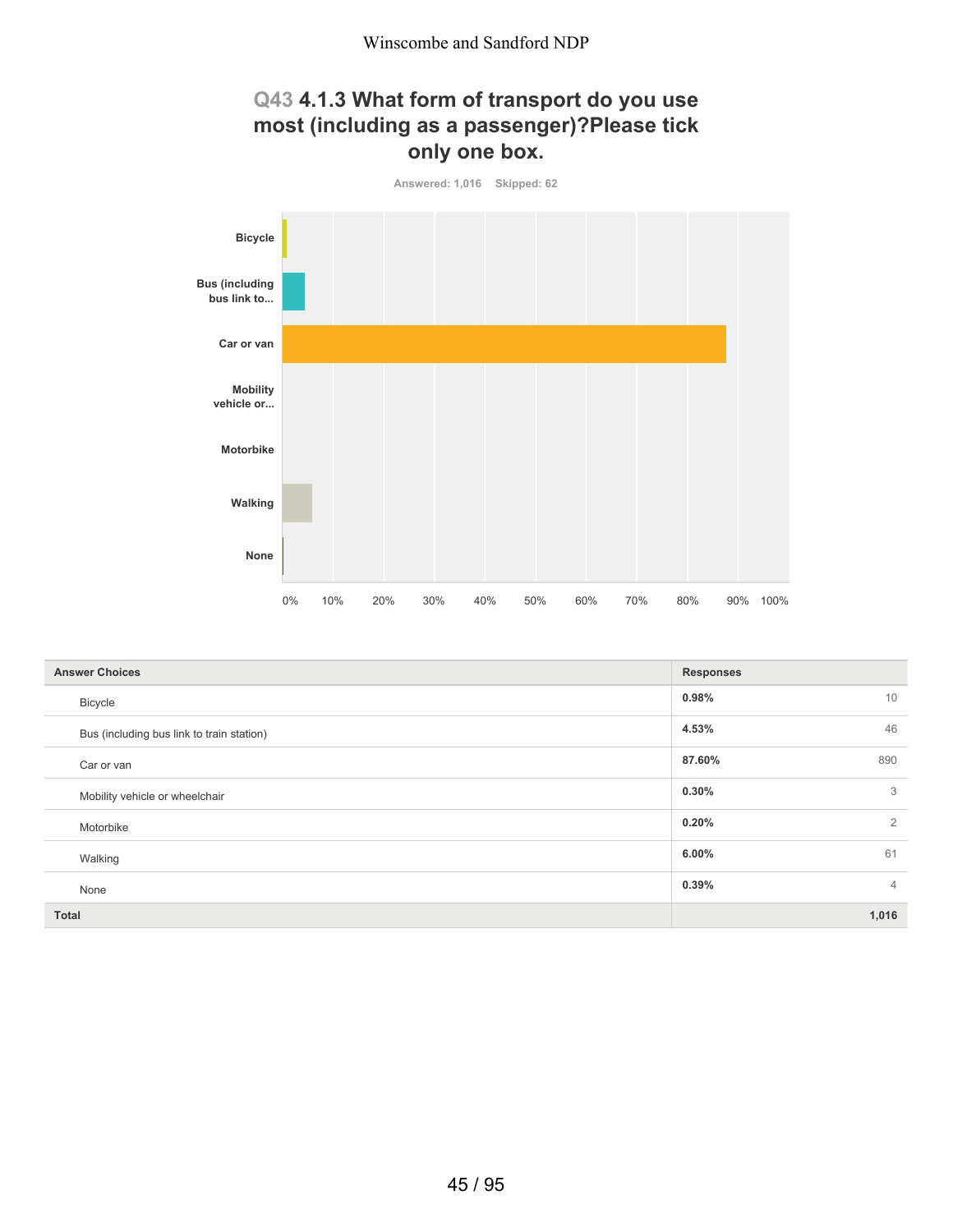# **Q44 4.1.4 Would you use public transport if more frequent and extensive services were provided?**



| <b>Answer Choices</b>   | <b>Responses</b> |
|-------------------------|------------------|
| Yes                     | 50.05%<br>497    |
| No                      | 35.75%<br>355    |
| Don't know / No opinion | 14.20%<br>141    |
| Total                   | 993              |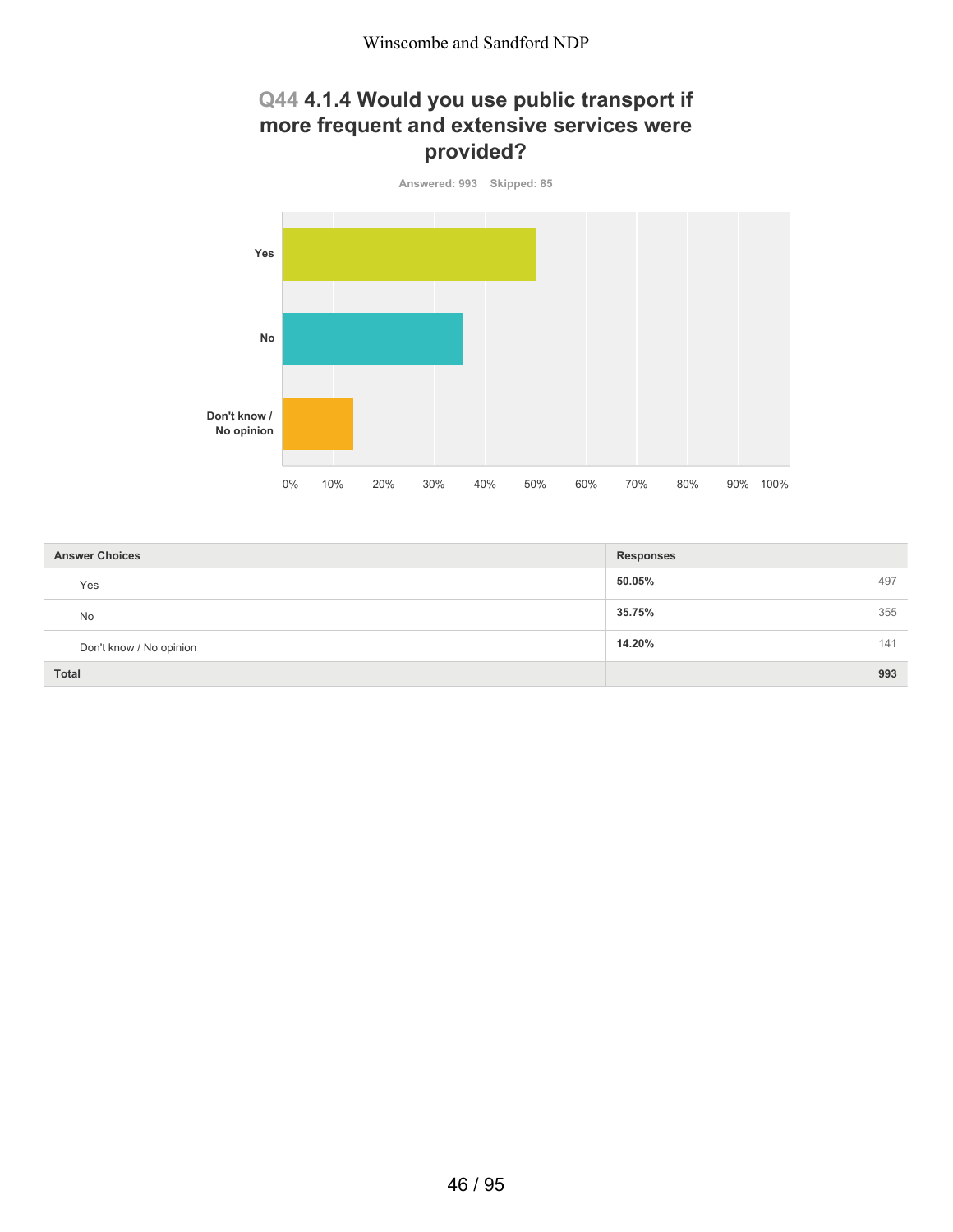#### **Q45 4.1.5 If you regularly commute by car out of the parish to work how often do you experience unacceptable travel delays within 3 miles caused by road congestion? Please tick only one box.**



| <b>Answer Choices</b> | <b>Responses</b> |    |
|-----------------------|------------------|----|
| Hardly ever           | 9.24%            | 84 |
| Never                 | 2.86%            | 26 |
| Occasionally          | 18.92%<br>172    |    |
| Several times a week  | 21.78%<br>198    |    |
| Not applicable        | 47.19%<br>429    |    |
| <b>Total</b>          | 909              |    |

47 / 95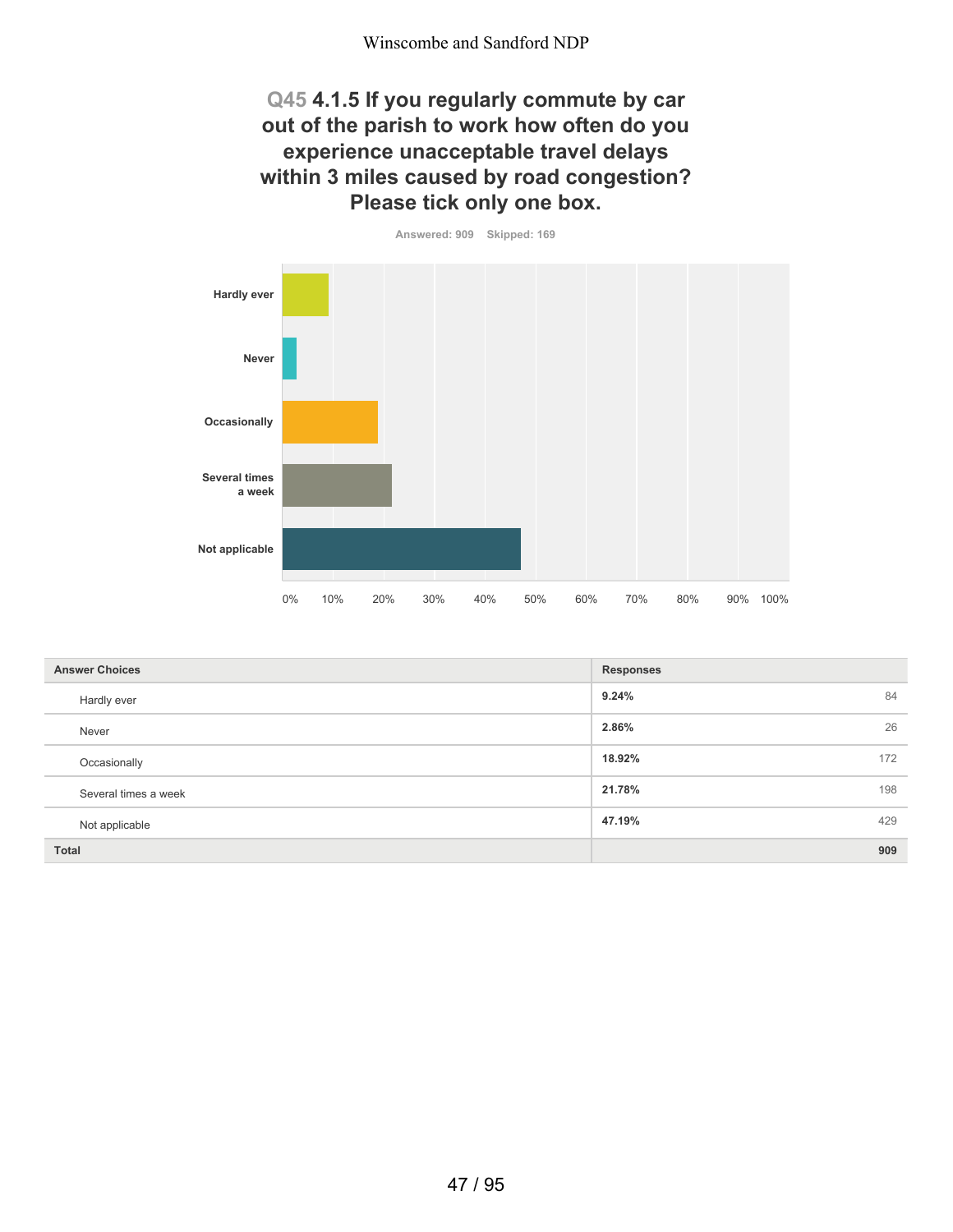## **Q46 4.1.6 If you have children of school age, how do they normally travel to school? (Please respond only once per family to this question)Please tick all that apply.**

**Answered: 770 Skipped: 308**



| <b>Answer Choices</b>          | <b>Responses</b> |     |
|--------------------------------|------------------|-----|
| Walk                           | 7.40%            | 57  |
| <b>Bus</b>                     | 7.66%            | 59  |
| Parent or guardian's car       | 7.66%            | 59  |
| Shared car with other children | 0.78%            | 6   |
| Other (please specify)         | 0.26%            | 2   |
| Not applicable                 | 79.87%           | 615 |
| Other (please specify)         | 1.69%            | 13  |
| <b>Total Respondents: 770</b>  |                  |     |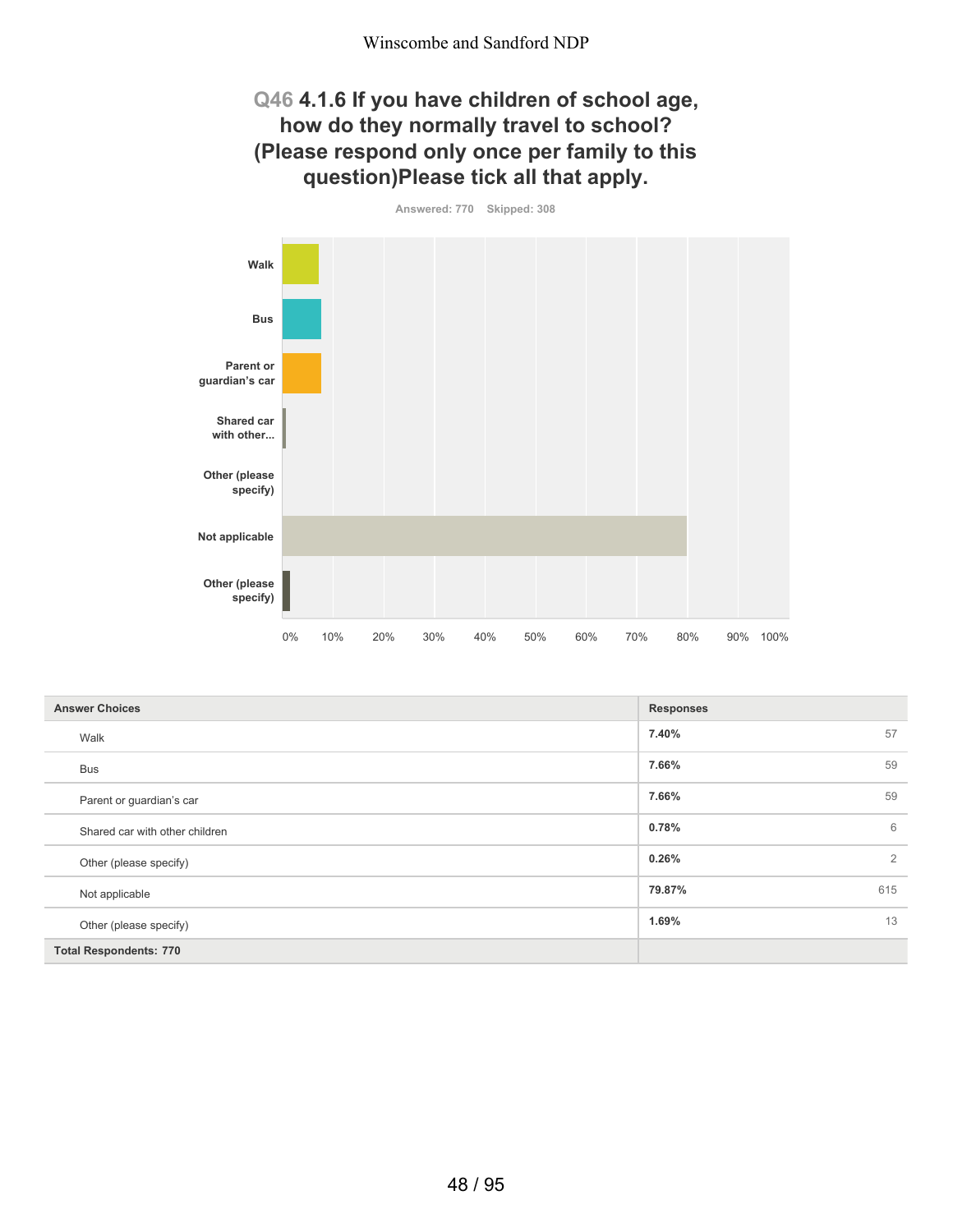## **Q47 4.2.1 Which items of local infrastructure most need improvement? Please tick up to three boxes.**



| <b>Answer Choices</b>              | <b>Responses</b> |     |
|------------------------------------|------------------|-----|
| Broadband                          | 44.57%           | 439 |
| Car parks                          | 32.39%           | 319 |
| Community centre / village hall    | 22.54%           | 222 |
| Community recreation areas         | 12.08%           | 119 |
| Health centre / surgery facilities | 18.58%           | 183 |
| Pavements                          | 51.47%           | 507 |
| Roads                              | 60.20%           | 593 |
| <b>Total Respondents: 985</b>      |                  |     |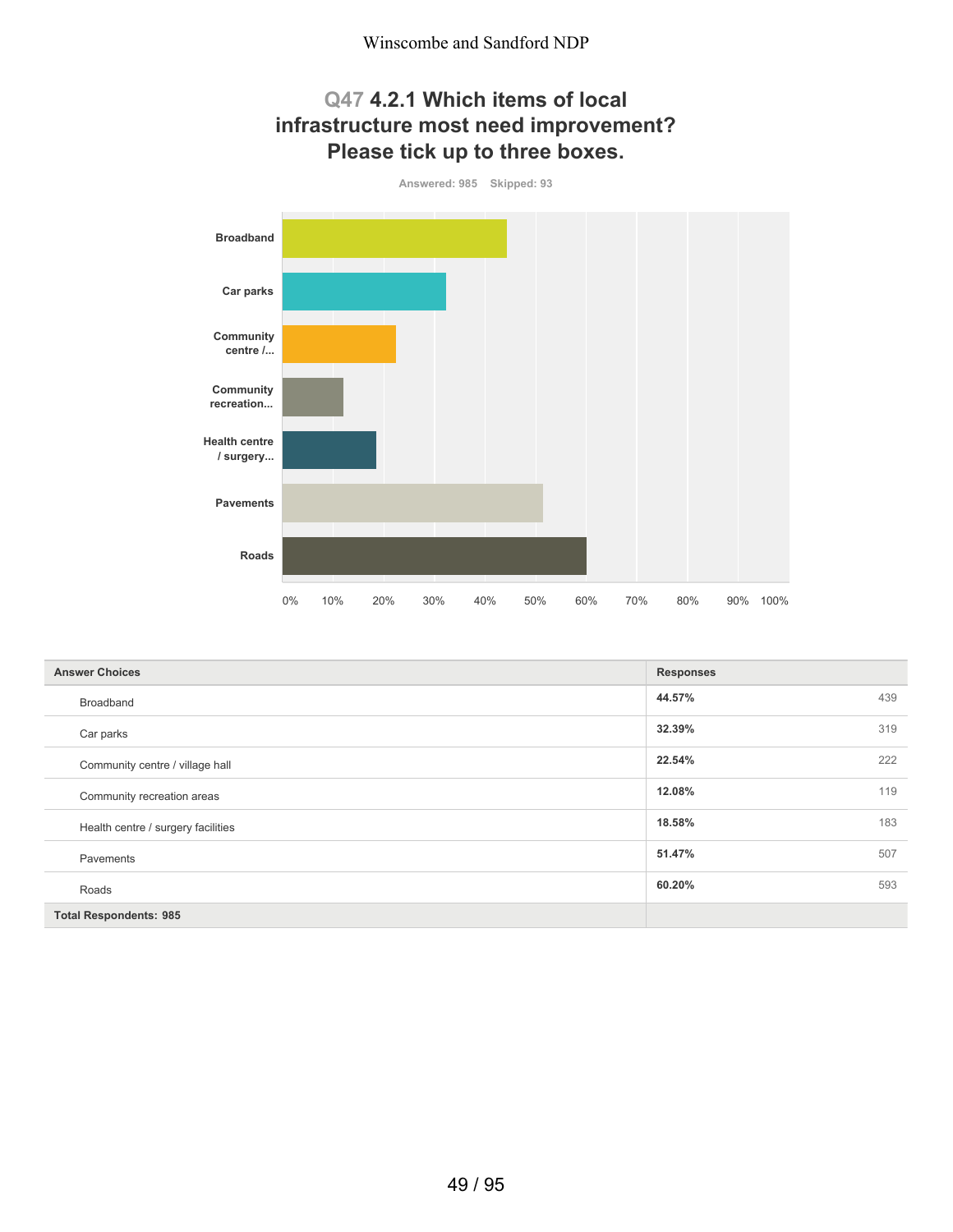#### **Q48 4.2.2 Are there sufficient groups and support in our Parish for?**

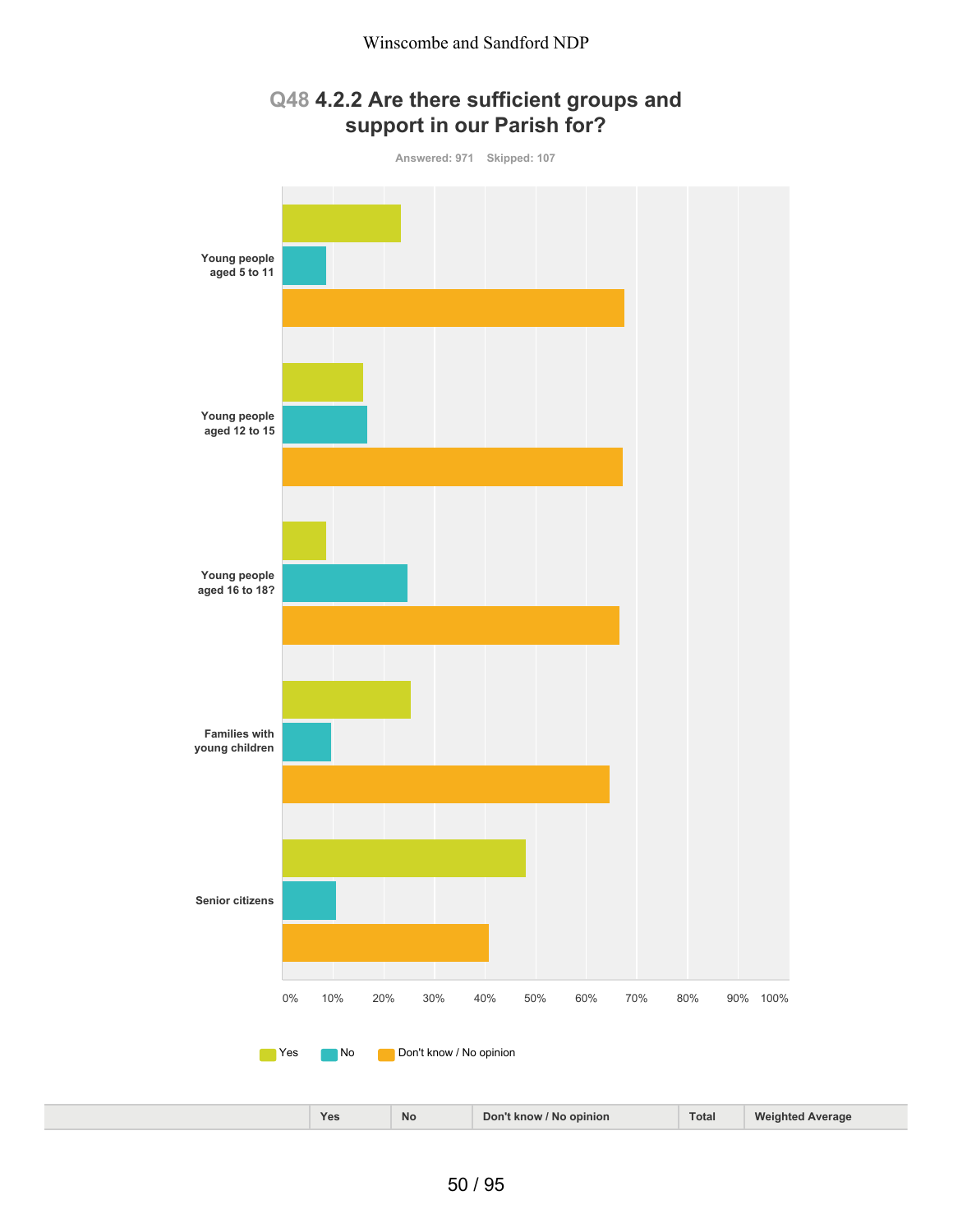#### Winscombe and Sandford NDP

| Young people aged 5 to 11    | 23.56%<br>184 | 8.83%<br>69   | 67.61%<br>528 | 781 | 2.44 |
|------------------------------|---------------|---------------|---------------|-----|------|
| Young people aged 12 to 15   | 16.05%<br>125 | 16.82%<br>131 | 67.14%<br>523 | 779 | 2.51 |
| Young people aged 16 to 18?  | 8.68%<br>68   | 24.78%<br>194 | 66.54%<br>521 | 783 | 2.58 |
| Families with young children | 25.49%<br>194 | 9.86%<br>75   | 64.65%<br>492 | 761 | 2.39 |
| Senior citizens              | 48.32%<br>445 | 10.75%<br>99  | 40.93%<br>377 | 921 | 1.93 |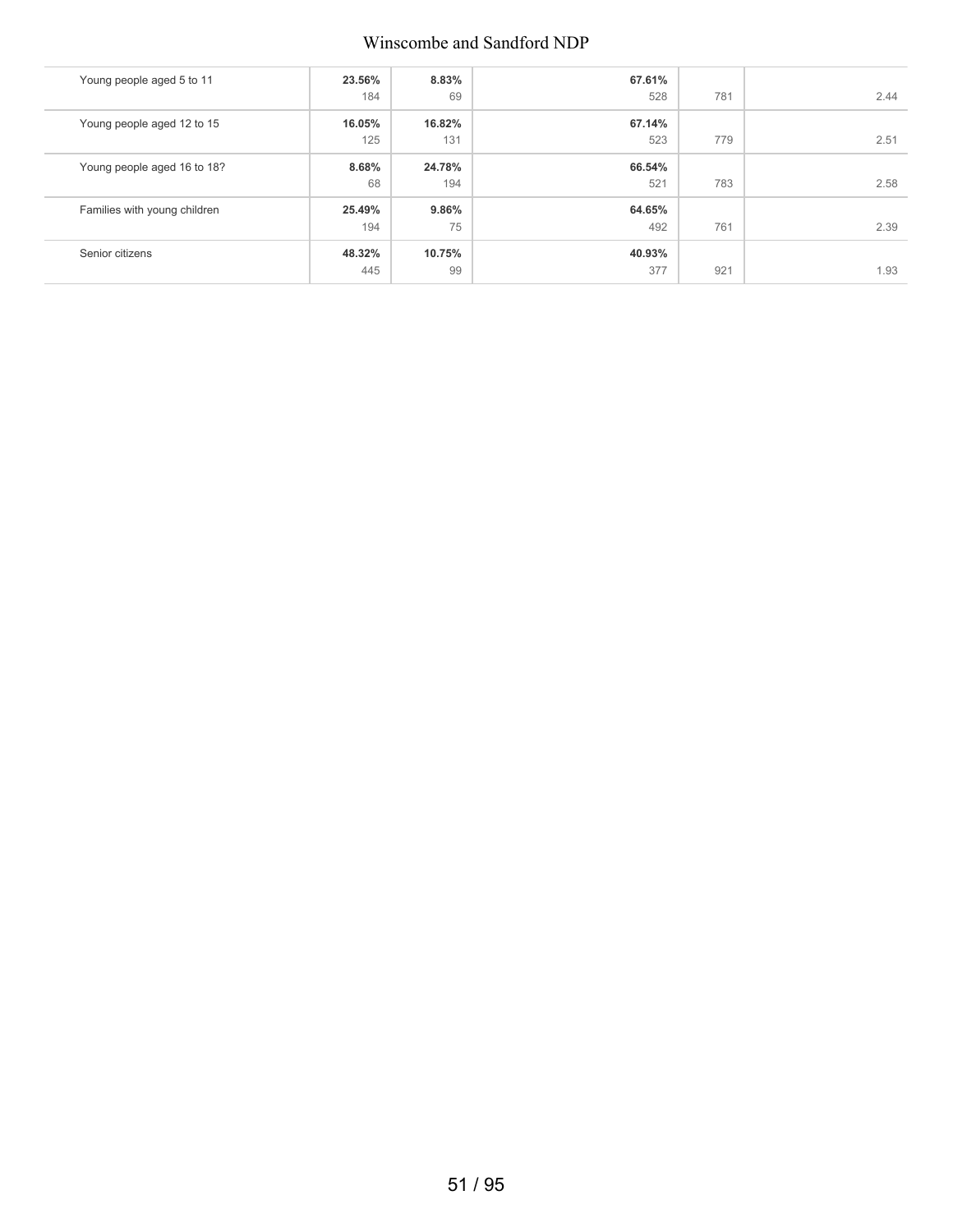## **Q49 4.2.3 Do we need more provision for social facilities and community activities?**



| <b>Answer Choices</b>   | <b>Responses</b> |
|-------------------------|------------------|
| Yes                     | 41.44%<br>397    |
| <b>No</b>               | 28.91%<br>277    |
| Don't know / No opinion | 29.65%<br>284    |
| <b>Total</b>            | 958              |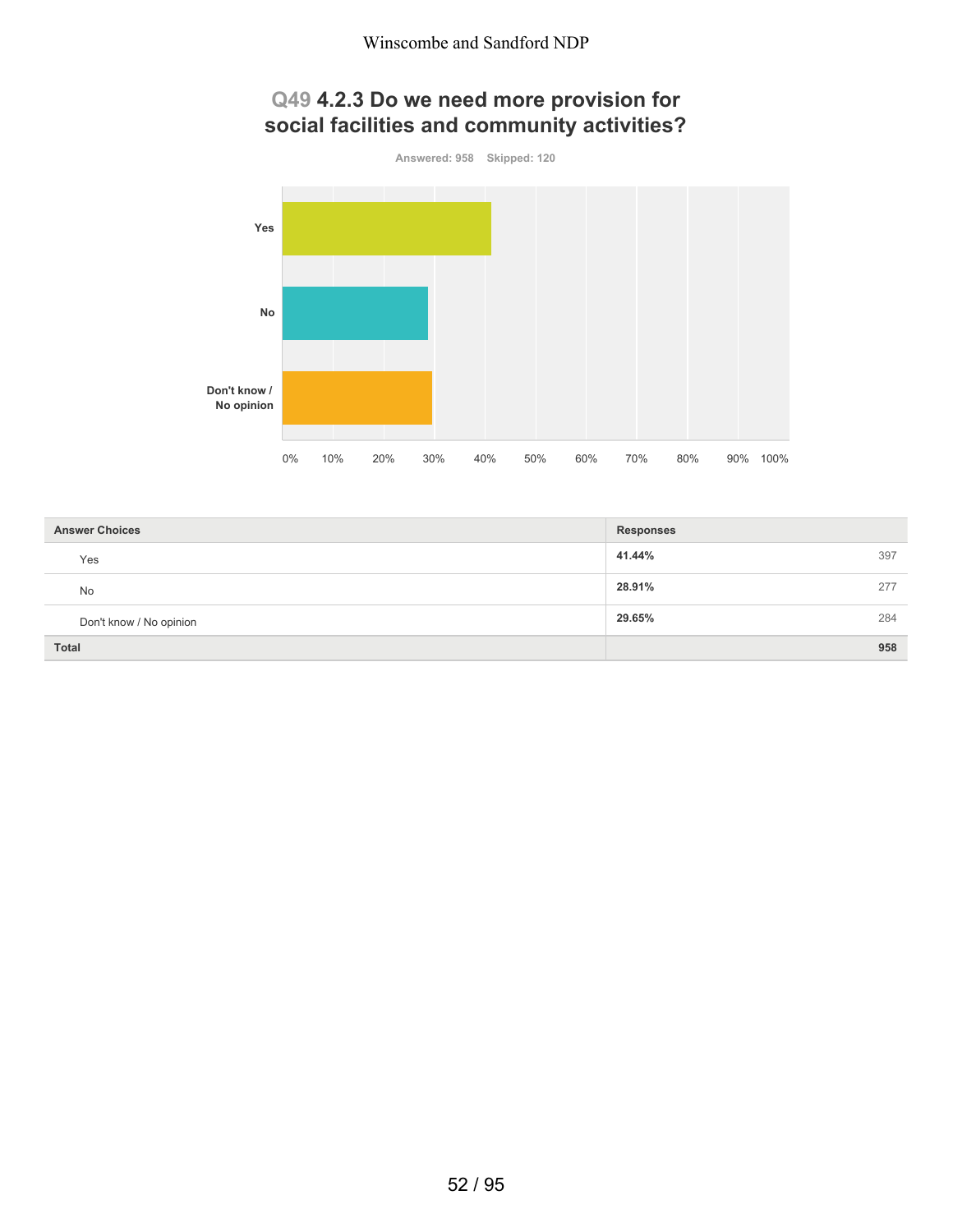#### **Q50 4.2.4 If you have answered Yes, please tick up to 5 of the following options.**



| <b>Answer Choices</b>                                                                                       |        | <b>Responses</b> |
|-------------------------------------------------------------------------------------------------------------|--------|------------------|
| Adventure play structures (more imaginative play structures for exploring, hiding, climbing, swinging etc.) | 53.65% | 235              |
| Children's play equipment (5-10 year olds)                                                                  | 31.96% | 140              |
| Children's play equipment (under 5 year olds)                                                               | 23.06% | 101              |
| Community food growing areas / allotments                                                                   | 44.52% | 195              |
| Cycle, walking, wheelchair paths/trails (with gravel or tarmac surface)                                     | 60.73% | 266              |
| Five-a-side football pitch                                                                                  | 12.10% | 53               |
| Picnic areas and additional benches                                                                         | 50.68% | 222              |
| Sports ground in Sandford                                                                                   | 29.00% | 127              |
| Trim-gym trail                                                                                              | 27.40% | 120              |
| <b>Total Respondents: 438</b>                                                                               |        |                  |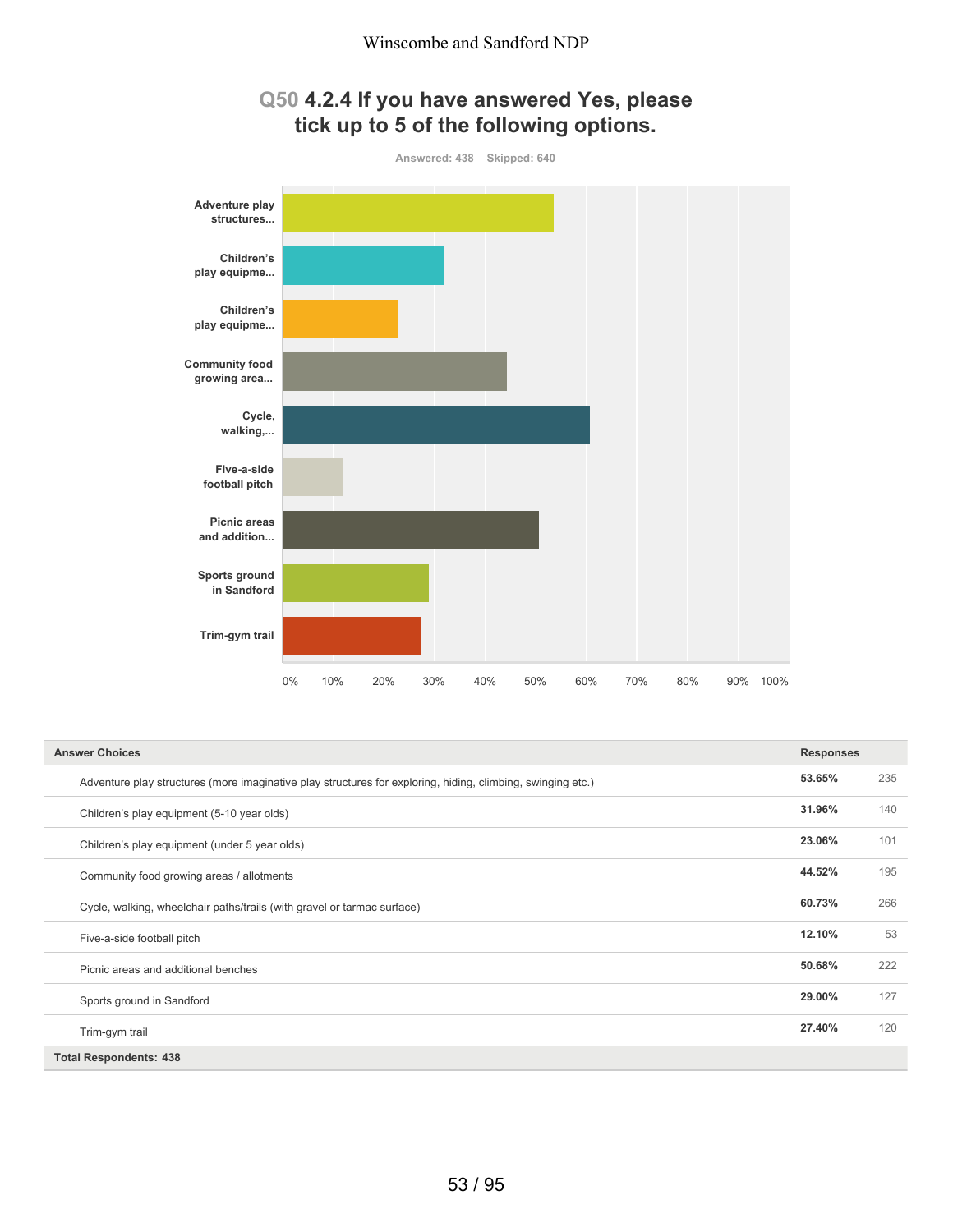# **Q51 4.2.5 Do we need provision for more shops in Sandford?**



| <b>Answer Choices</b>   | <b>Responses</b> |
|-------------------------|------------------|
| Yes                     | 36.76%<br>361    |
| <b>No</b>               | 27.80%<br>273    |
| Don't know / No opinion | 35.44%<br>348    |
| <b>Total</b>            | 982              |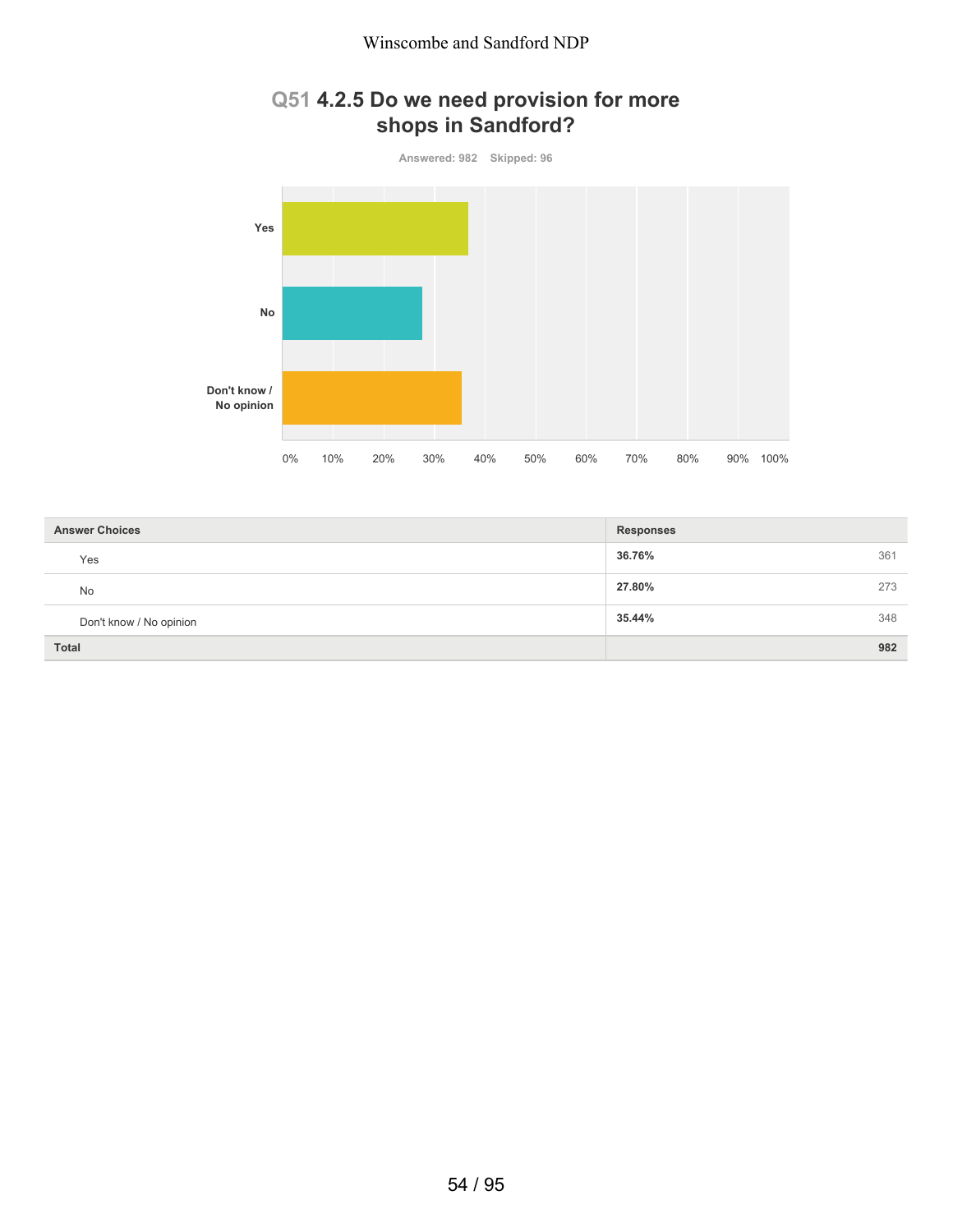#### **Q52 4.2.6 Should any new development in the centre of Winscombe provide a pedestrian only area with seating?**



| <b>Answer Choices</b>    | <b>Responses</b> |
|--------------------------|------------------|
| <b>Strongly Agree</b>    | 166<br>17.29%    |
| Agree                    | 520<br>54.17%    |
| Disagree                 | 236<br>24.58%    |
| <b>Strongly Disagree</b> | 38<br>3.96%      |
| <b>Total</b>             | 960              |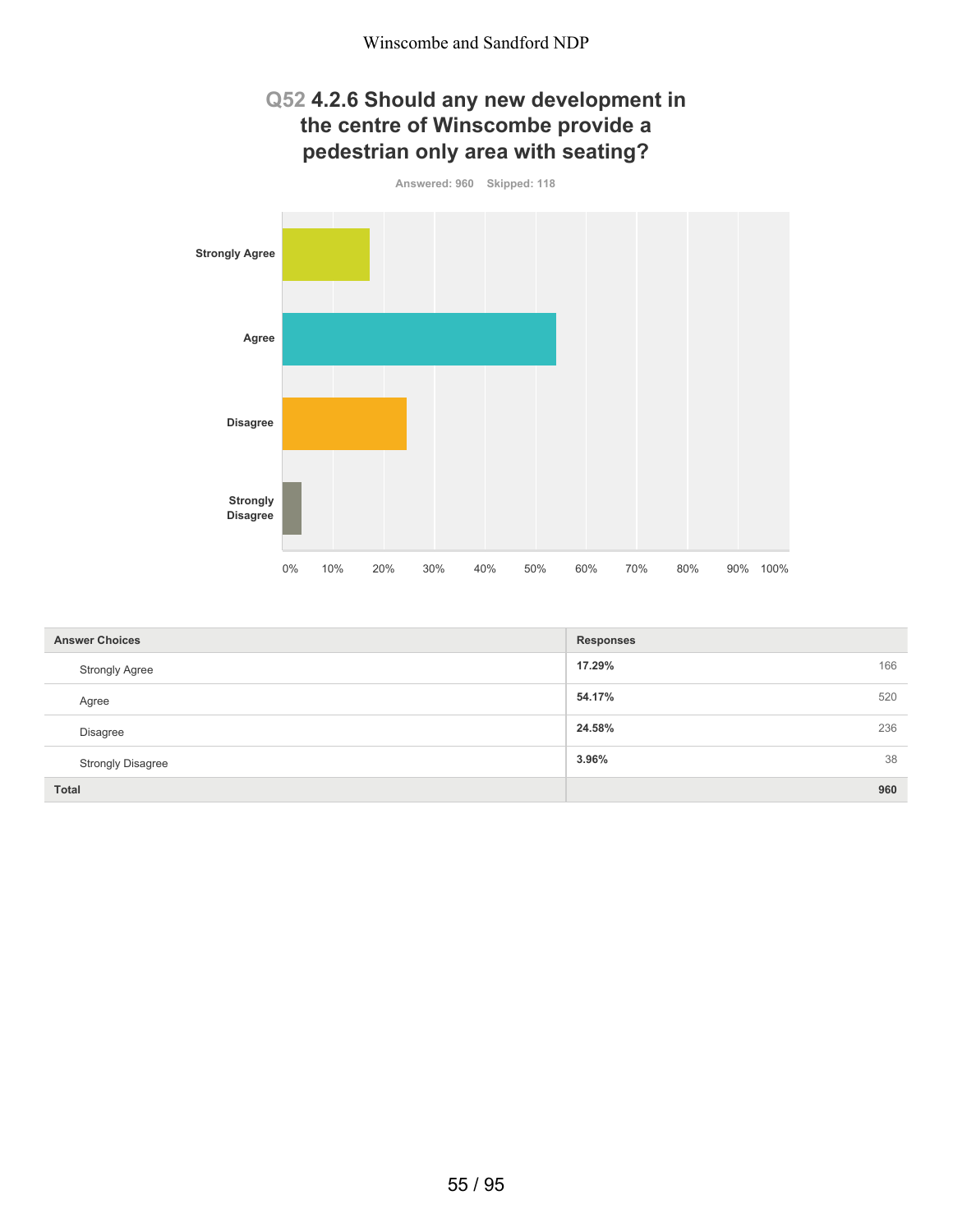#### **Q53 4.2.7 Should there be provision for a Strawberry Line Visitor Centre to attract visitors to the Parish and support Parish businesses?**



| <b>Answer Choices</b>   | <b>Responses</b> |
|-------------------------|------------------|
| Yes                     | 59.60%<br>596    |
| <b>No</b>               | 23.50%<br>235    |
| Don't know / No opinion | 16.90%<br>169    |
| <b>Total</b>            | 1,000            |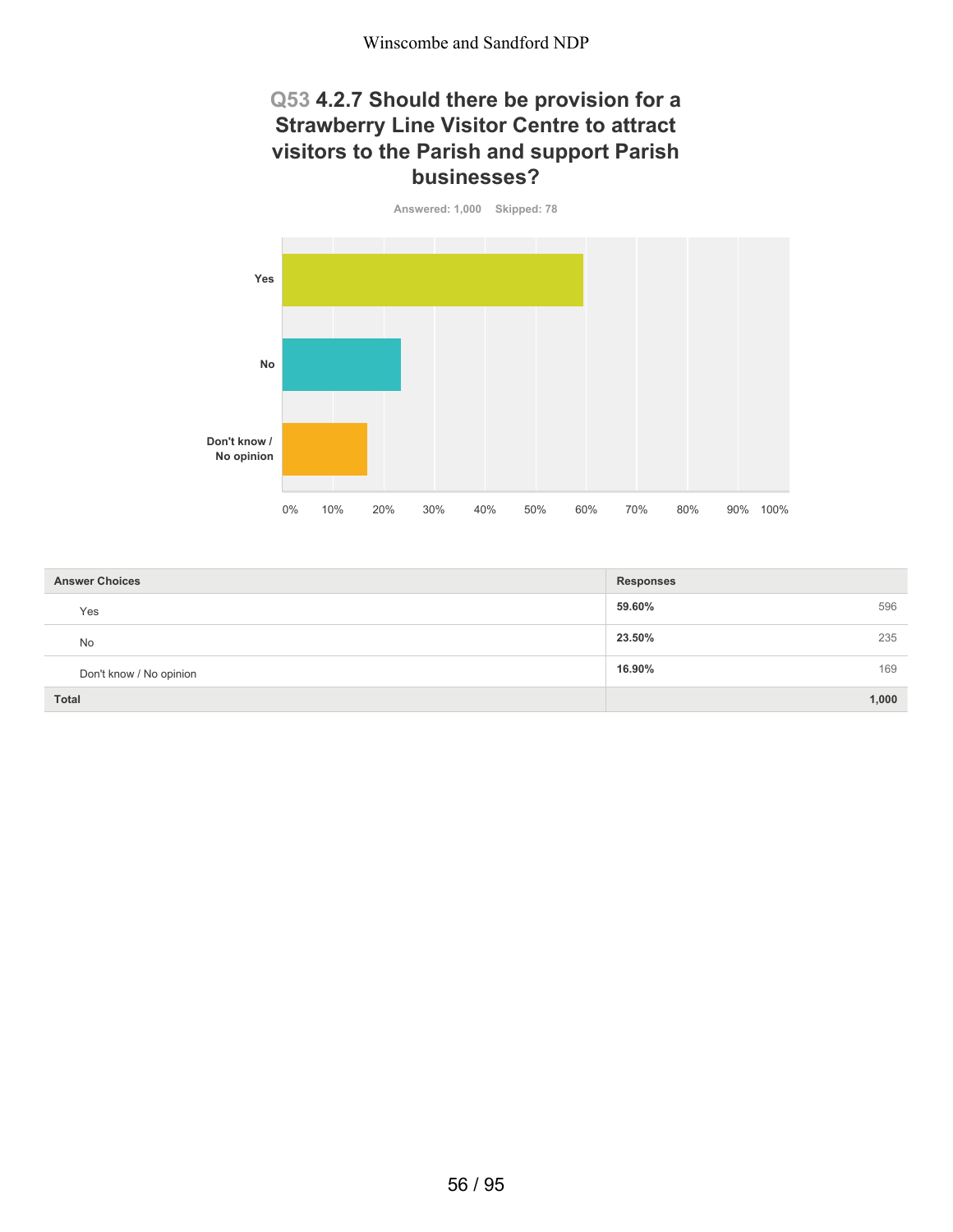## **Q54 4.2.8 Does Winscombe need a redeveloped community centre?**



| <b>Answer Choices</b>   | <b>Responses</b> |
|-------------------------|------------------|
| Yes                     | 48.91%<br>493    |
| <b>No</b>               | 26.88%<br>271    |
| Don't know / No opinion | 24.21%<br>244    |
| <b>Total</b>            | 1,008            |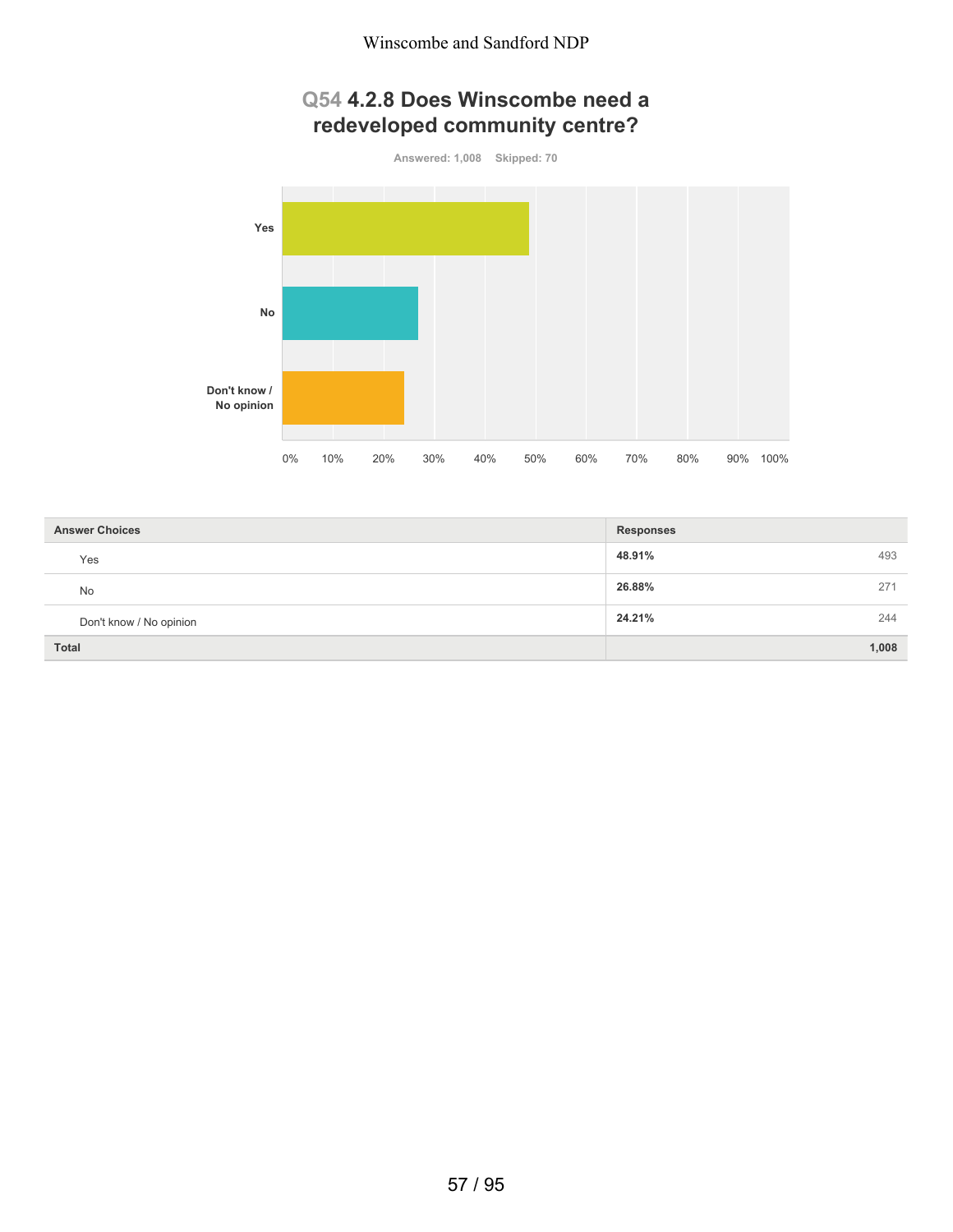## **Q55 4.2.9 If you have answered Yes, what facilities should there be?Please tick the 5 most important.**



| <b>Answer Choices</b>                                            |        |     |
|------------------------------------------------------------------|--------|-----|
| Cinema facilities                                                | 20.53% | 109 |
| Community café                                                   | 25.24% | 134 |
| Dance / fitness studio                                           | 26.74% | 142 |
| Full catering standard kitchen for up to 120 place settings      | 33.15% | 176 |
| Indoor sports facilities for clubs, e.g. badminton, table tennis | 51.60% | 274 |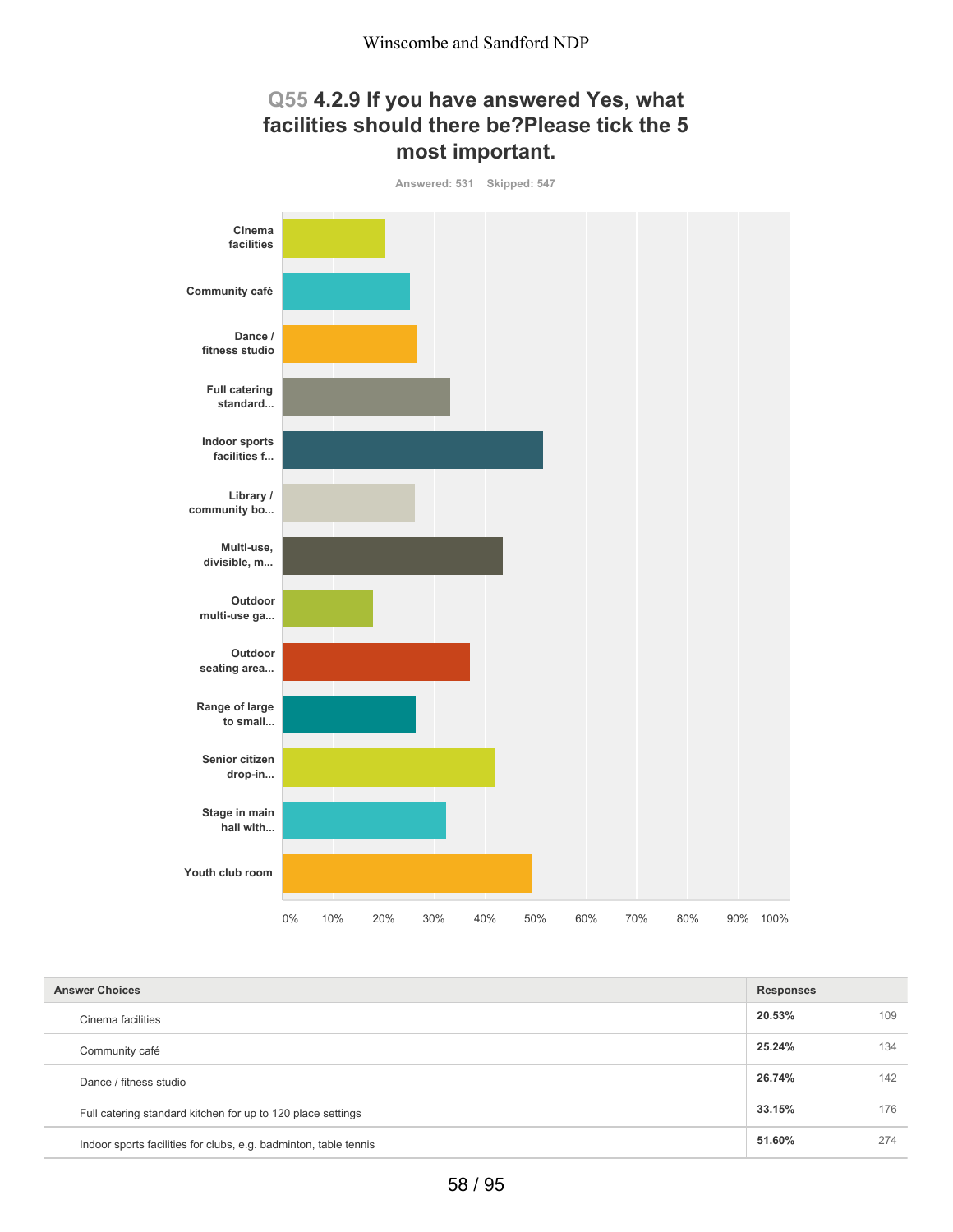#### Winscombe and Sandford NDP

| Library / community book shop                                          | 26.37% | 140 |
|------------------------------------------------------------------------|--------|-----|
| Multi-use, divisible, main hall able to seat 200 people / 120 banquet. | 43.69% | 232 |
| Outdoor multi-use games area                                           | 17.89% | 95  |
| Outdoor seating area and green space / park                            | 37.10% | 197 |
| Range of large to small meeting rooms with conference facilities       | 26.55% | 141 |
| Senior citizen drop-in activity room                                   | 42.00% | 223 |
| Stage in main hall with professional stage lighting and sound          | 32.39% | 172 |
| Youth club room                                                        | 49.53% | 263 |
| <b>Total Respondents: 531</b>                                          |        |     |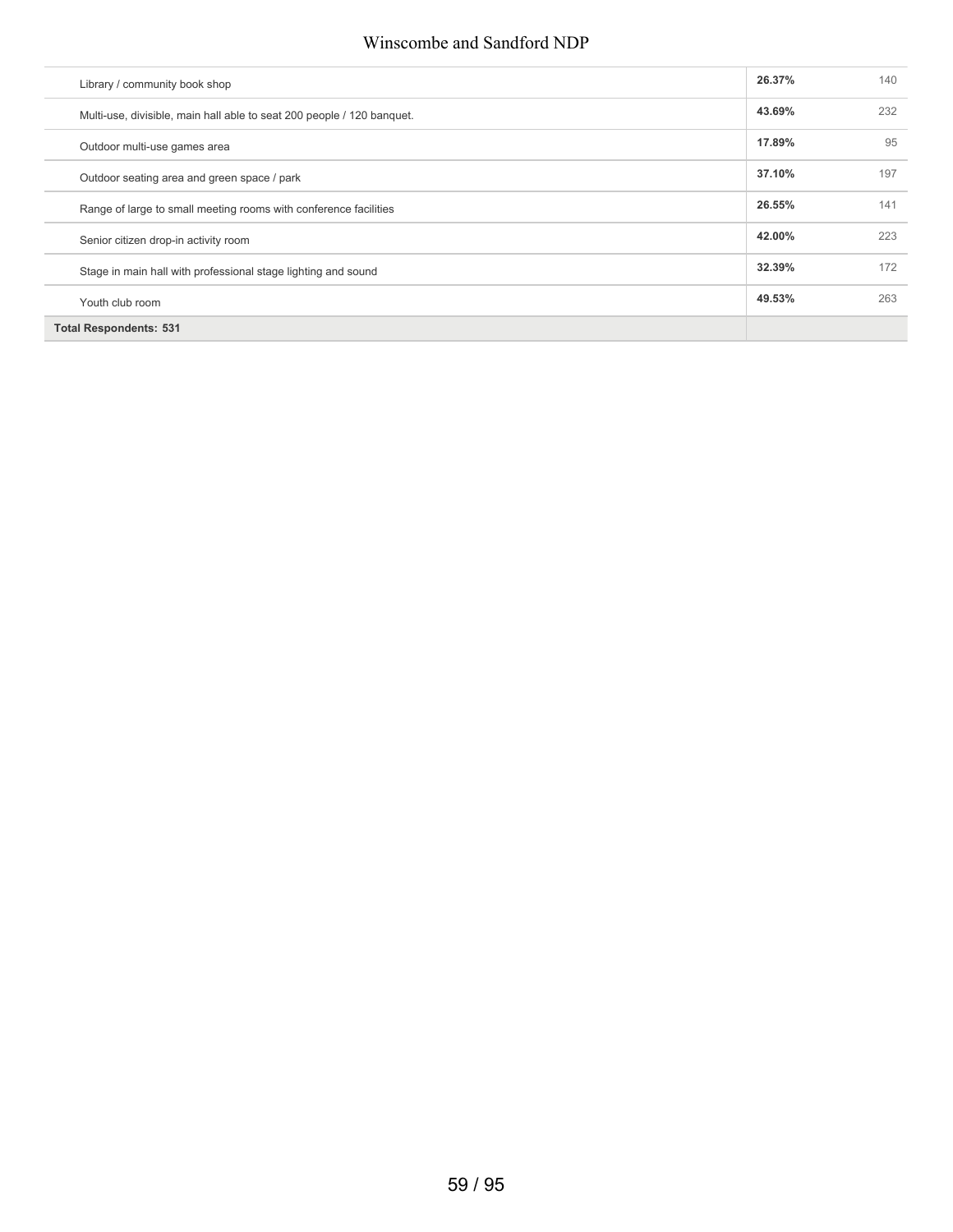## **Q56 4.2.10 Does Sandford need a redeveloped Village Hall?**



| <b>Answer Choices</b> | <b>Responses</b> |     |
|-----------------------|------------------|-----|
| Yes                   | 34.79%           | 311 |
| No                    | 33.22%           | 297 |
| Don't know            | 31.99%           | 286 |
| <b>Total</b>          |                  | 894 |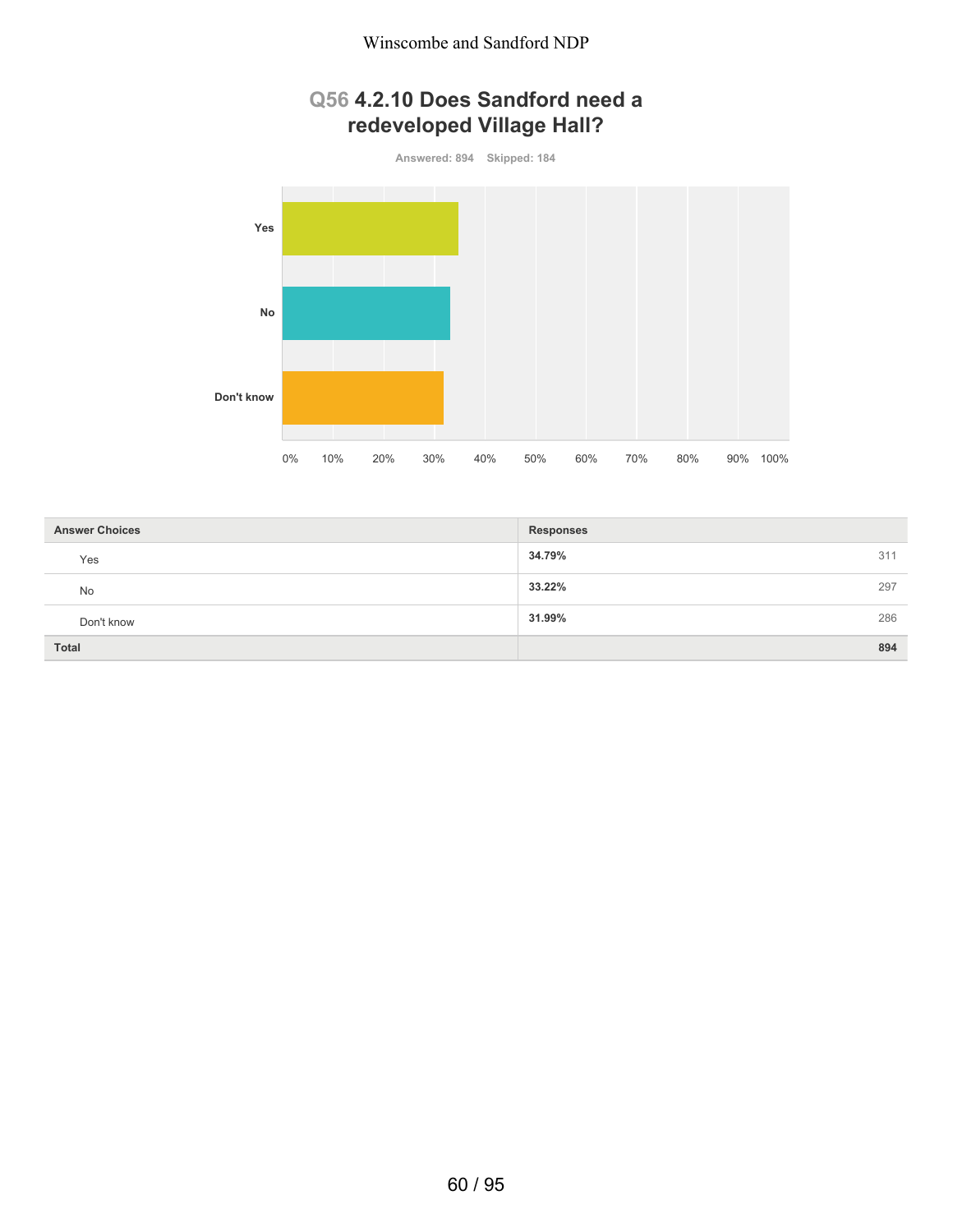

| <b>Answer Choices</b>                                            |        |     |
|------------------------------------------------------------------|--------|-----|
| Cinema facilities                                                | 15.77% | 47  |
| Community café                                                   | 41.28% | 123 |
| Dance / fitness studio                                           | 17.79% | 53  |
| Full catering standard kitchen for up to 120 place settings      | 25.84% | 77  |
| Indoor sports facilities for clubs, e.g. badminton, table tennis | 32.89% | 98  |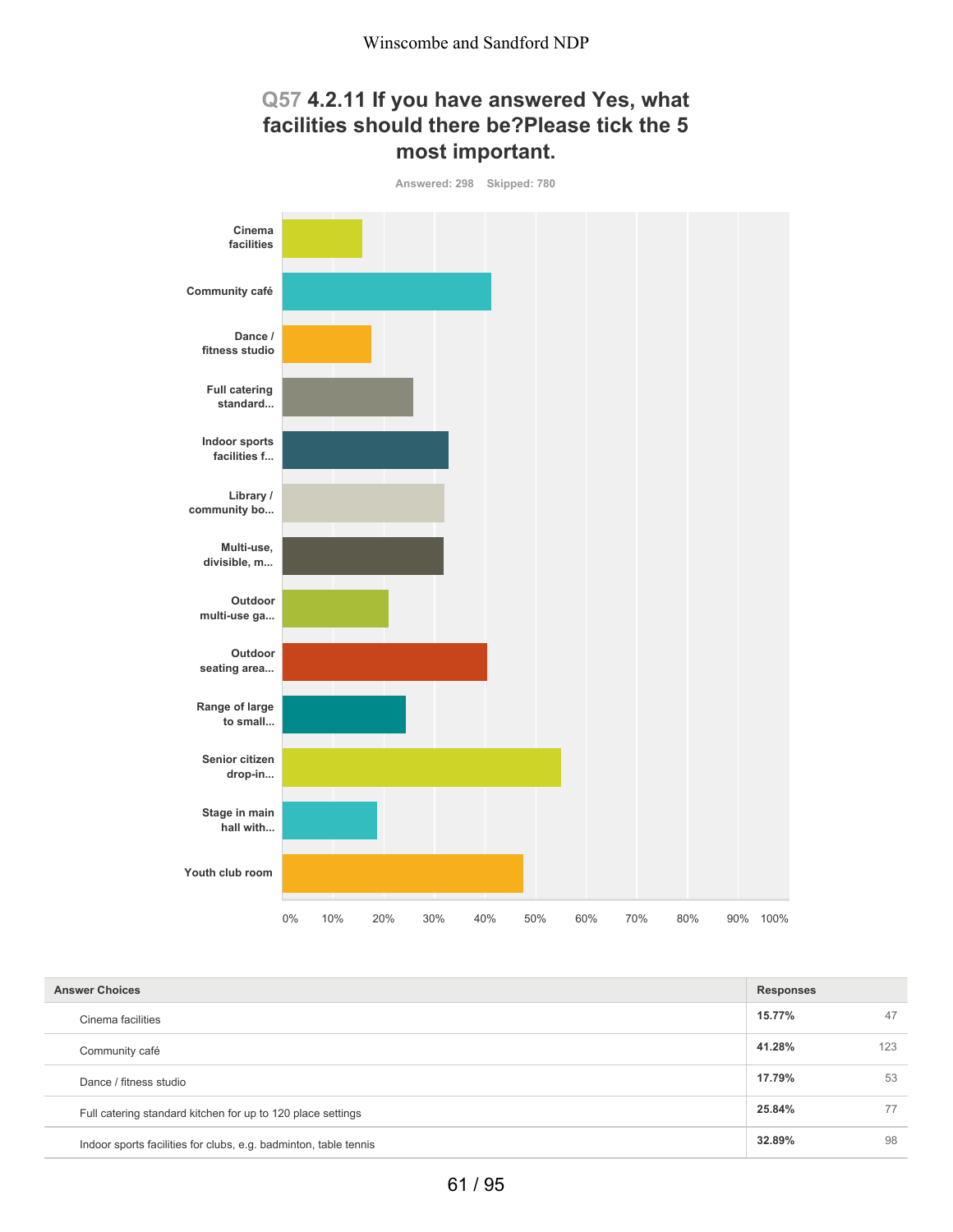#### Winscombe and Sandford NDP

| Library / community book shop        |                                                                        | 32.21% | 96  |
|--------------------------------------|------------------------------------------------------------------------|--------|-----|
|                                      | Multi-use, divisible, main hall able to seat 200 people / 120 banquet. | 31.88% | 95  |
| Outdoor multi-use games area         |                                                                        | 21.14% | 63  |
|                                      | Outdoor seating area and green space / park                            | 40.60% | 121 |
|                                      | Range of large to small meeting rooms with conference facilities       | 24.50% | 73  |
| Senior citizen drop-in activity room |                                                                        | 55.03% | 164 |
|                                      | Stage in main hall with professional stage lighting and sound          | 18.79% | 56  |
| Youth club room                      |                                                                        | 47.65% | 142 |
| <b>Total Respondents: 298</b>        |                                                                        |        |     |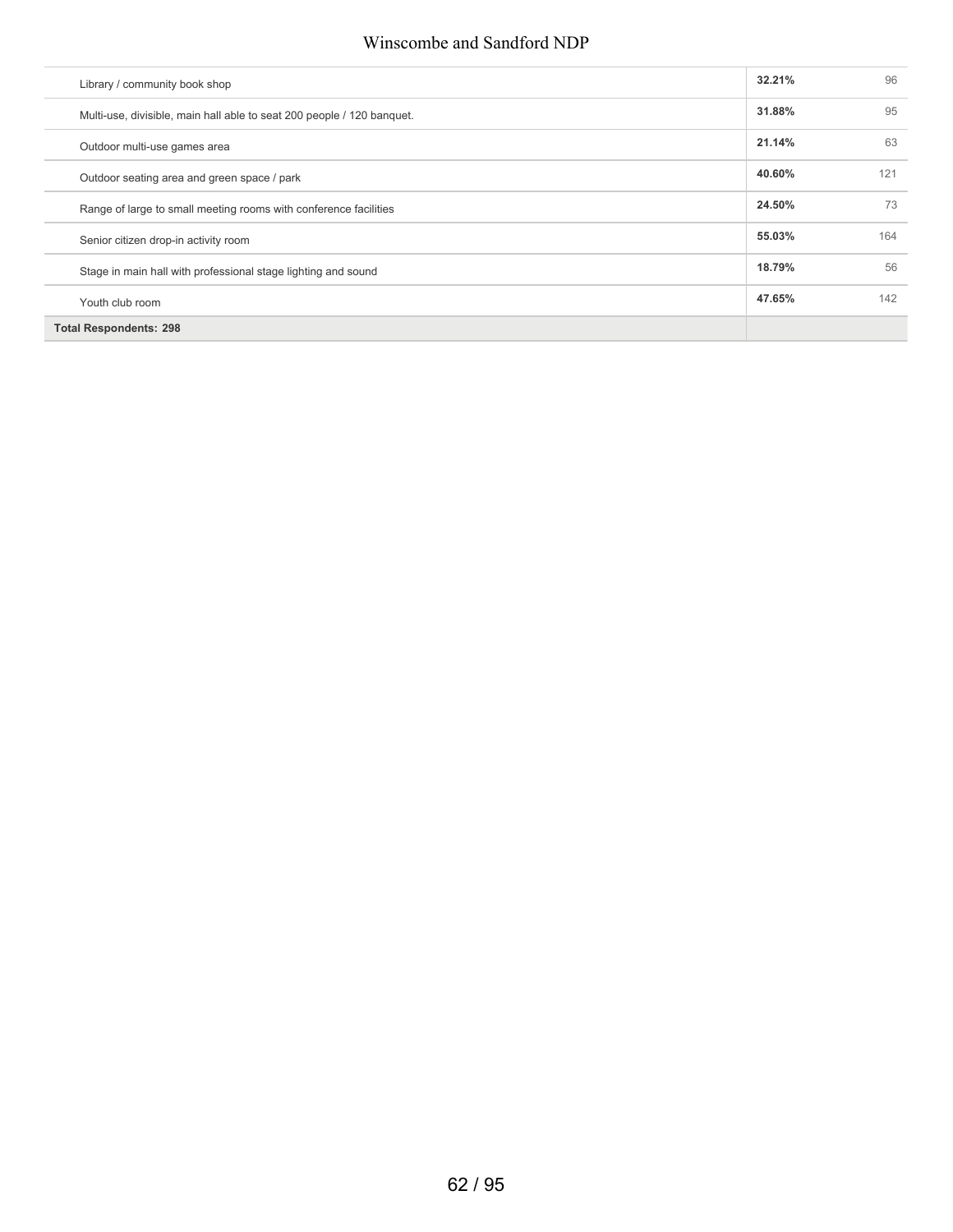## **Q58 4.3.1 When do you use the shops in Winscombe and Sandford for household shopping?Please tick one box.**



| <b>Answer Choices</b> | <b>Responses</b> |
|-----------------------|------------------|
| Daily                 | 32.22%<br>327    |
| Weekly                | 40.30%<br>409    |
| occasionally          | 26.31%<br>267    |
| Never                 | 12<br>1.18%      |
| Total                 | 1,015            |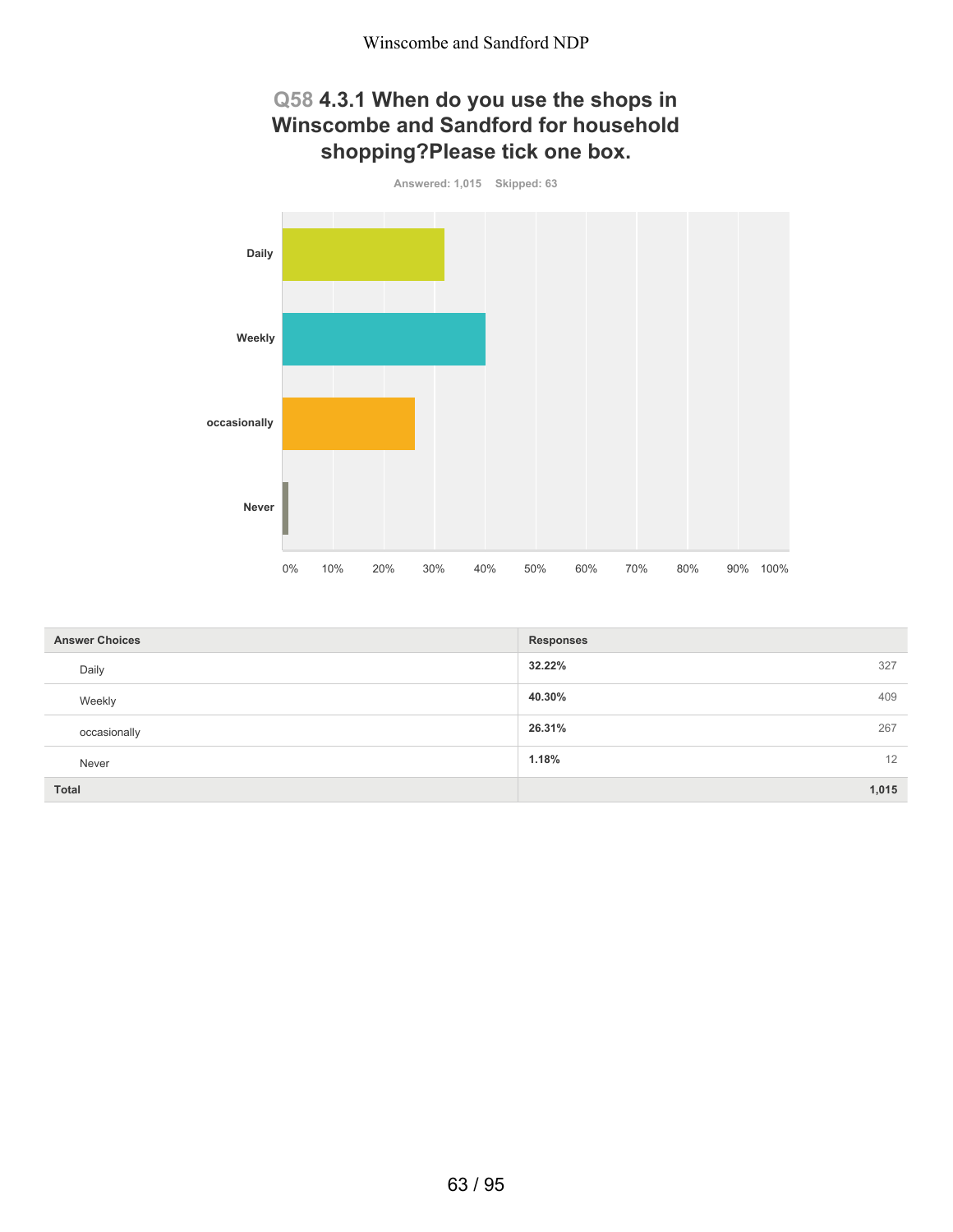## **Q59 4.3.2 Do you think more public parking areas should be provided in the centre of Winscombe?**



| <b>Answer Choices</b>   | <b>Responses</b> |
|-------------------------|------------------|
| Yes                     | 49.80%<br>496    |
| <b>No</b>               | 42.87%<br>427    |
| Don't know / No opinion | 7.33%<br>73      |
| <b>Total</b>            | 996              |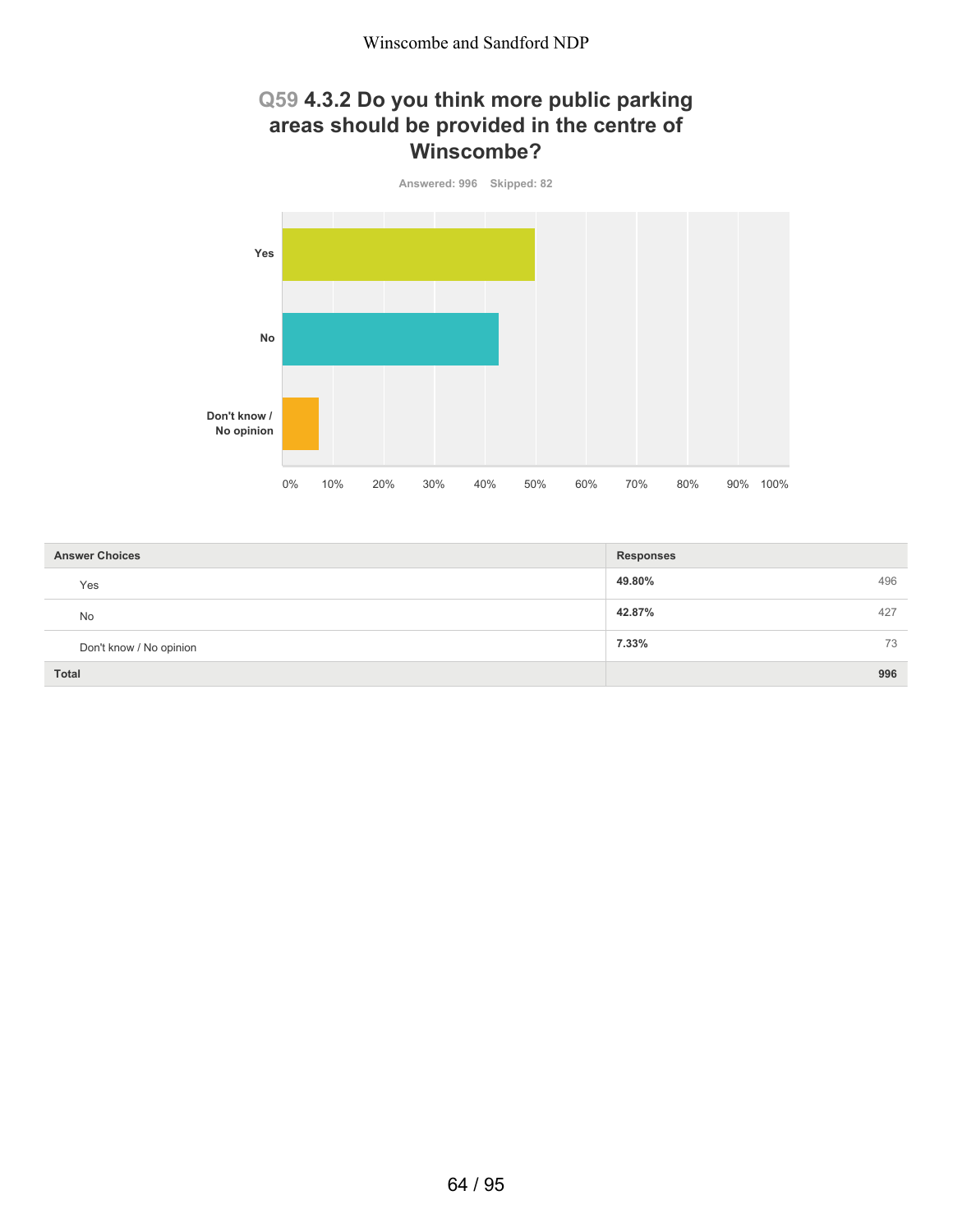#### **Q60 4.3.3 Do you think car parking in the public car parks should be restricted to:Please tick one box.**



| <b>Answer Choices</b>                                       | <b>Responses</b> |       |
|-------------------------------------------------------------|------------------|-------|
| The first 30 minutes free, with payment for time after that | 2.48%            | 25    |
| The first hour free, with payment for time after that       | 11.92%           | 120   |
| The first 2 hours free, with payment for time after that    | 15.59%           | 157   |
| The first 30 minutes free, no return within 1 hour          | 0.79%            | 8     |
| Unrestricted free parking as now                            | 69.22%           | 697   |
| <b>Total</b>                                                |                  | 1,007 |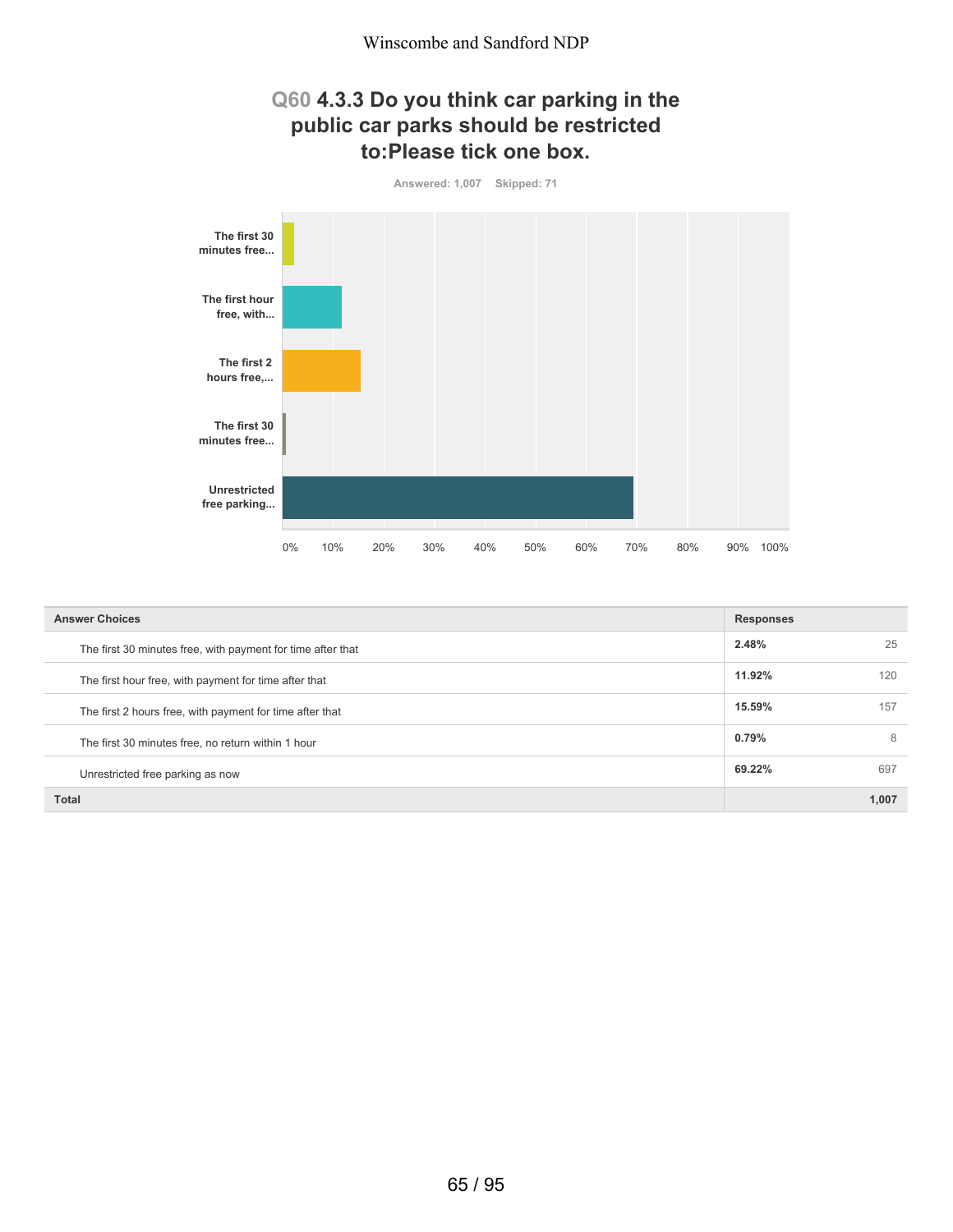# **Q61 4.4.1 What land or buildings in the Parish do you think should be registered as a Community Asset?**

**Answered: 506 Skipped: 572**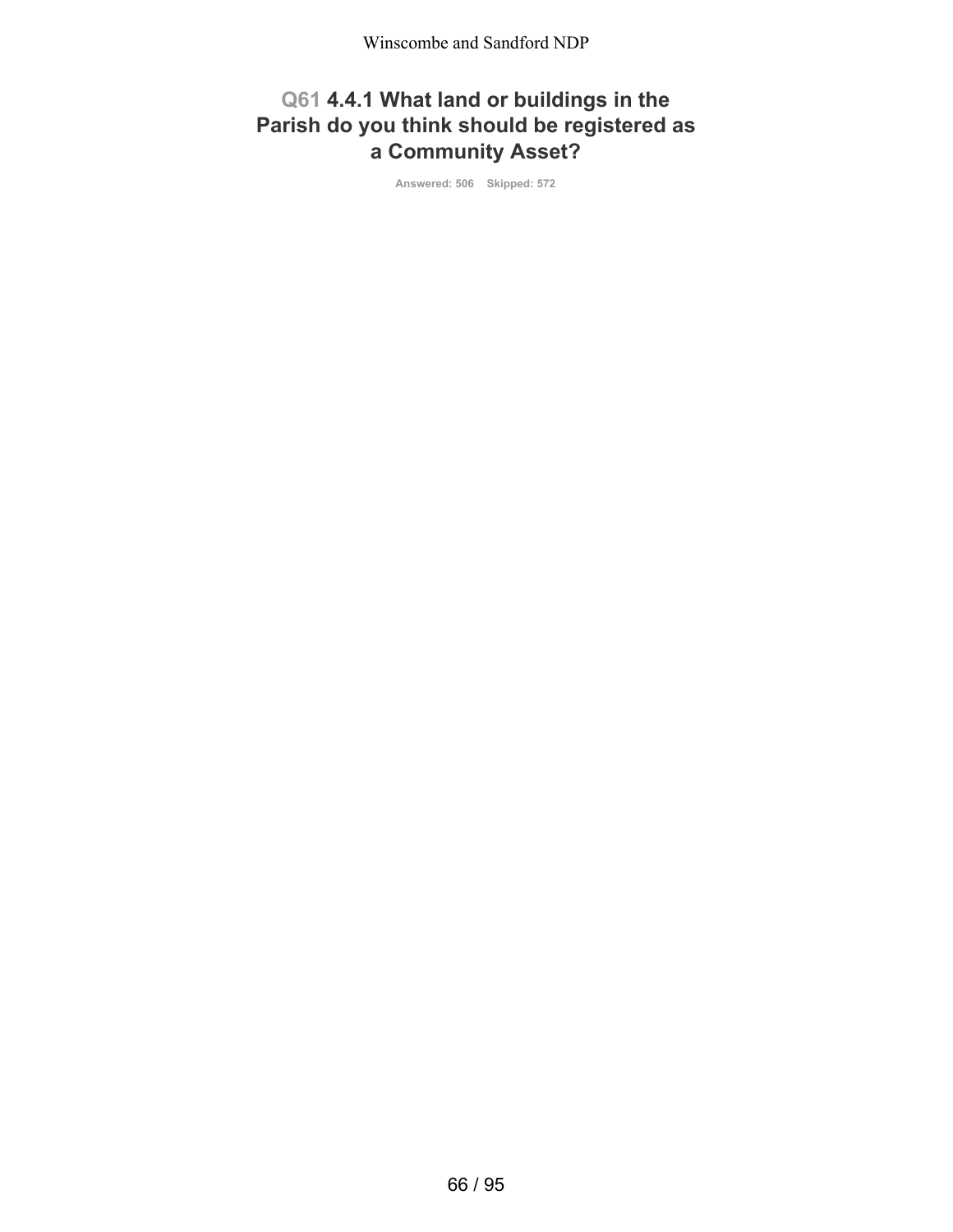#### **Q62 4.4.2 What green area of particular importance to our local community do you think should be designated as a Local Green Space?**

**Answered: 513 Skipped: 565**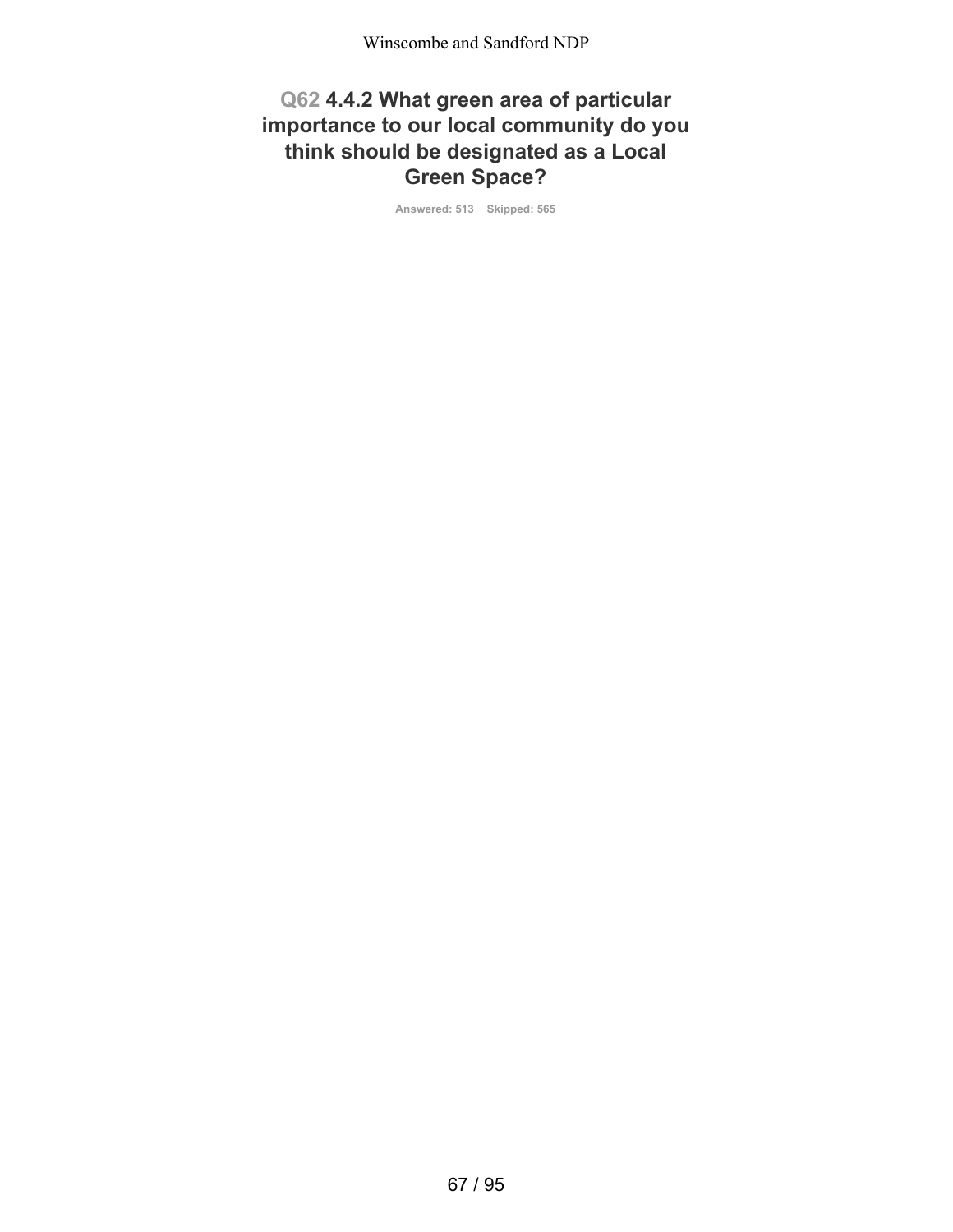

| <b>Answer Choices</b>    | <b>Responses</b> |     |
|--------------------------|------------------|-----|
| <b>Strongly Agree</b>    | 33.76%           | 316 |
| Agree                    | 55.45%           | 519 |
| <b>Disagree</b>          | 9.94%            | 93  |
| <b>Strongly Disagree</b> | 0.85%            | 8   |
| <b>Total</b>             |                  | 936 |

# **Q63 5.1.1 Materials in entrances and**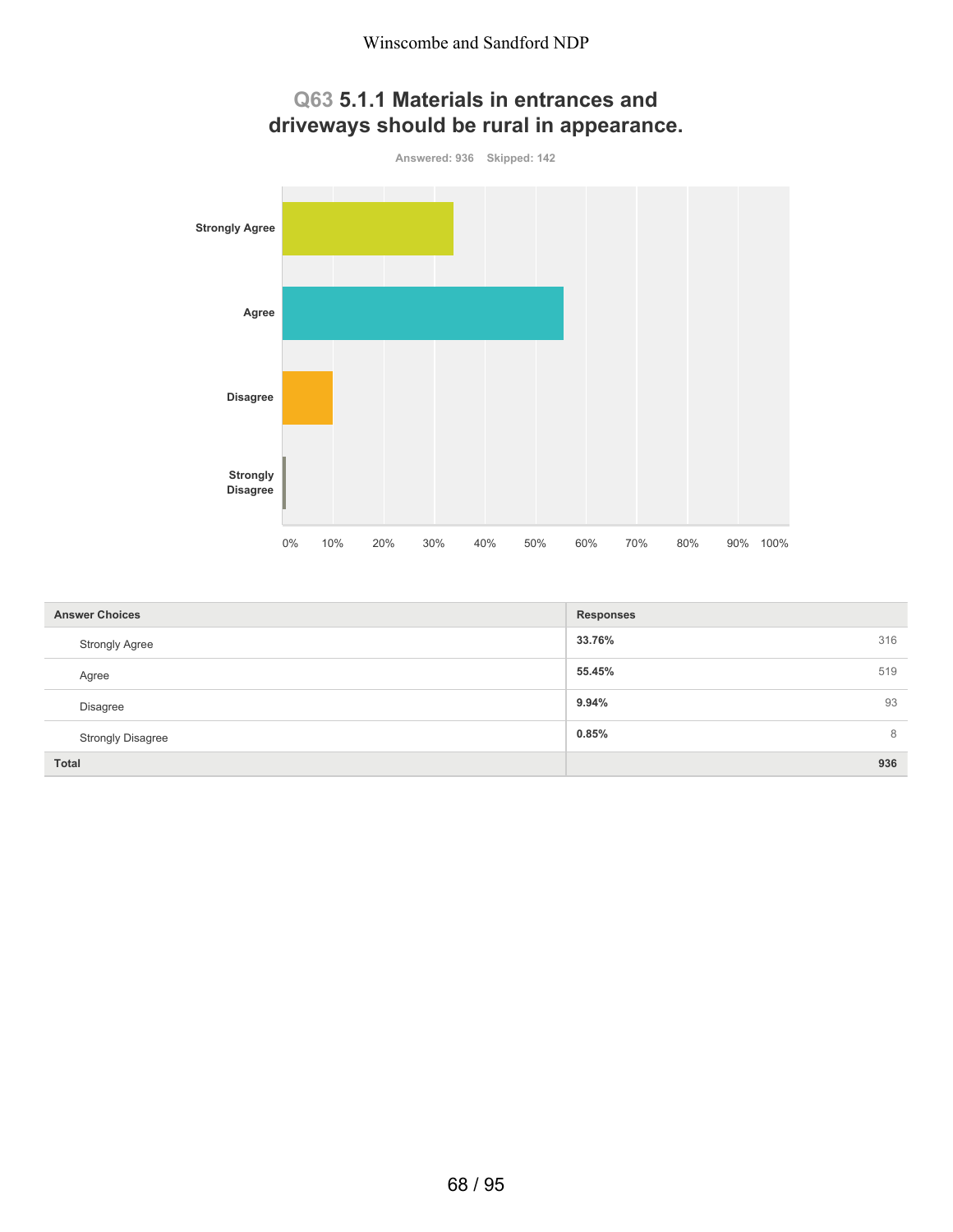## **Q64 5.1.2 The colour and appearance of building materials should be sympathetic to existing buildings.**



| <b>Answer Choices</b>    | <b>Responses</b> |
|--------------------------|------------------|
| <b>Strongly Agree</b>    | 395<br>41.27%    |
| Agree                    | 514<br>53.71%    |
| Disagree                 | 39<br>4.08%      |
| <b>Strongly Disagree</b> | 0.94%<br>9       |
| <b>Total</b>             | 957              |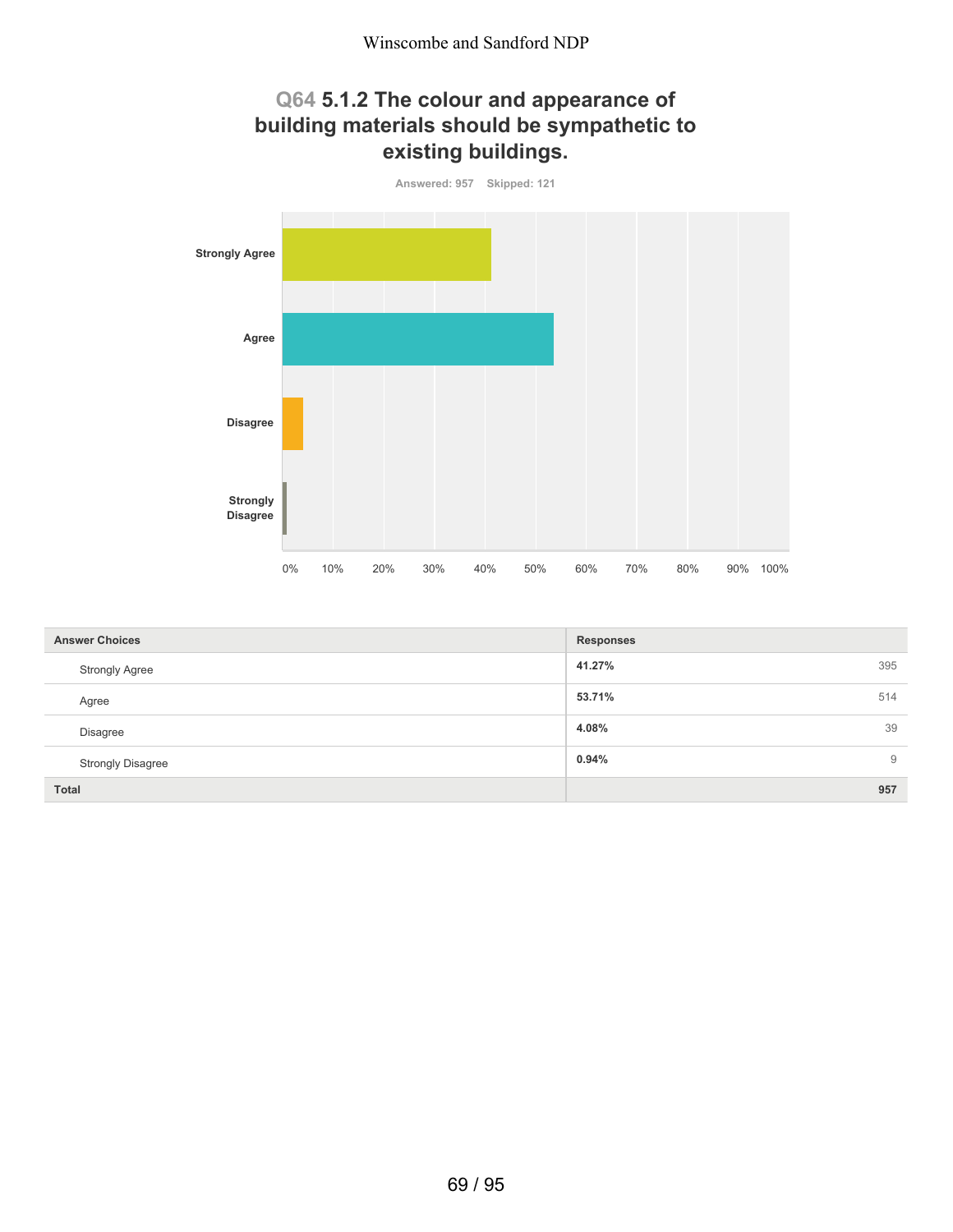#### **Q65 5.1.3 Buildings should include passive solar design features. (Passive solar design is heating, cooling, and lighting a building naturally without the use of mechanical equipment.)**



| <b>Answer Choices</b>    | <b>Responses</b> |
|--------------------------|------------------|
| <b>Strongly Agree</b>    | 30.09%<br>275    |
| Agree                    | 55.69%<br>509    |
| <b>Disagree</b>          | 12.36%<br>113    |
| <b>Strongly Disagree</b> | 1.86%<br>17      |
| <b>Total</b>             | 914              |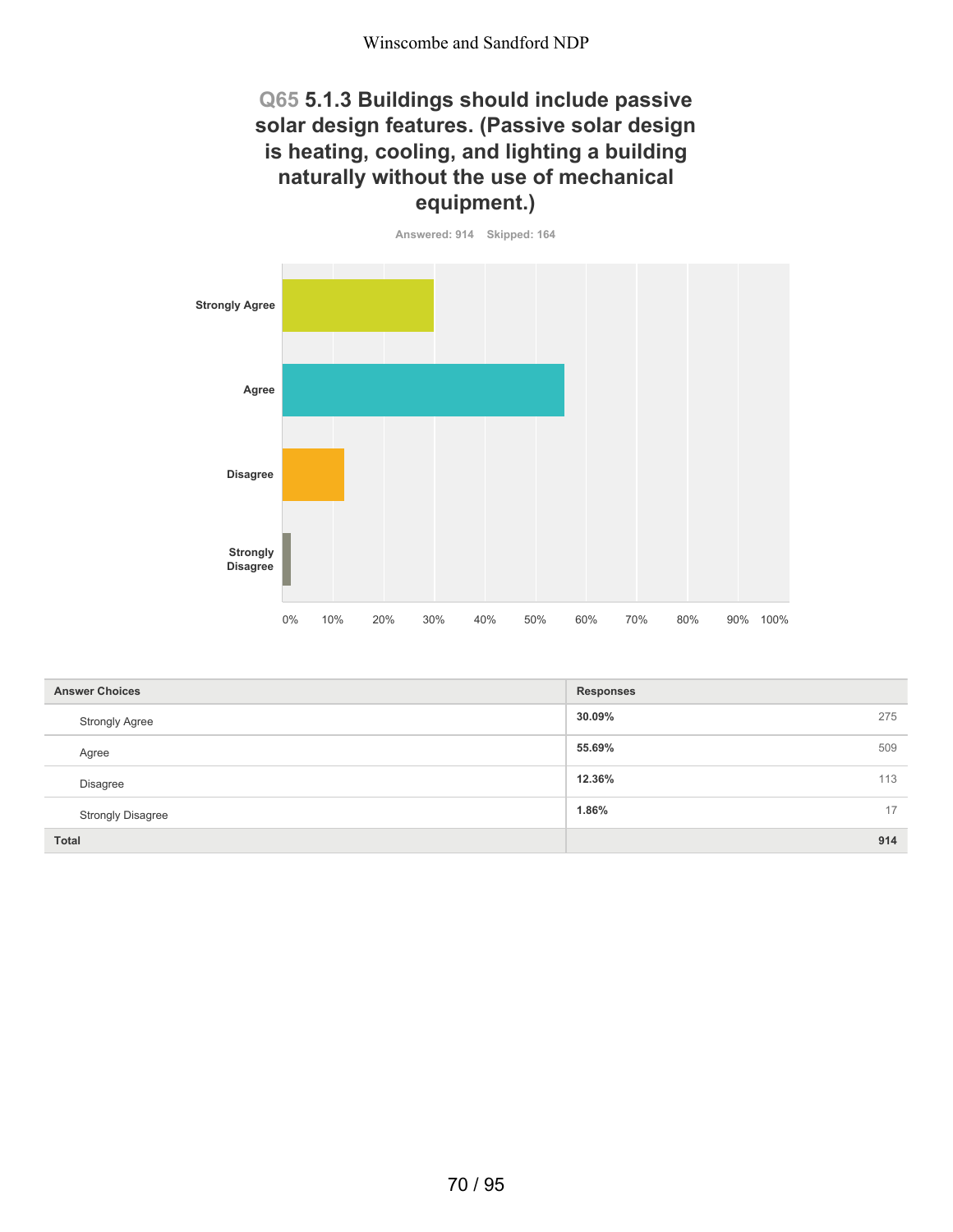## **Q66 5.1.4 Buildings should be sited and angled to best suit solar photovoltaic production (solar pv, producing electricity from solar panels).**

**Answered: 902 Skipped: 176 Strongly Agree Agree Disagree Strongly Disagree** 0% 10% 20% 30% 40% 50% 60% 70% 80% 90% 100%

| <b>Answer Choices</b>    | <b>Responses</b> |  |
|--------------------------|------------------|--|
| <b>Strongly Agree</b>    | 226<br>25.06%    |  |
| Agree                    | 480<br>53.22%    |  |
| <b>Disagree</b>          | 166<br>18.40%    |  |
| <b>Strongly Disagree</b> | 30<br>3.33%      |  |
| <b>Total</b>             | 902              |  |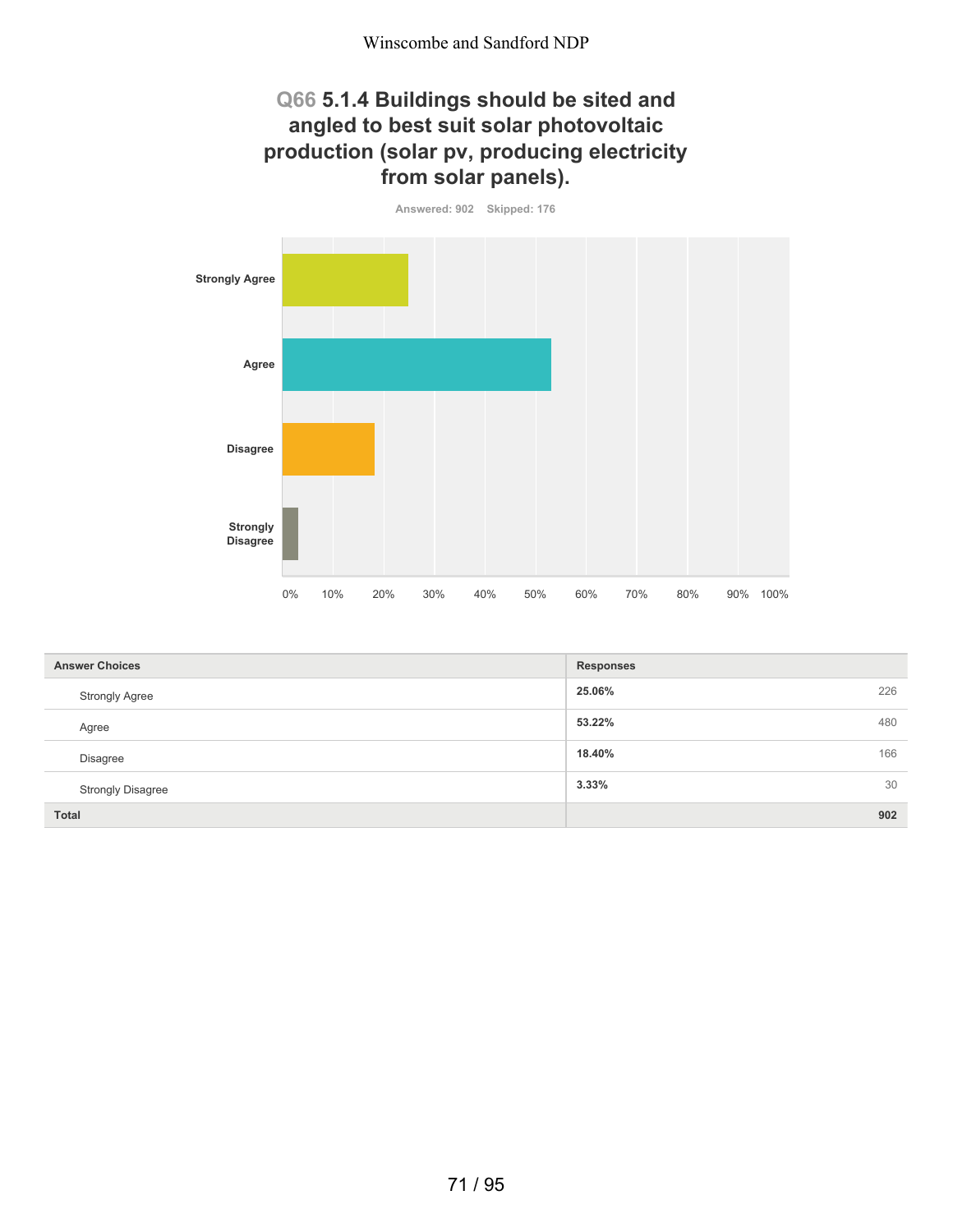# **Q67 5.1.5 No buildings to be more than 3 storeys high.**



| <b>Answer Choices</b>    | <b>Responses</b> |    |
|--------------------------|------------------|----|
| <b>Strongly Agree</b>    | 61.78%<br>603    |    |
| Agree                    | 35.25%<br>344    |    |
| <b>Disagree</b>          | 2.36%            | 23 |
| <b>Strongly Disagree</b> | 0.61%            | 6  |
| Total                    | 976              |    |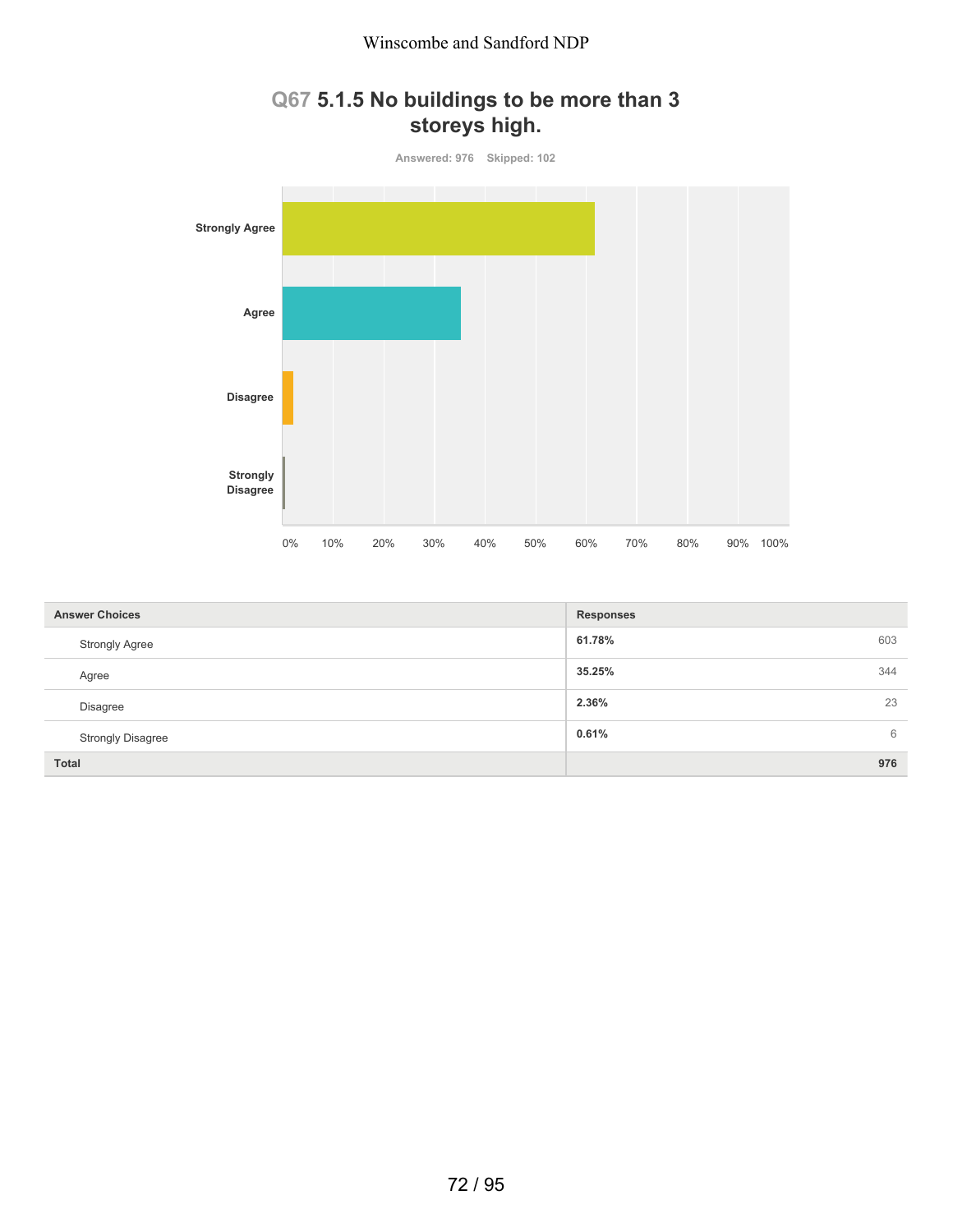## **Q68 5.1.6 Buildings should be of appropriate size and scale in relation to their surroundings to preserve the skyline and views in and out of the villages.**

**Answered: 964 Skipped: 114 Strongly Agree Agree Disagree Strongly Disagree** 0% 10% 20% 30% 40% 50% 60% 70% 80% 90% 100%

| <b>Answer Choices</b>    | <b>Responses</b>        |
|--------------------------|-------------------------|
| <b>Strongly Agree</b>    | 626<br>64.94%           |
| Agree                    | 322<br>33.40%           |
| Disagree                 | 12<br>1.24%             |
| <b>Strongly Disagree</b> | 0.41%<br>$\overline{4}$ |
| <b>Total</b>             | 964                     |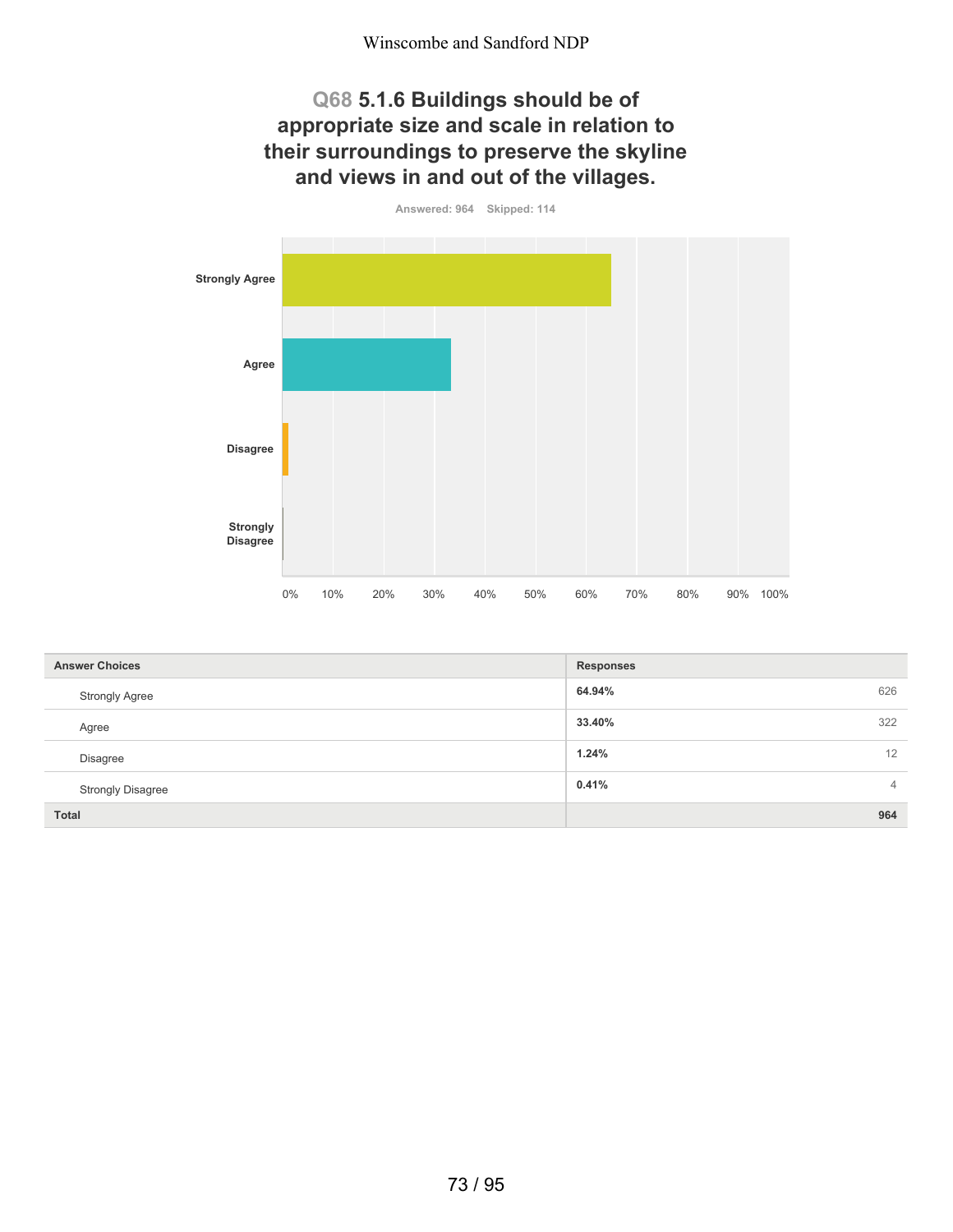## **Q69 5.1.7 Building schemes should maintain and enhance public rights of way to encourage their use and retain existing trees and hedgerows.**

**Answered: 973 Skipped: 105 Strongly Agree Agree Disagree Strongly Disagree** 0% 10% 20% 30% 40% 50% 60% 70% 80% 90% 100%

| <b>Answer Choices</b>    | <b>Responses</b>        |
|--------------------------|-------------------------|
| <b>Strongly Agree</b>    | 66.50%<br>647           |
| Agree                    | 307<br>31.55%           |
| Disagree                 | 15<br>1.54%             |
| <b>Strongly Disagree</b> | 0.41%<br>$\overline{4}$ |
| <b>Total</b>             | 973                     |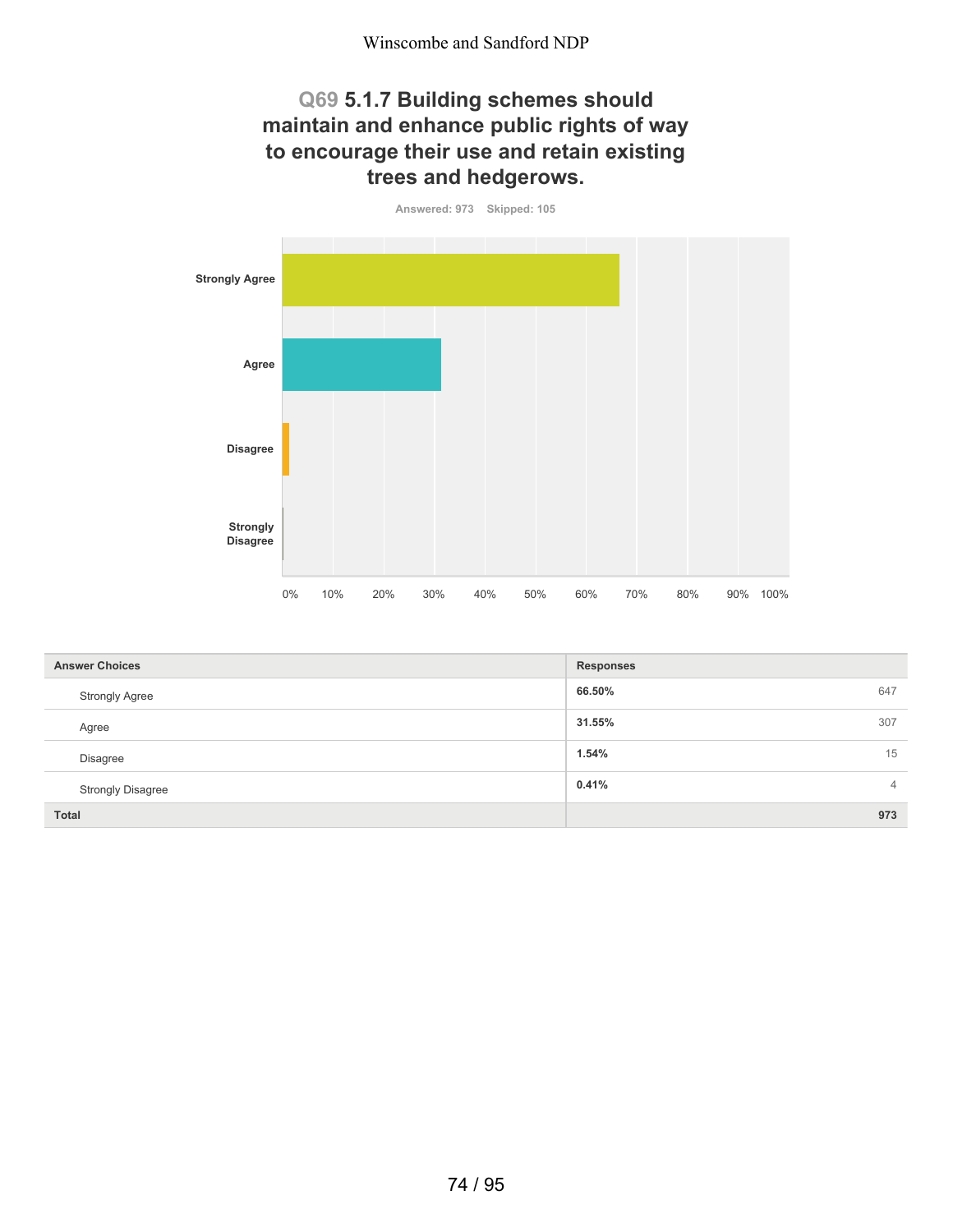**Q70 5.1.8 Building schemes should provide additional planted zones at least 3m wide alongside existing public rights of way, to make wide enough 'green corridors' joining on to existing green corridors and green spaces, for people to enjoy and wildlife to inhabit.**



| <b>Answer Choices</b>    | <b>Responses</b>        |
|--------------------------|-------------------------|
| <b>Strongly Agree</b>    | 56.60%<br>540           |
| Agree                    | 38.78%<br>370           |
| Disagree                 | 4.19%<br>40             |
| <b>Strongly Disagree</b> | 0.42%<br>$\overline{4}$ |
| <b>Total</b>             | 954                     |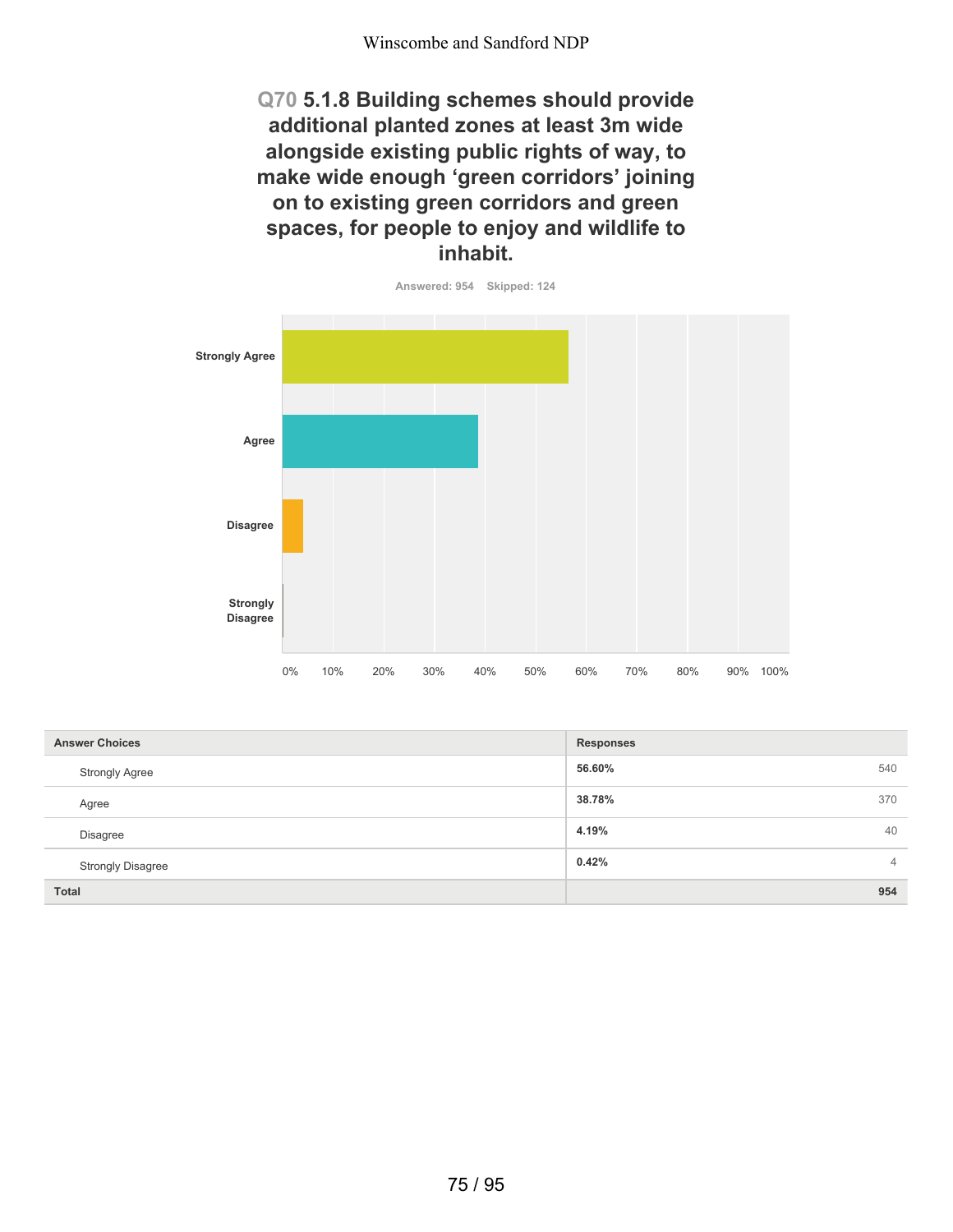## **Q71 5.1.9 Allotment spaces should be provided for all new housing developments and should be easily accessible on foot.**



| <b>Answer Choices</b>    | <b>Responses</b> |  |
|--------------------------|------------------|--|
| <b>Strongly Agree</b>    | 22.79%<br>211    |  |
| Agree                    | 51.51%<br>477    |  |
| <b>Disagree</b>          | 23.43%<br>217    |  |
| <b>Strongly Disagree</b> | 21<br>2.27%      |  |
| <b>Total</b>             | 926              |  |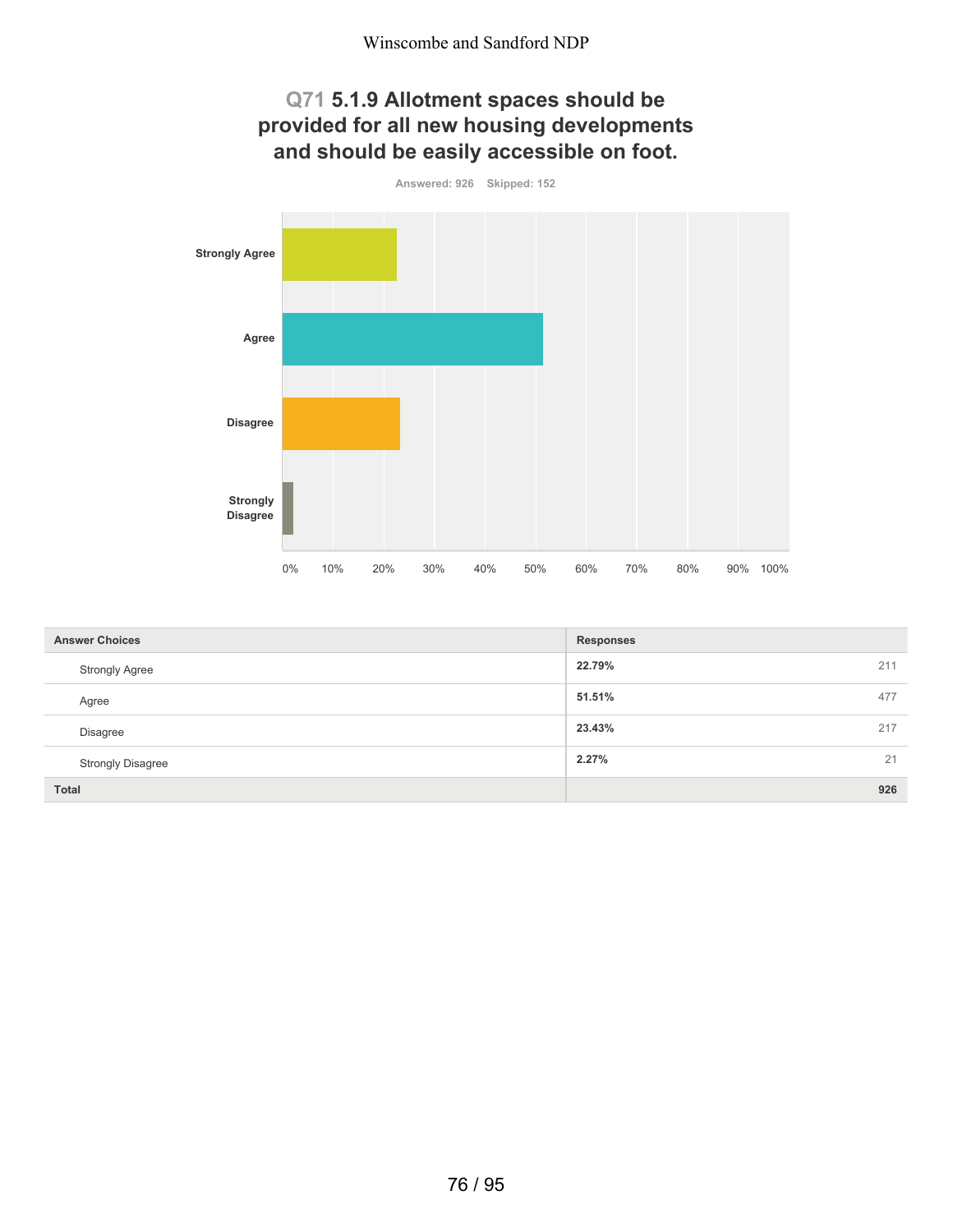**Q72 5.1.10 Allotment spaces should be a minimum of 25 square metres for each dwelling, and if not reasonably practical to be easily accessible, a financial contribution to enable the purchase of an equivalent area of land within the parish should be made.**



| <b>Answer Choices</b>    | <b>Responses</b> |
|--------------------------|------------------|
| <b>Strongly Agree</b>    | 17.05%<br>150    |
| Agree                    | 50.57%<br>445    |
| Disagree                 | 27.84%<br>245    |
| <b>Strongly Disagree</b> | 40<br>4.55%      |
| <b>Total</b>             | 880              |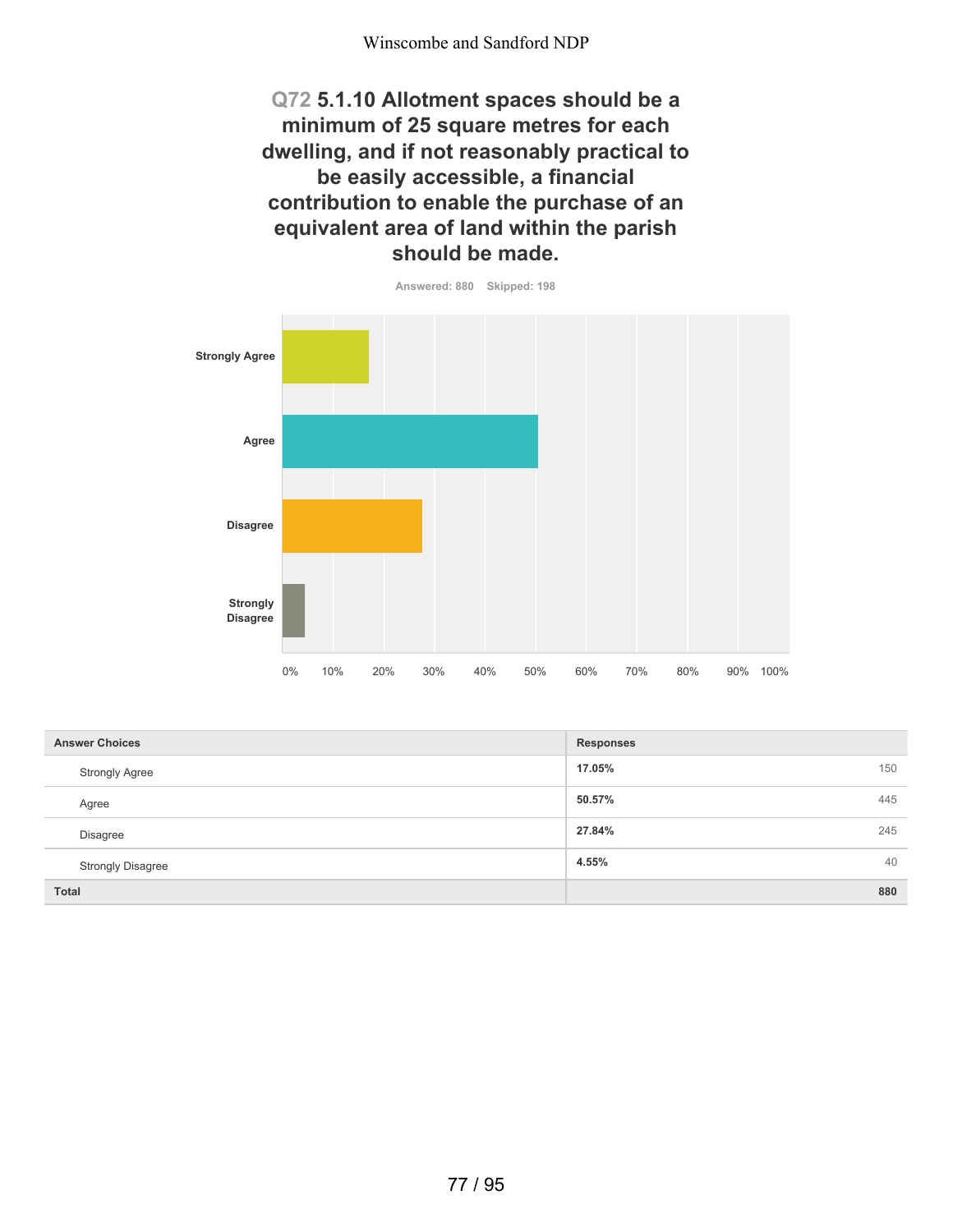**Q73 5.2.1 How often do you visit a park or other publically accessible open space in the Parish?These areas include Winscombe Recreation Ground, the park area behind Winscombe Community Centre, The Millennium Green, The Strawberry Line, Sandford play area (behind Winnowing End), the Award Lands and Winscombe Cemetery.**



| <b>Answer Choices</b>                | <b>Responses</b> |
|--------------------------------------|------------------|
| Never visit                          | 4.04%<br>40      |
| Rarely visit (1 to 3 times a year)   | 8.79%<br>87      |
| Occasionally (4 to 12 times a year)  | 22.73%<br>225    |
| Regularly (2- to 4 times a month)    | 19.70%<br>195    |
| Frequently (5 or more times a month) | 44.75%<br>443    |
| <b>Total</b>                         | 990              |

78 / 95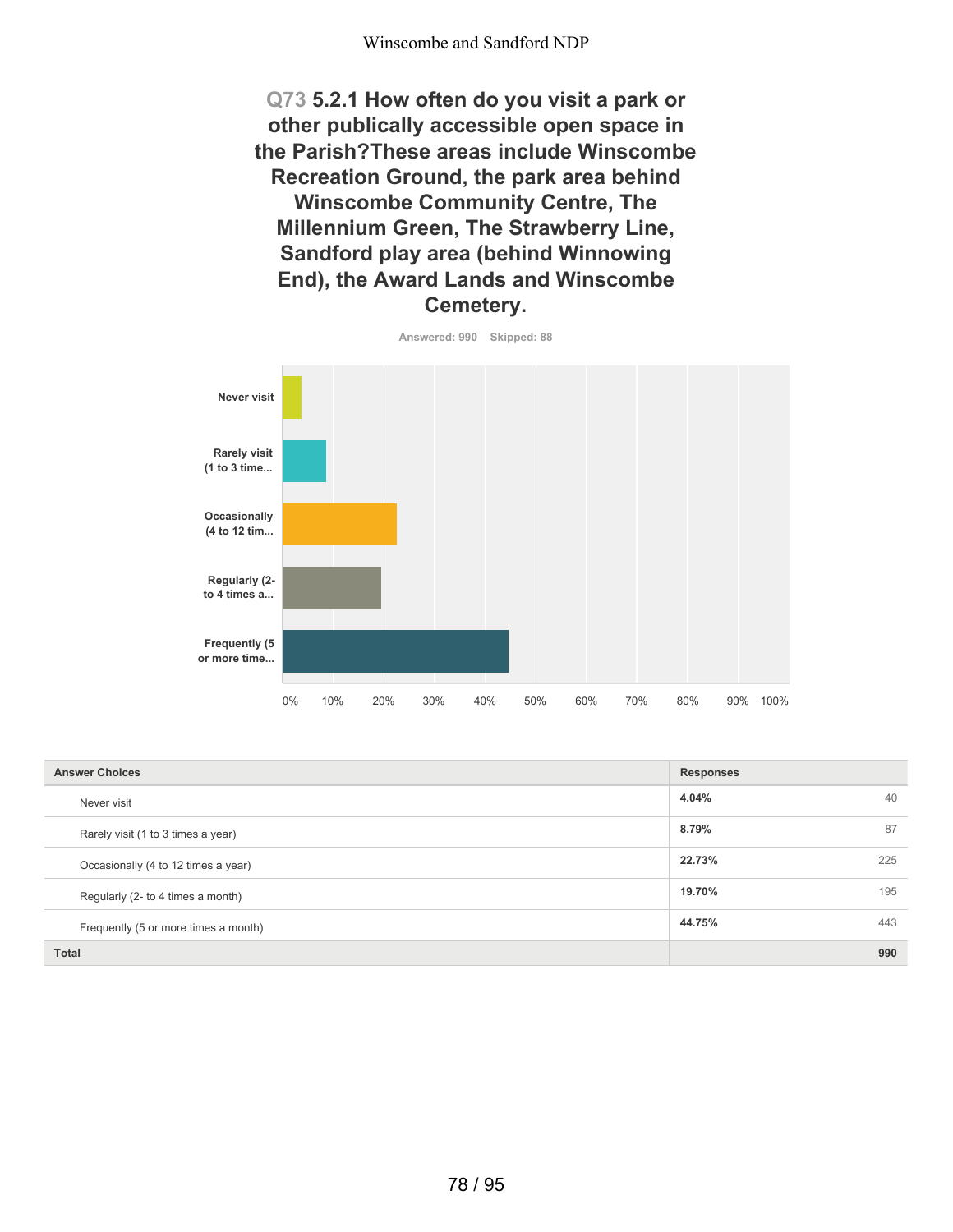## **Q74 5.2.2 Do you think the number and size of parks and other publically accessible open spaces in the Parish are adequate?**



| <b>Answer Choices</b>   | <b>Responses</b> |
|-------------------------|------------------|
| Yes                     | 73.66%<br>716    |
| <b>No</b>               | 14.92%<br>145    |
| Don't know / No opinion | 11.42%<br>111    |
| <b>Total</b>            | 972              |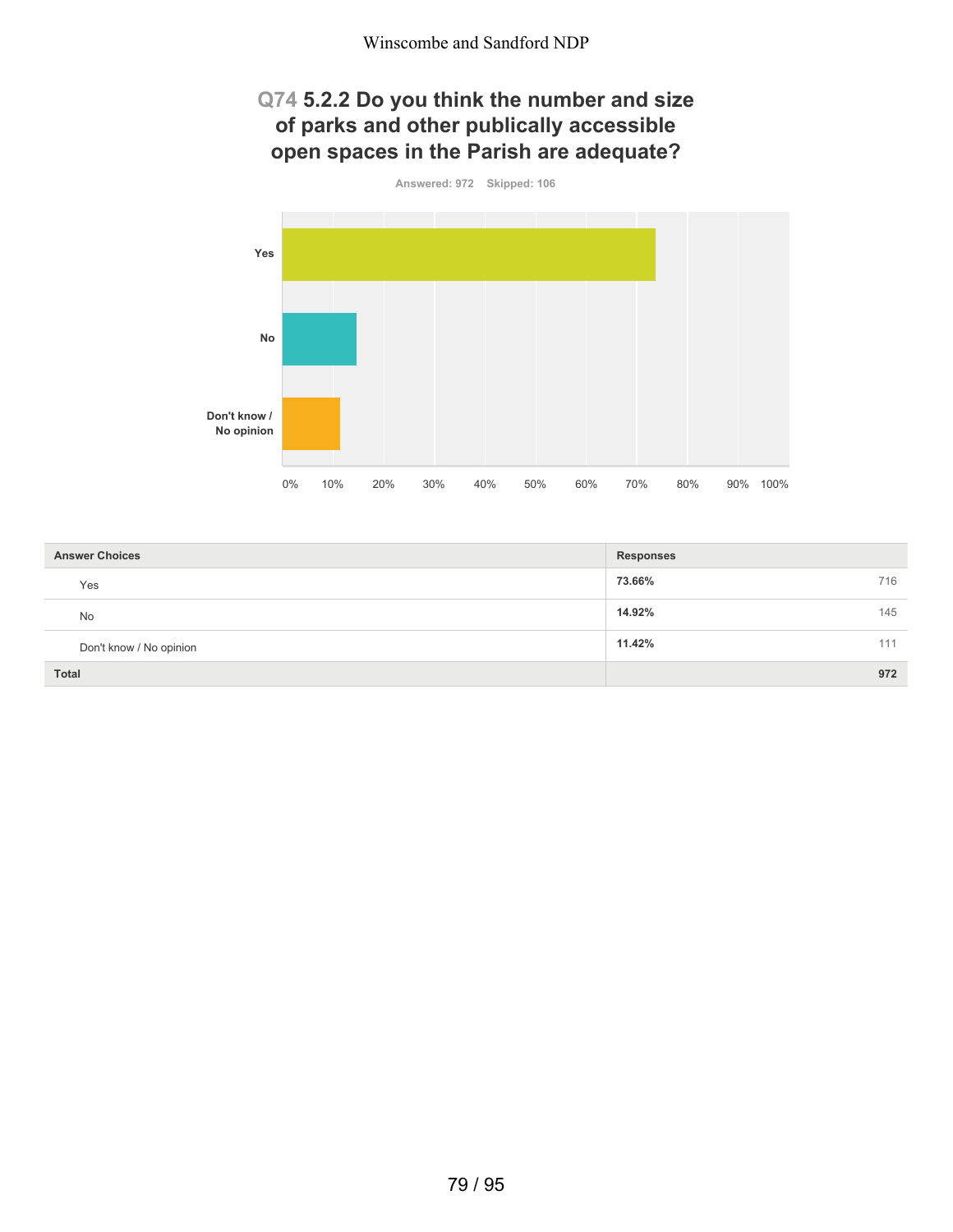# **Q75 5.2.3 If you have answered No, what would you recommend?**

**Answered: 112 Skipped: 966**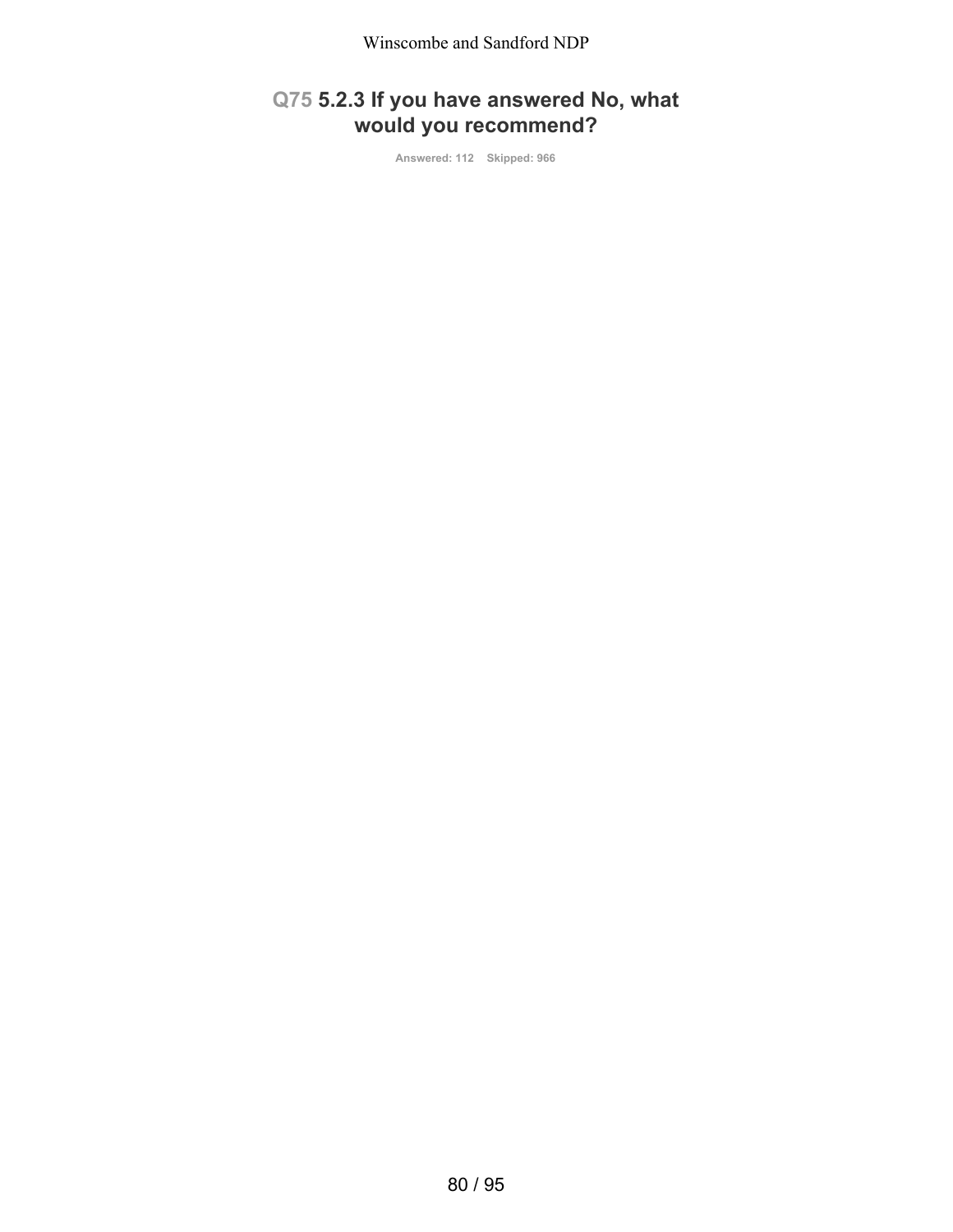## **Q76 5.2.4 Would adding any of the following facilities encourage you to use any of the Parish's park areas more often?Please tick up to 5 boxes.**



| <b>Answer Choices</b>                                                                                                                     | <b>Responses</b> |     |
|-------------------------------------------------------------------------------------------------------------------------------------------|------------------|-----|
| Adventure play facilities (more imaginative play facilities for exploring, hiding, climbing, swinging etc.)                               | 28.06%           | 227 |
| Café                                                                                                                                      | 30.66%           | 248 |
| Community food growing areas / allotments                                                                                                 | 17.80%           | 144 |
| Cycle, walking, wheelchair paths/trails (with gravel or tarmac surface)                                                                   | 45.61%           | 369 |
| Five-a-side football pitch                                                                                                                | 6.06%            | 49  |
| Trim-gym trail                                                                                                                            | 18.91%           | 153 |
| Landscaped picnic areas and additional benches                                                                                            | 52.53%           | 425 |
| Water features e.g. sustainable drainage features and/or ponds (to tackle flooding and also provide wildlife habitat and landscape value) | 54.51%           | 441 |
| Woodland copse, orchard and wildflower meadow areas                                                                                       | 68.97%           | 558 |
| <b>Total Respondents: 809</b>                                                                                                             |                  |     |

81 / 95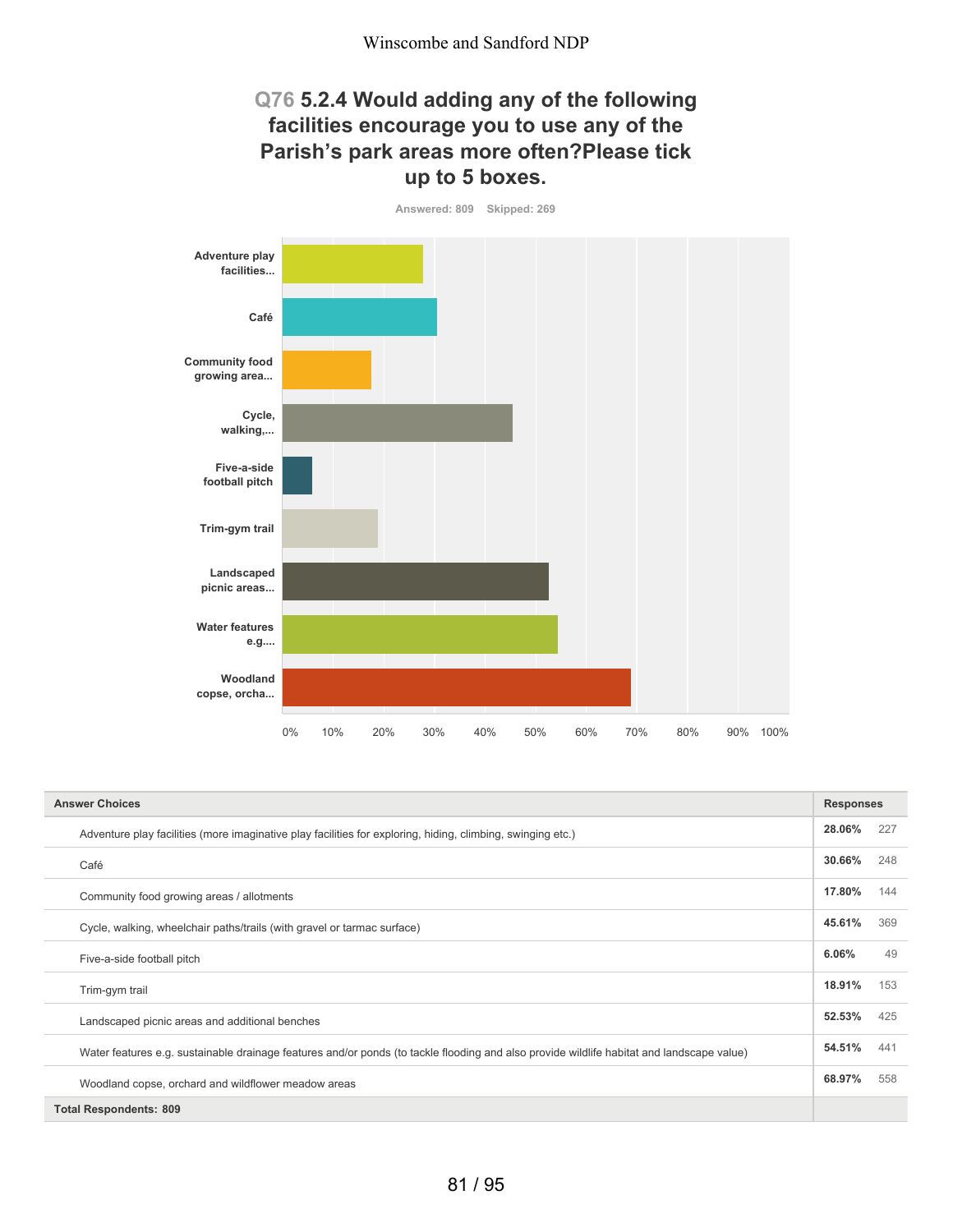# **Q77 5.2.5 What other sports facilities would you like to see provided in the Parish?**

**Answered: 222 Skipped: 856**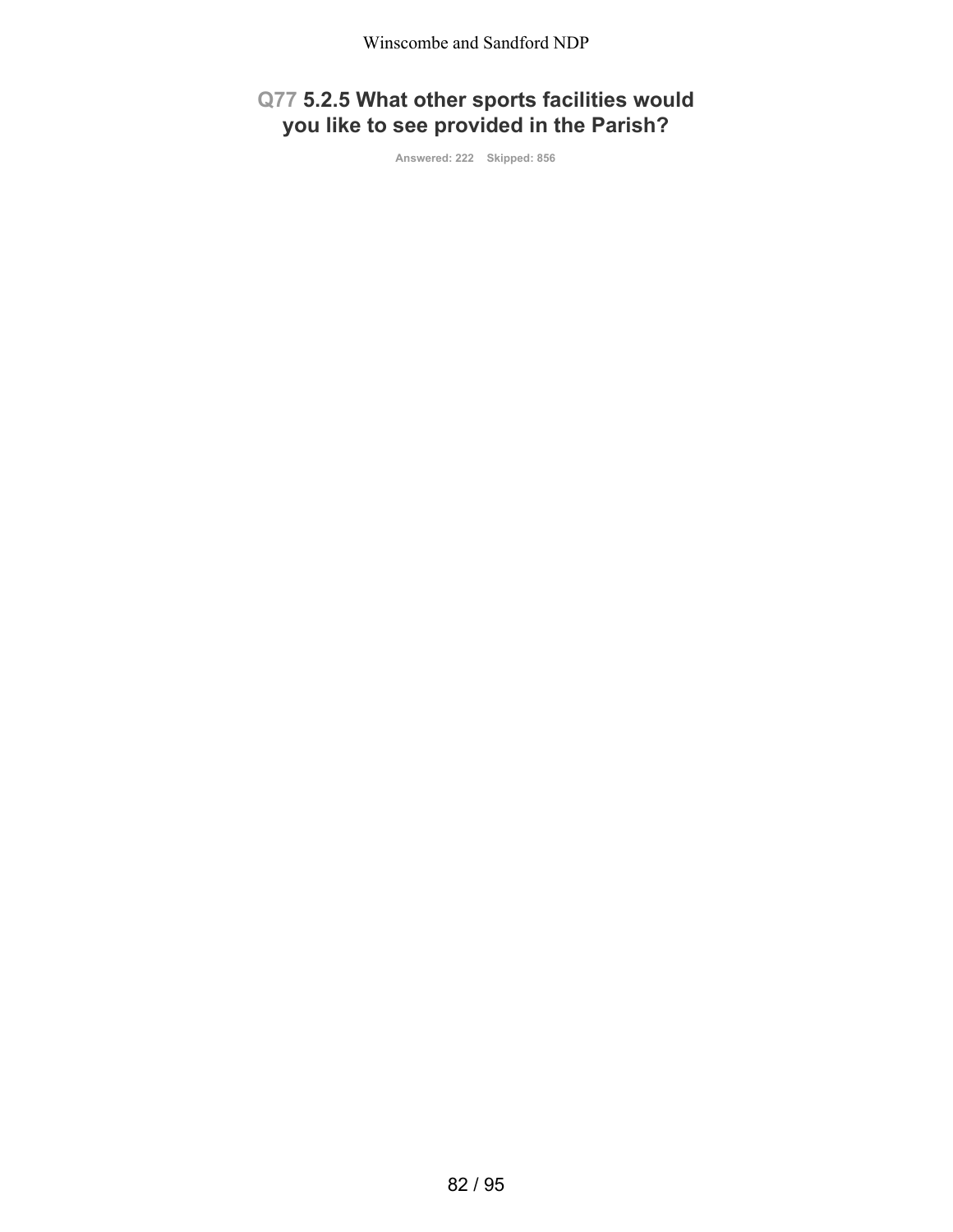**Q78 5.2.6 Building schemes should provide additional planted zones at least 3 m wide alongside Local Nature Reserves (e.g. the Strawberry Line) and Local Green Spaces to provide wide enough 'green corridors' for public enjoyment and wildlife habitat.**



| <b>Answer Choices</b>    | <b>Responses</b> |
|--------------------------|------------------|
| <b>Strongly Agree</b>    | 51.23%<br>480    |
| Agree                    | 43.76%<br>410    |
| Disagree                 | 4.48%<br>42      |
| <b>Strongly Disagree</b> | 0.53%<br>5       |
| <b>Total</b>             | 937              |

83 / 95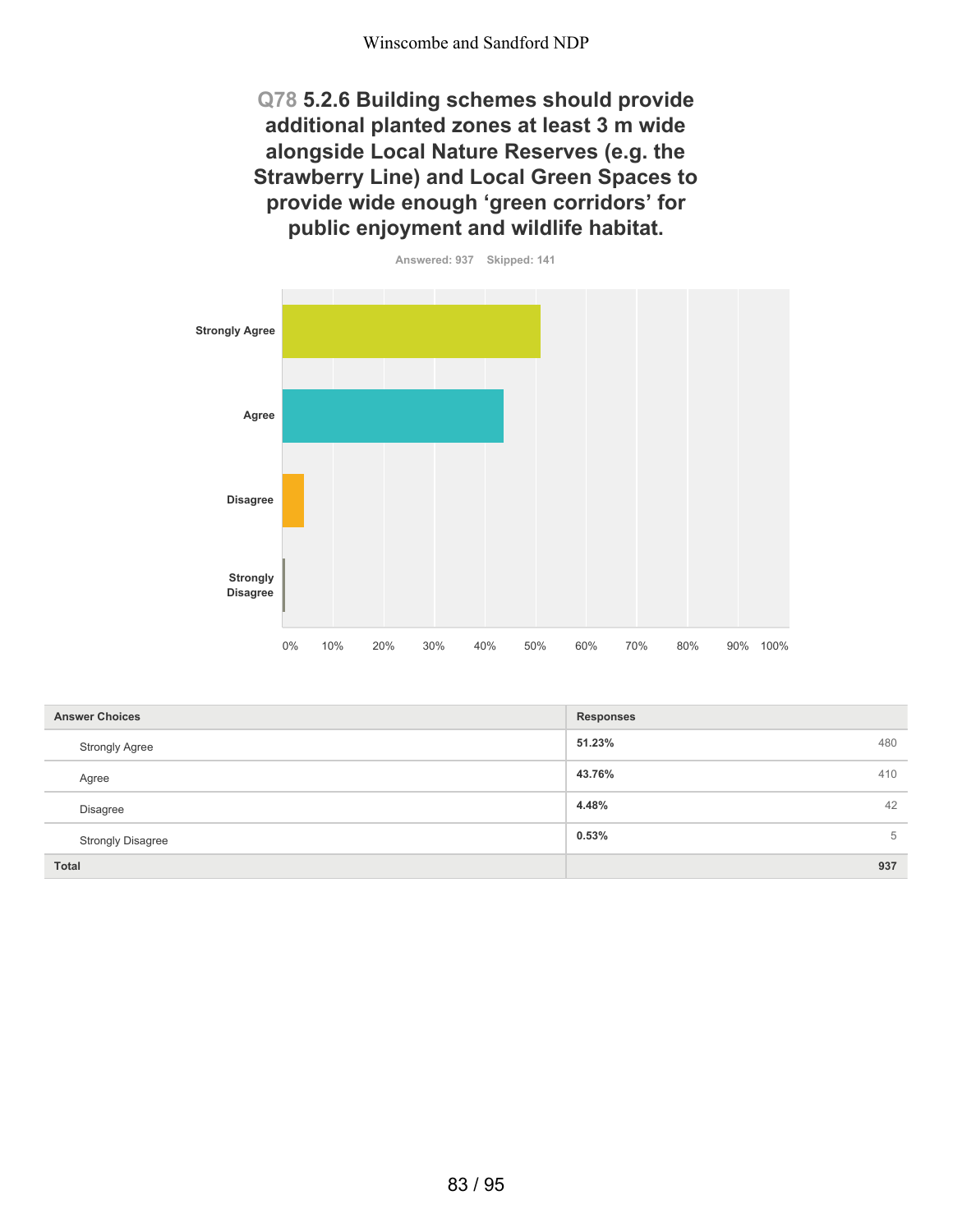**Q79 5.2.7 Are there any sites or locations in the Parish where you think the wildlife or biodiversity needs protecting or enhancing? (Biodiversity means the variety of plant and animal life in a particular area, a high level of which is usually considered to be important and desirable).**



| <b>Answer Choices</b> | <b>Responses</b> |
|-----------------------|------------------|
| Yes                   | 40.00%<br>280    |
| No                    | 60.00%<br>420    |
| Total                 | 700              |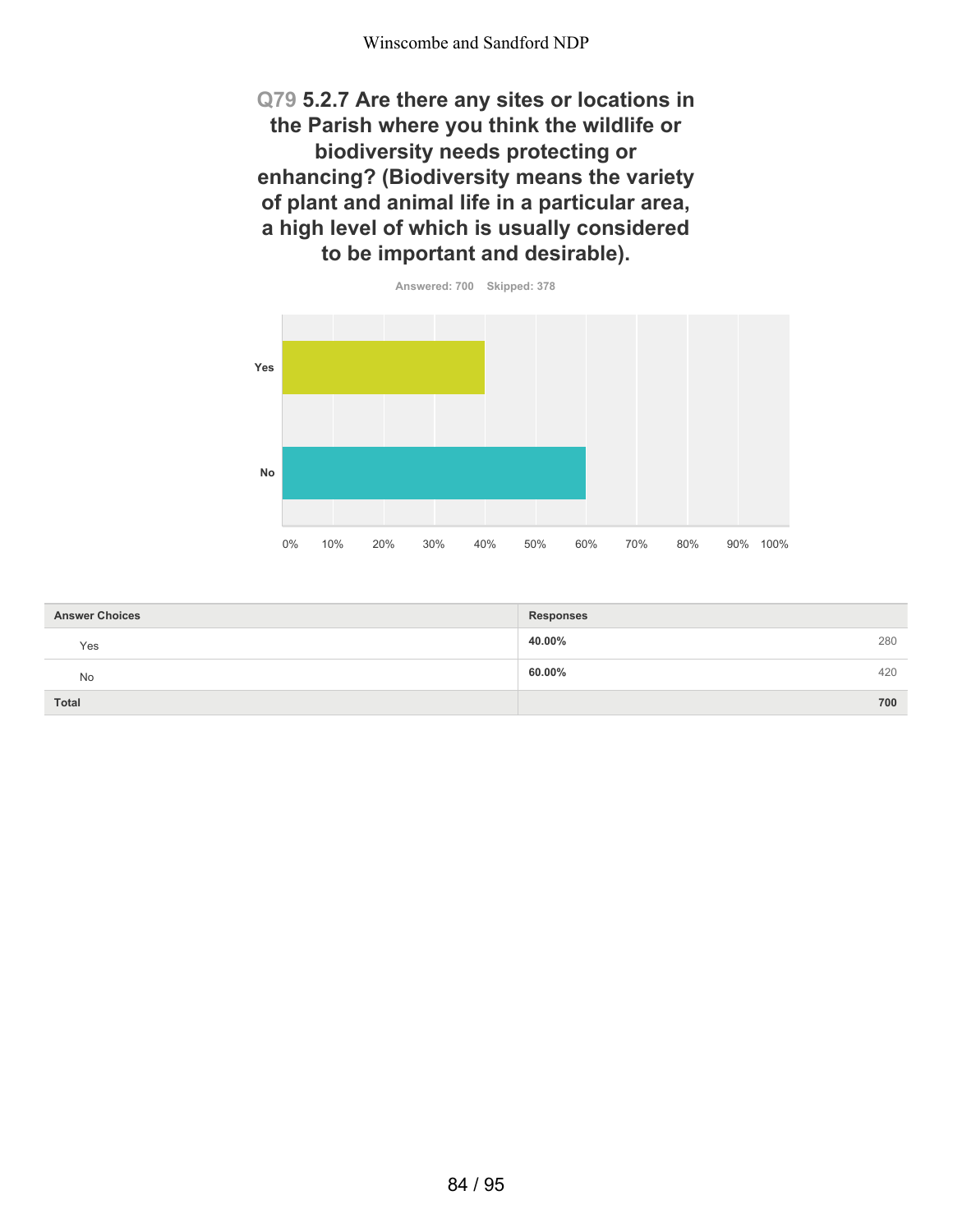# **Q80 If Yes, please give details.**

**Answered: 270 Skipped: 808**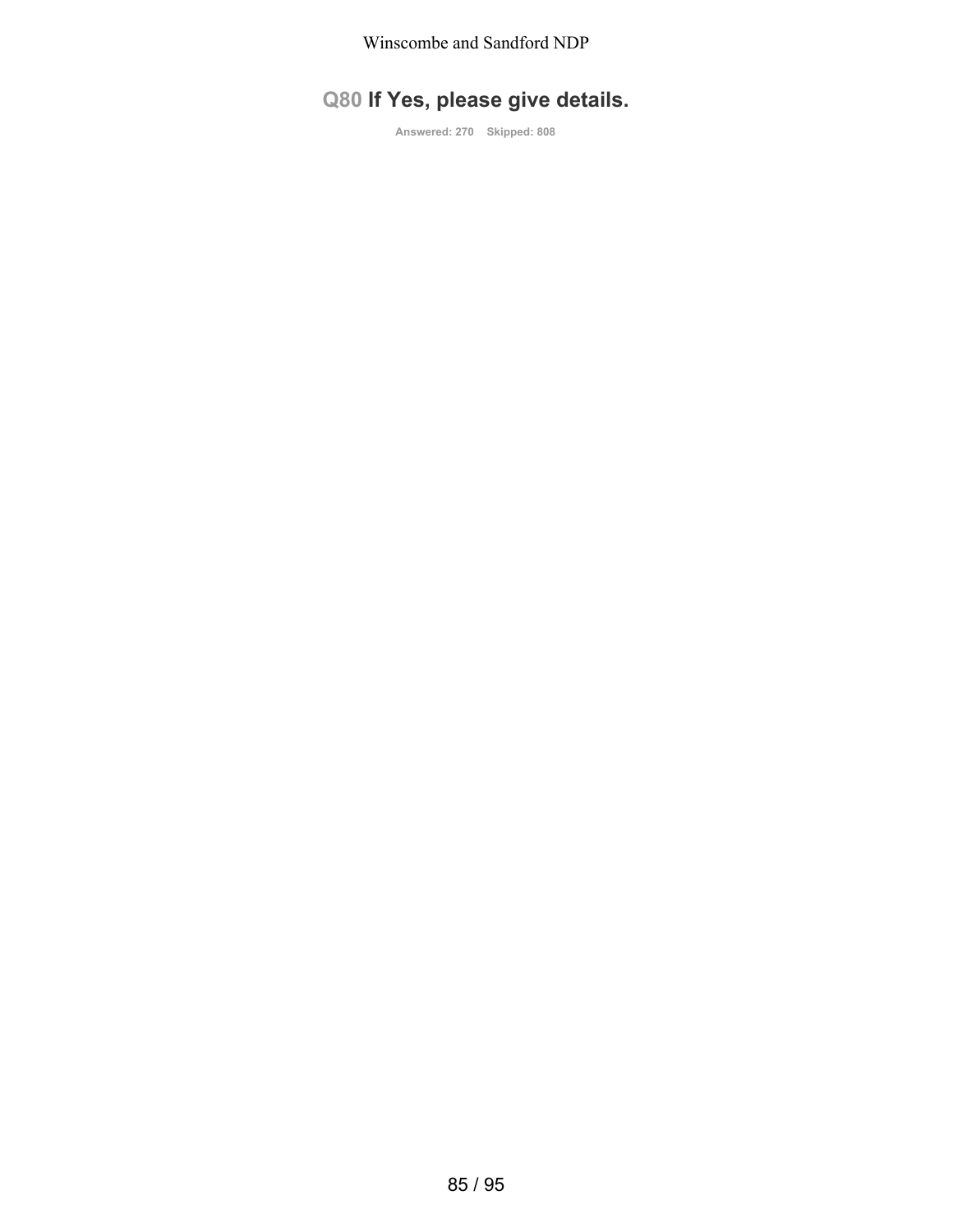## **Q81 5.2.8 Where new park areas are created as part of new housing development, what types of greenspace should be included?**



**No** Don't know / No opinion

|                                                                                                          | Yes           | <b>No</b>     | Don't know / No<br>opinion | <b>Total</b> | Weighted<br>Average |
|----------------------------------------------------------------------------------------------------------|---------------|---------------|----------------------------|--------------|---------------------|
| Formal space (e.g. closely mown amenity grassland, tightly clipped hedgerows,<br>ornamental flower beds) | 50.08%<br>319 | 32.50%<br>207 | 17.43%<br>111              | 637          | 1.67                |
| Informal natural green space (e.g. woodland, wildflower meadow, hedgerows and<br>wetland)                | 89.27%<br>749 | 4.53%<br>38   | 6.20%<br>52                | 839          | 1.17                |
| Sporting facilities (e.g. areas used for organised and competitive sports)                               | 40.76%<br>236 | 38.34%<br>222 | 20.90%<br>121              | 579          | 1.80                |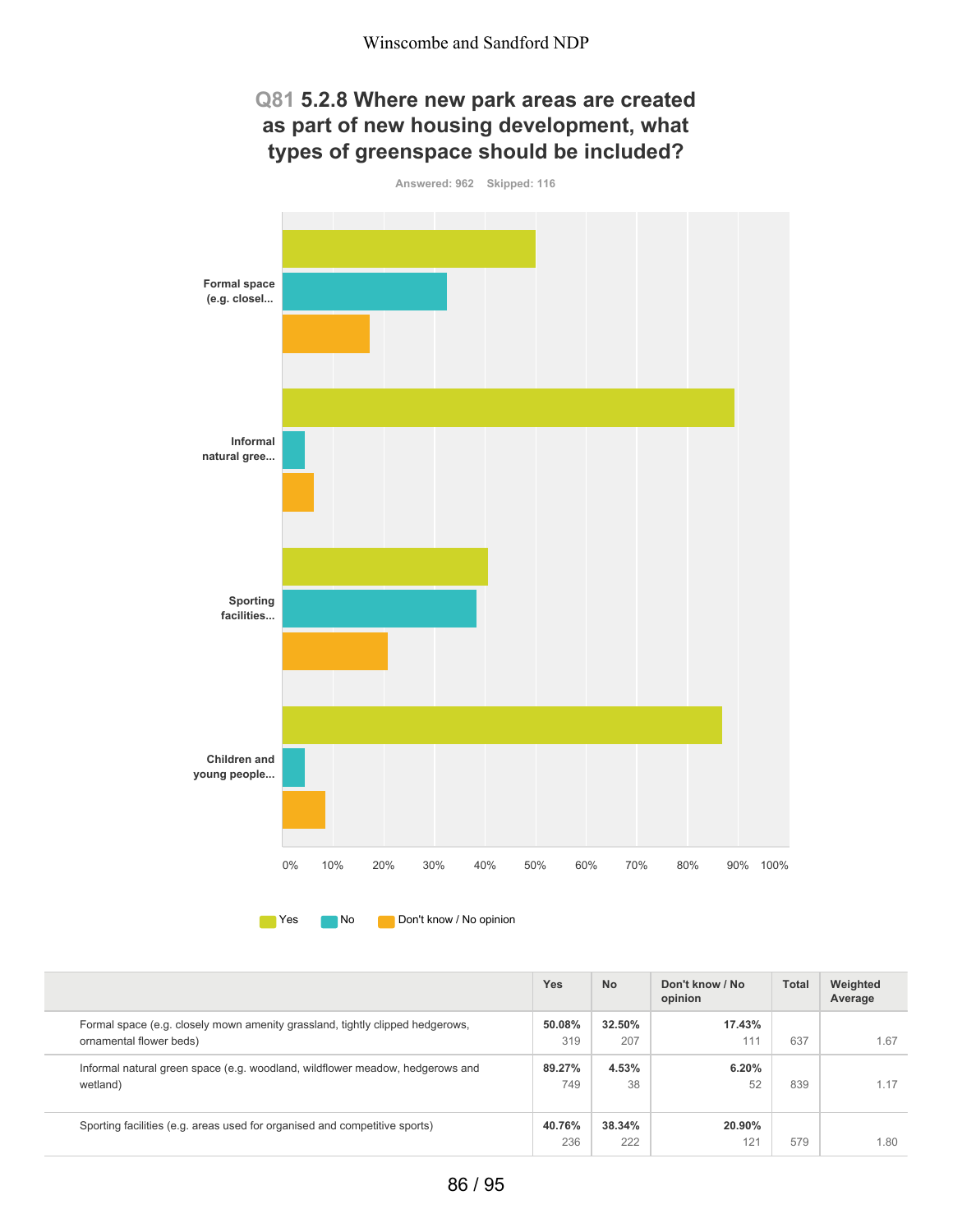#### Winscombe and Sandford NDP

| Children and young people's space (e.g. space for children and young people to play or | 86.90% | 4.53% | 8.57% |     |  |
|----------------------------------------------------------------------------------------|--------|-------|-------|-----|--|
| meet safely)                                                                           | 710    |       |       | 817 |  |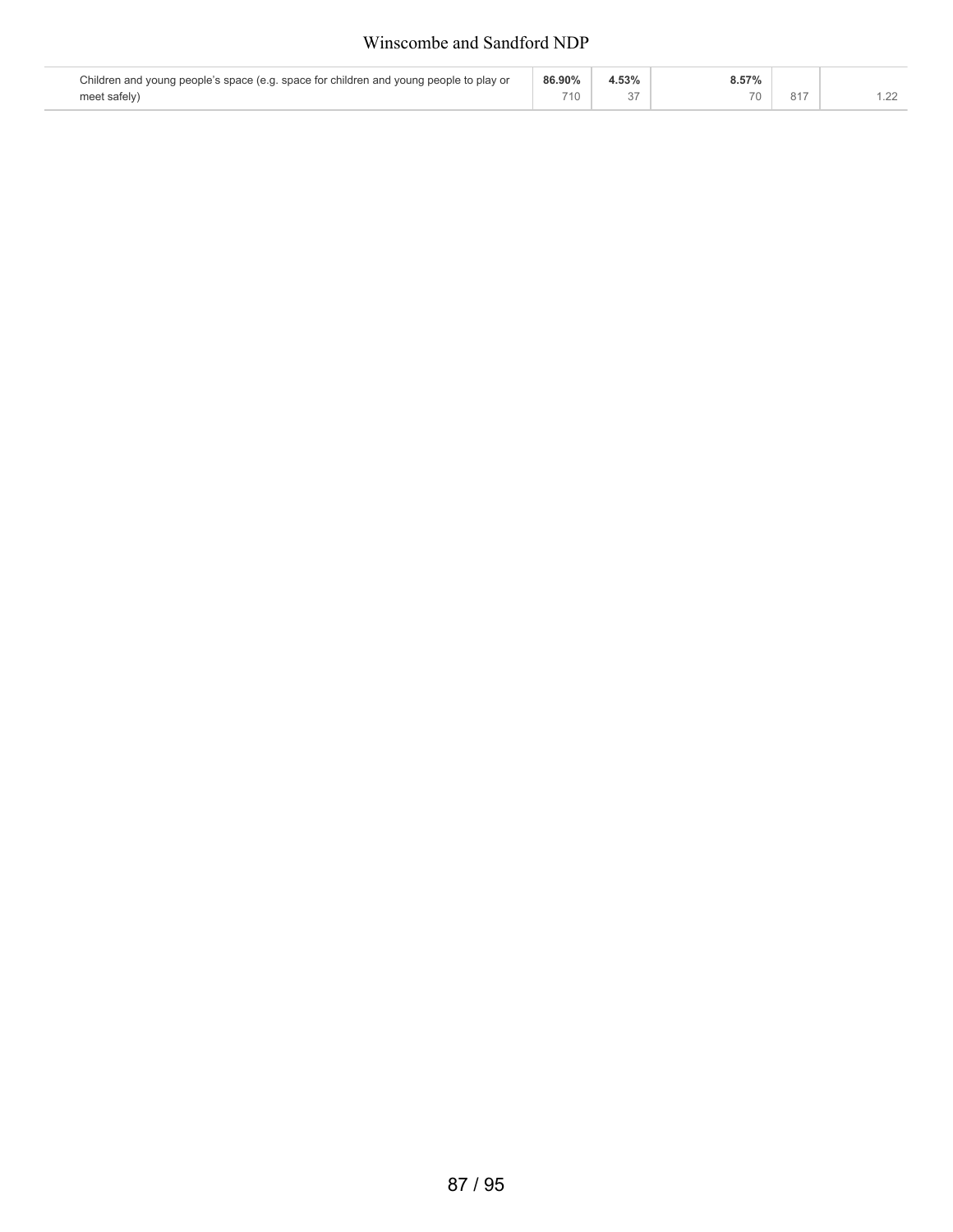## **Q82 5.3.1 Would you support a community renewable energy project for the benefit of the community?**



| <b>Answer Choices</b>   | <b>Responses</b> |
|-------------------------|------------------|
| Yes                     | 63.41%<br>610    |
| No                      | 15.90%<br>153    |
| Don't know / No opinion | 20.69%<br>199    |
| <b>Total</b>            | 962              |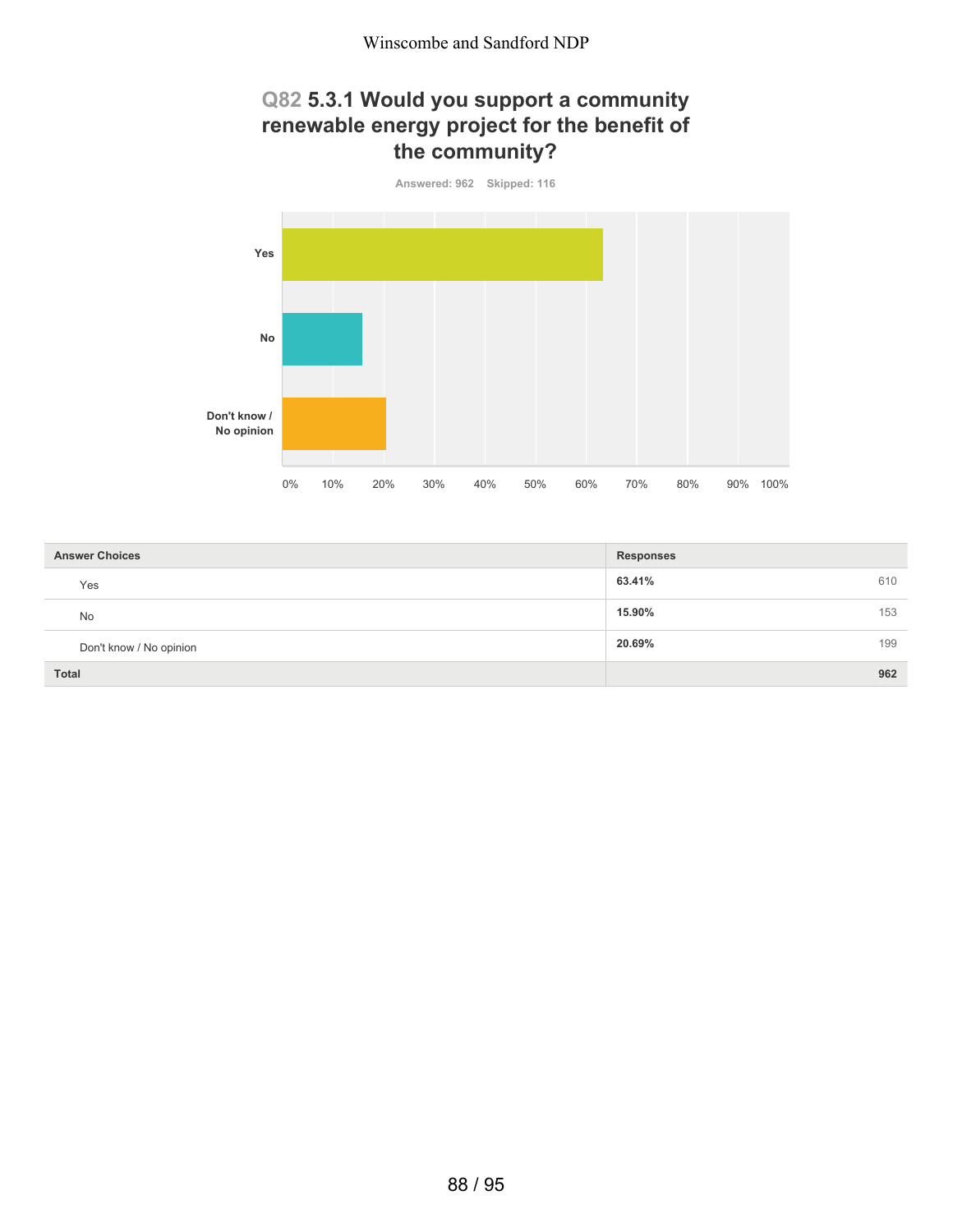## **Q83 5.3.2 If yes, which type of scheme would you support?Please tick up to 3 boxes.**



| <b>Answer Choices</b>                                          | <b>Responses</b> |     |
|----------------------------------------------------------------|------------------|-----|
| Solar panels on community building roofs                       | 85.54%           | 550 |
| Solar panels (solar car ports) over public car parks           | 30.48%           | 196 |
| Solar arrays on disused brownfield land                        | 37.48%           | 241 |
| Solar arrays on greenfield land                                | 4.35%            | 28  |
| Clusters of large commercial wind turbines over 18m in height  | 2.80%            | 18  |
| Clusters of small commercial wind turbines under 18m in height | 12.91%           | 83  |
| One or two small community wind turbines                       | 32.19%           | 207 |
| Biomass (use of a crop for energy production)                  | 34.06%           | 219 |
| <b>Total Respondents: 643</b>                                  |                  |     |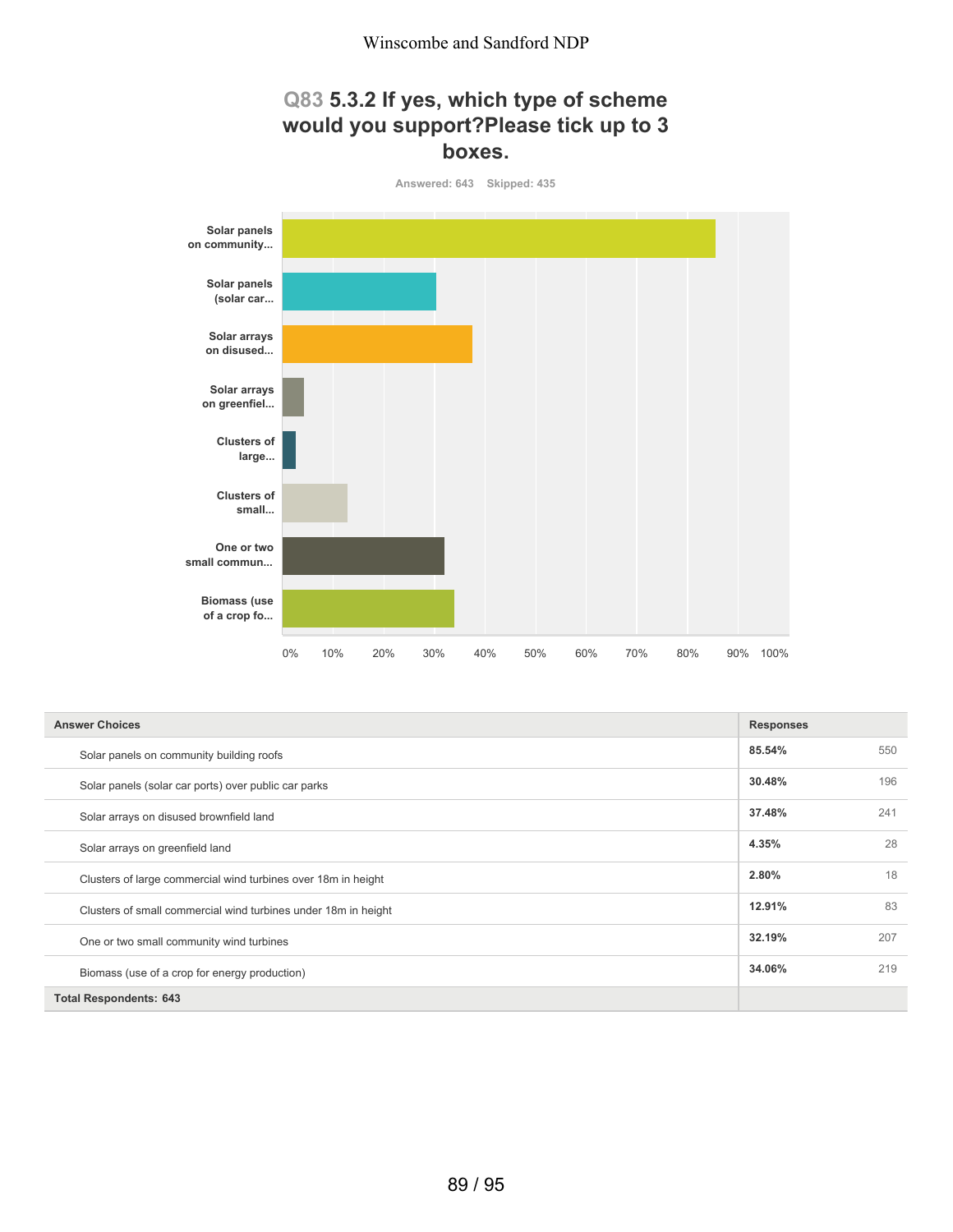# **Q84 6.1.1 What is your postcode?**

**Answered: 999 Skipped: 79**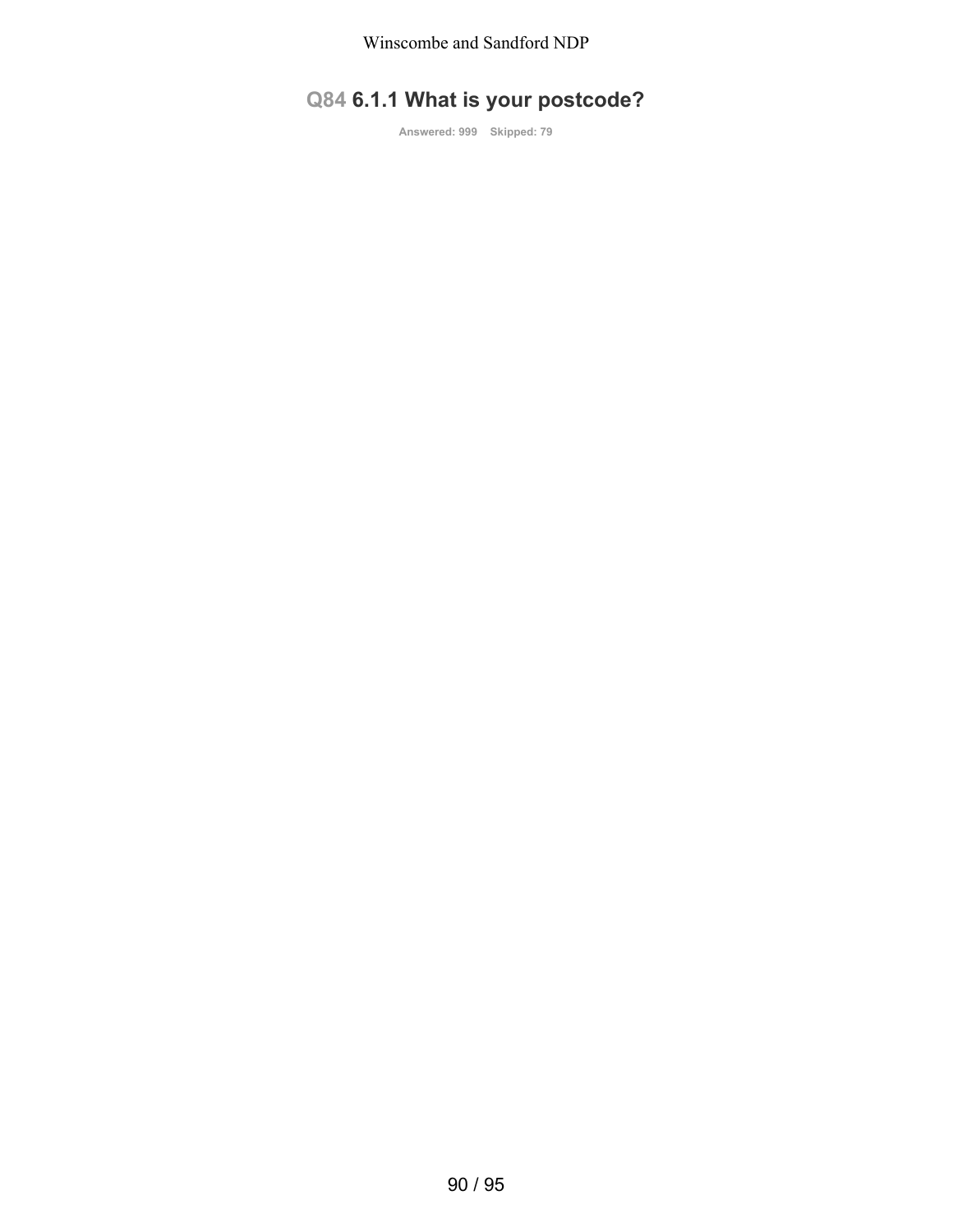#### Winscombe and Sandford NDP

# **Q85 6.1.2 Are you male or female?**



| <b>Answer Choices</b> | <b>Responses</b> |     |
|-----------------------|------------------|-----|
| male                  | 49.19%           | 484 |
| female                | 50.81%           | 500 |
| <b>Total</b>          |                  | 984 |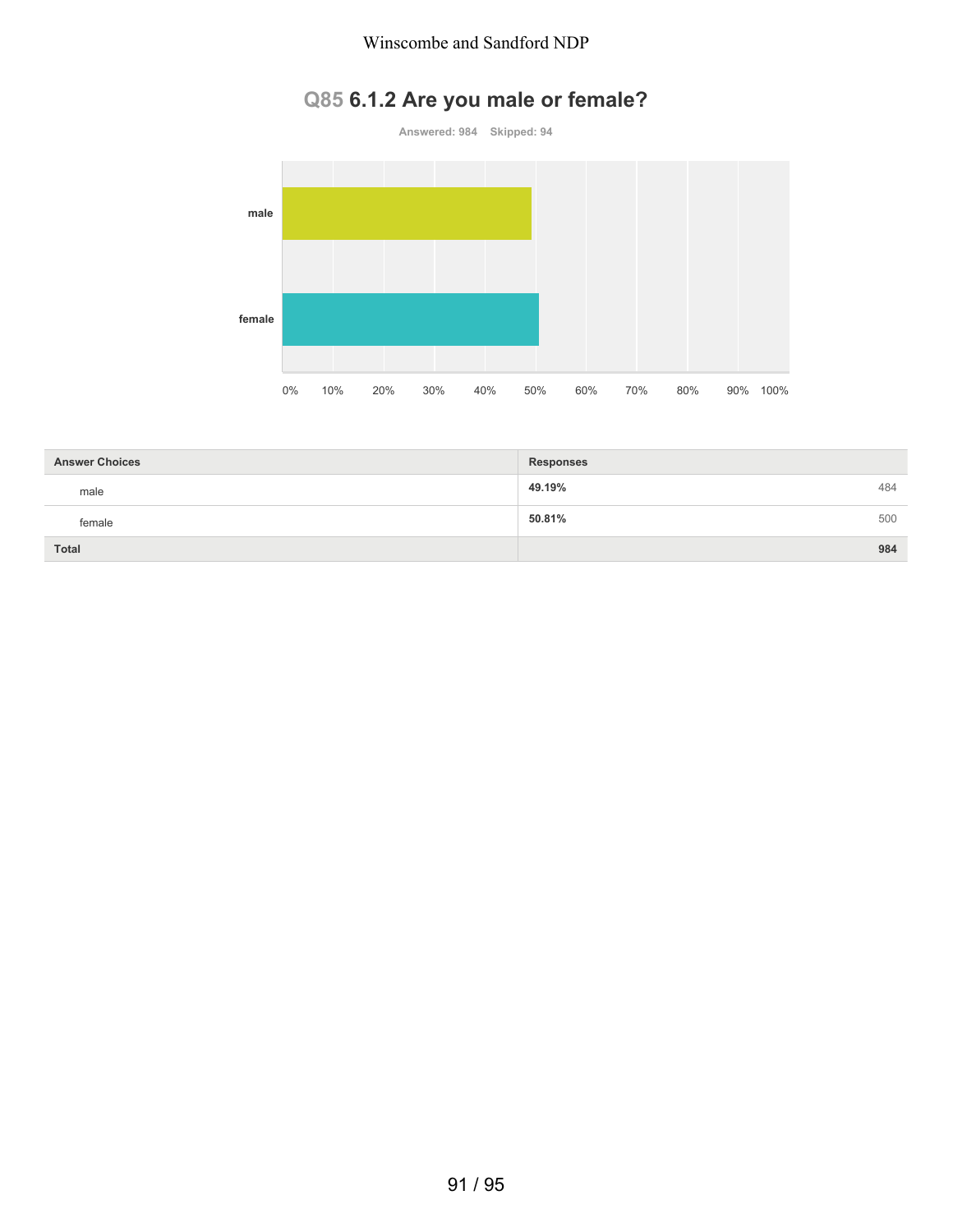



| <b>Answer Choices</b> | <b>Responses</b>        |
|-----------------------|-------------------------|
| Under 16              | 0.10%                   |
| Age 16-18             | 3<br>0.30%              |
| Age 19-24             | $\overline{2}$<br>0.20% |
| Age 25-44             | 10.35%<br>103           |
| Age 45-64             | 352<br>35.38%           |
| Age 65-74             | 286<br>28.74%           |
| Age 75 and over       | 248<br>24.92%           |
| Total                 | 995                     |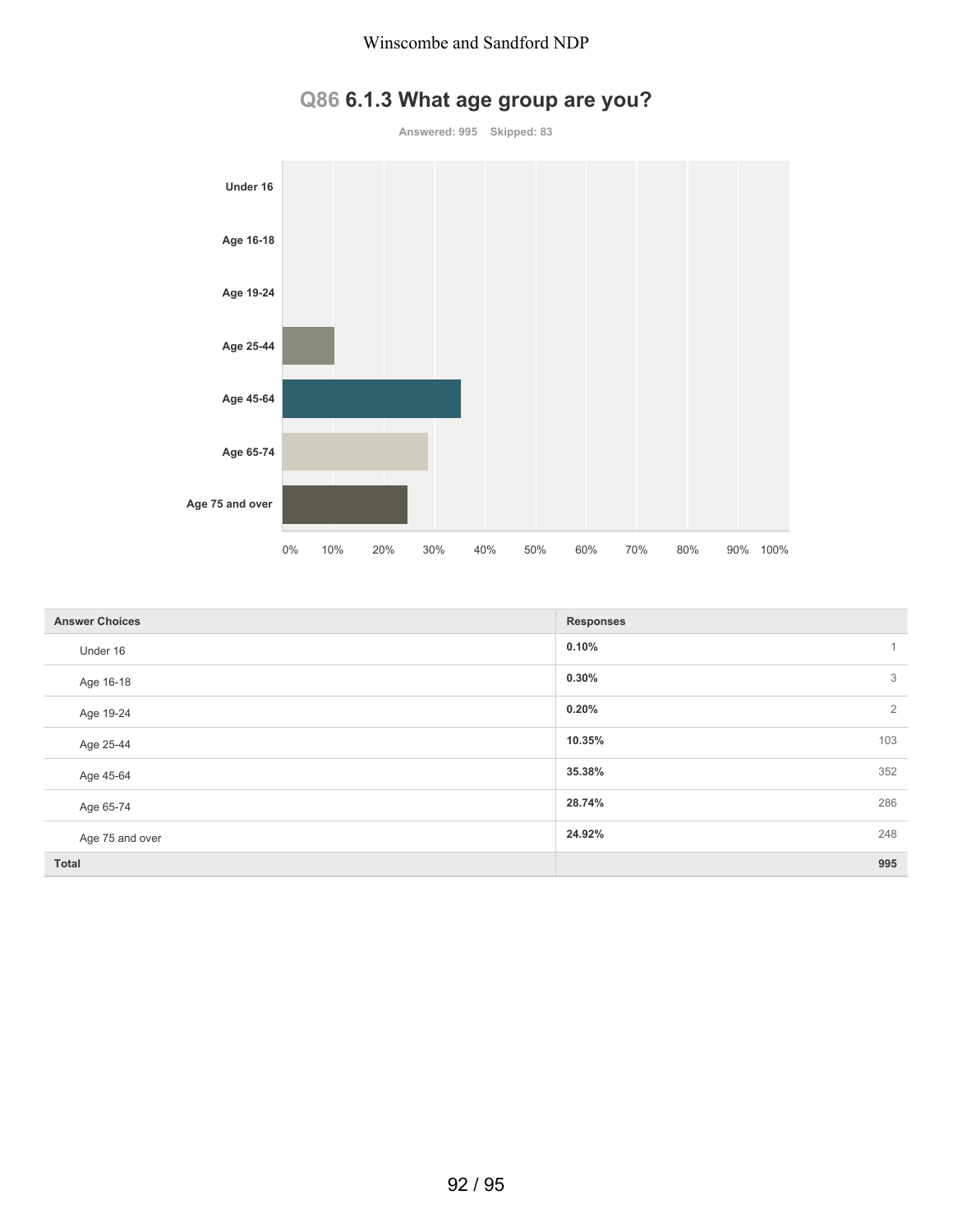**Q87 6.2.2 Do you have any long-standing illness, disability or infirmity (Longstanding means anything that has troubled you over a period of time or that is likely to affect you over a period of time.)Please tick one box.**



| <b>Answer Choices</b> | <b>Responses</b> |
|-----------------------|------------------|
| Yes                   | 22.55%<br>196    |
| No                    | 77.45%<br>673    |
| Total                 | 869              |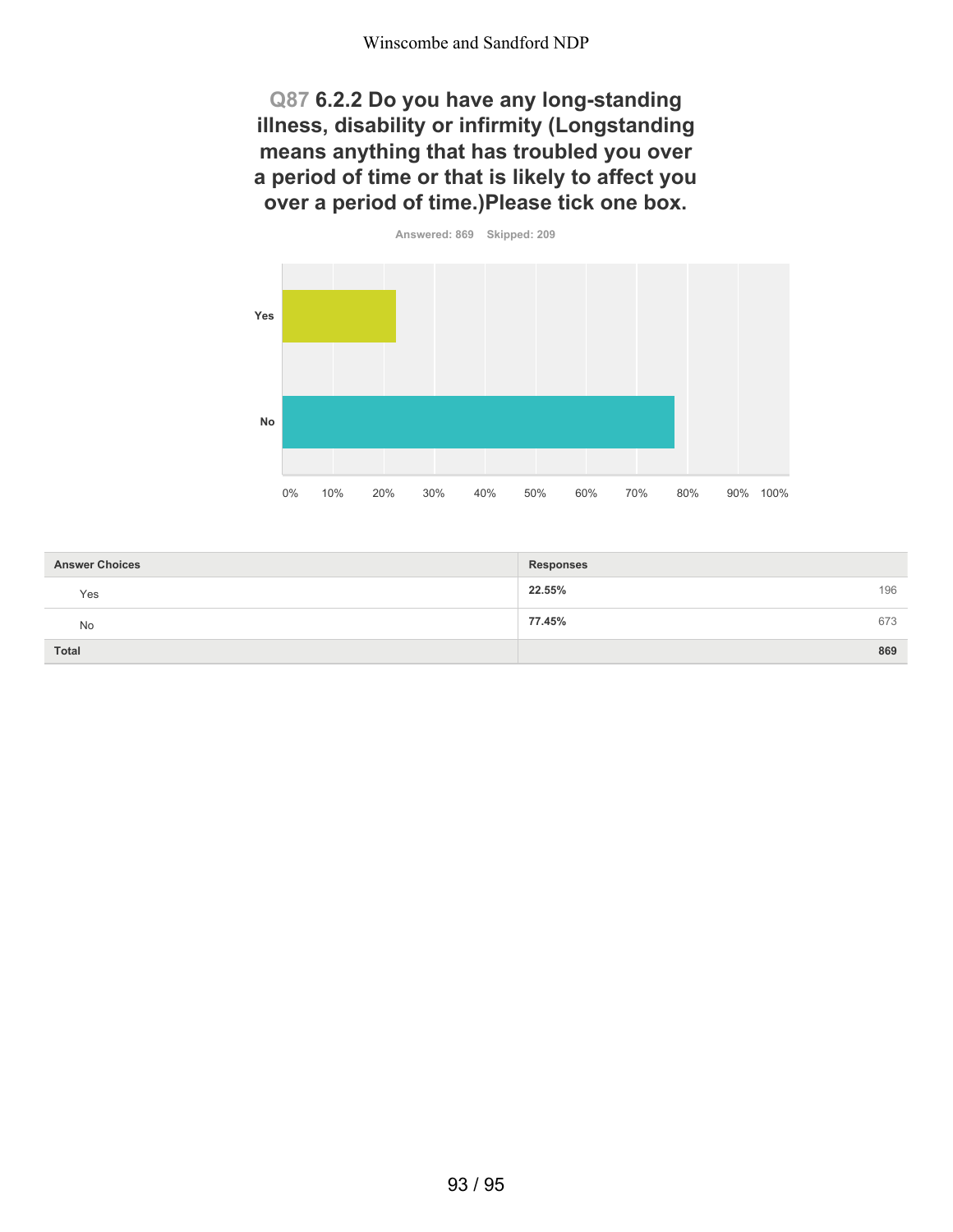Winscombe and Sandford NDP

## **Q88 6.3 Prize Draw If you wish to be entered in the Prize Draw, please enter your name and phone number.**

**Answered: 477 Skipped: 601**

| <b>Answer Choices</b> | <b>Responses</b> |     |
|-----------------------|------------------|-----|
| Name                  | 99.58%           | 475 |
| Phone number          | 99.58%           | 475 |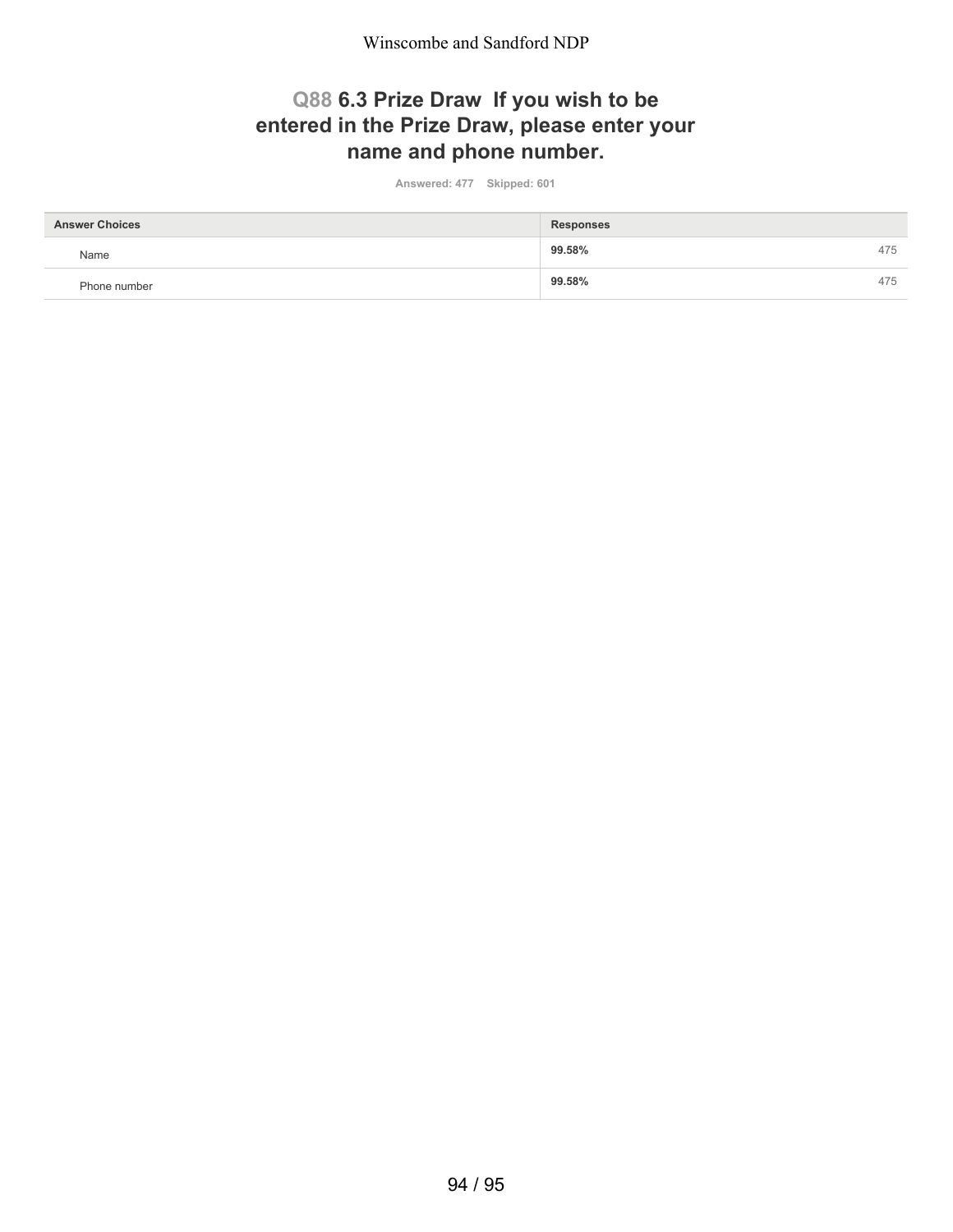**Q89 Other (please write here about any other issues you feel the Neighbourhood Plan should take account of) continue on next page if necessary.**

**Answered: 302 Skipped: 776**